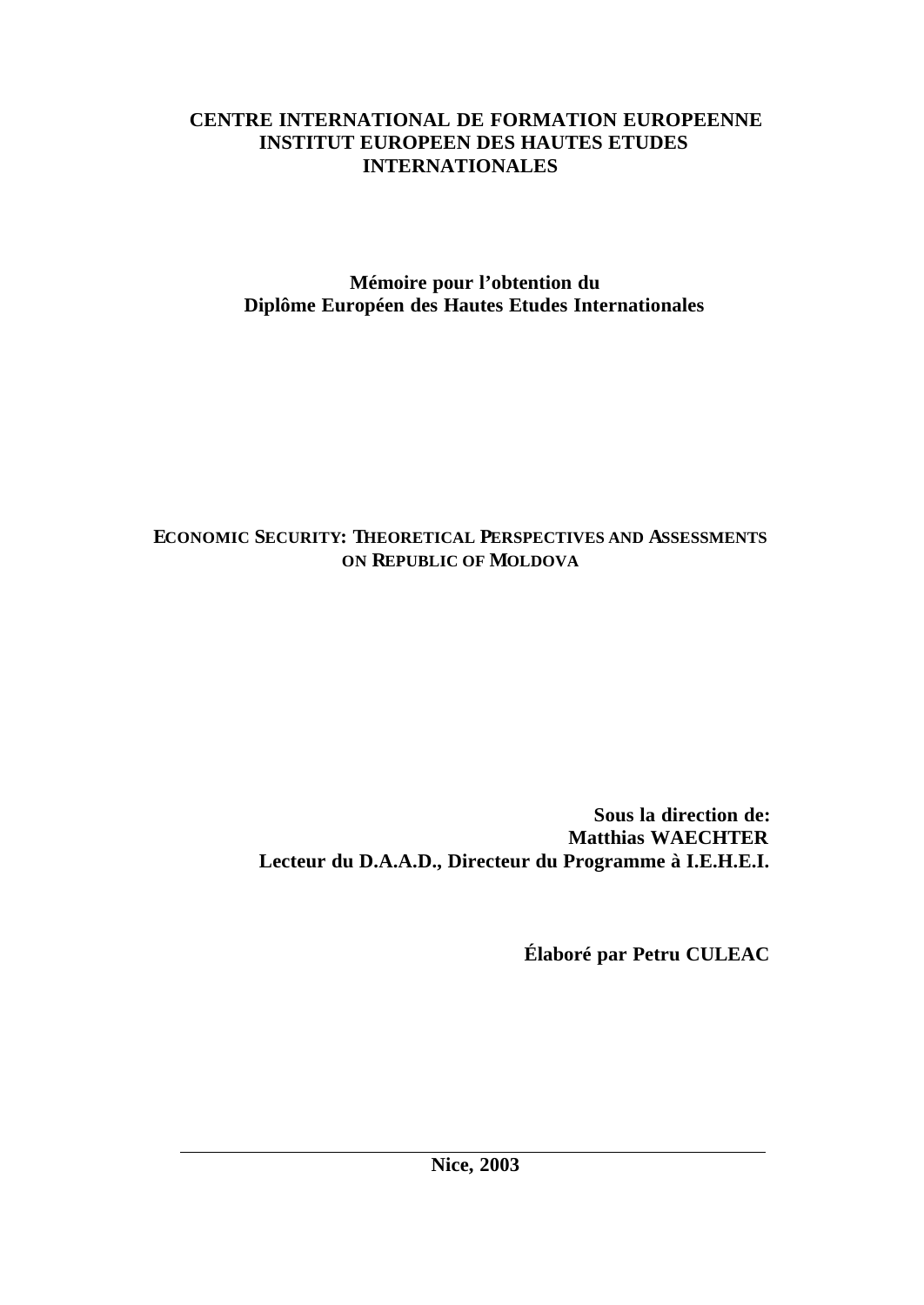# **CONTENTS**

| I CHAPTER: CONCEPTUAL BASIS OF THE ECONOMIC                     |  |
|-----------------------------------------------------------------|--|
|                                                                 |  |
|                                                                 |  |
| 1.1.1 Short Insight in the Development of Economic Security     |  |
|                                                                 |  |
| 1.1.2 Theoretical Approaches to the Economic Security Concept12 |  |
|                                                                 |  |
|                                                                 |  |
| 1.2.1 The Actors and the Objects of Economic Security19         |  |
|                                                                 |  |
| 1.3 Economic Security – Driving Factors, Features and Necessary |  |
|                                                                 |  |
|                                                                 |  |
| 1.3.2 Characteristic Features of the Economic Security33        |  |
| 1.3.3 Necessary Conditions for Achieving Economic Security34    |  |
|                                                                 |  |
| II CHAPTER: CHARACTERISTICS OF THE ECONOMIC                     |  |
|                                                                 |  |
|                                                                 |  |
|                                                                 |  |
|                                                                 |  |
| 2.1.2 The Present Economic and Political Situation38            |  |
| 2.2 Factors Threatening the Economic Security of Moldova40      |  |
|                                                                 |  |
|                                                                 |  |
|                                                                 |  |
|                                                                 |  |
|                                                                 |  |
|                                                                 |  |
|                                                                 |  |
|                                                                 |  |
|                                                                 |  |
|                                                                 |  |
|                                                                 |  |
|                                                                 |  |
|                                                                 |  |
|                                                                 |  |
|                                                                 |  |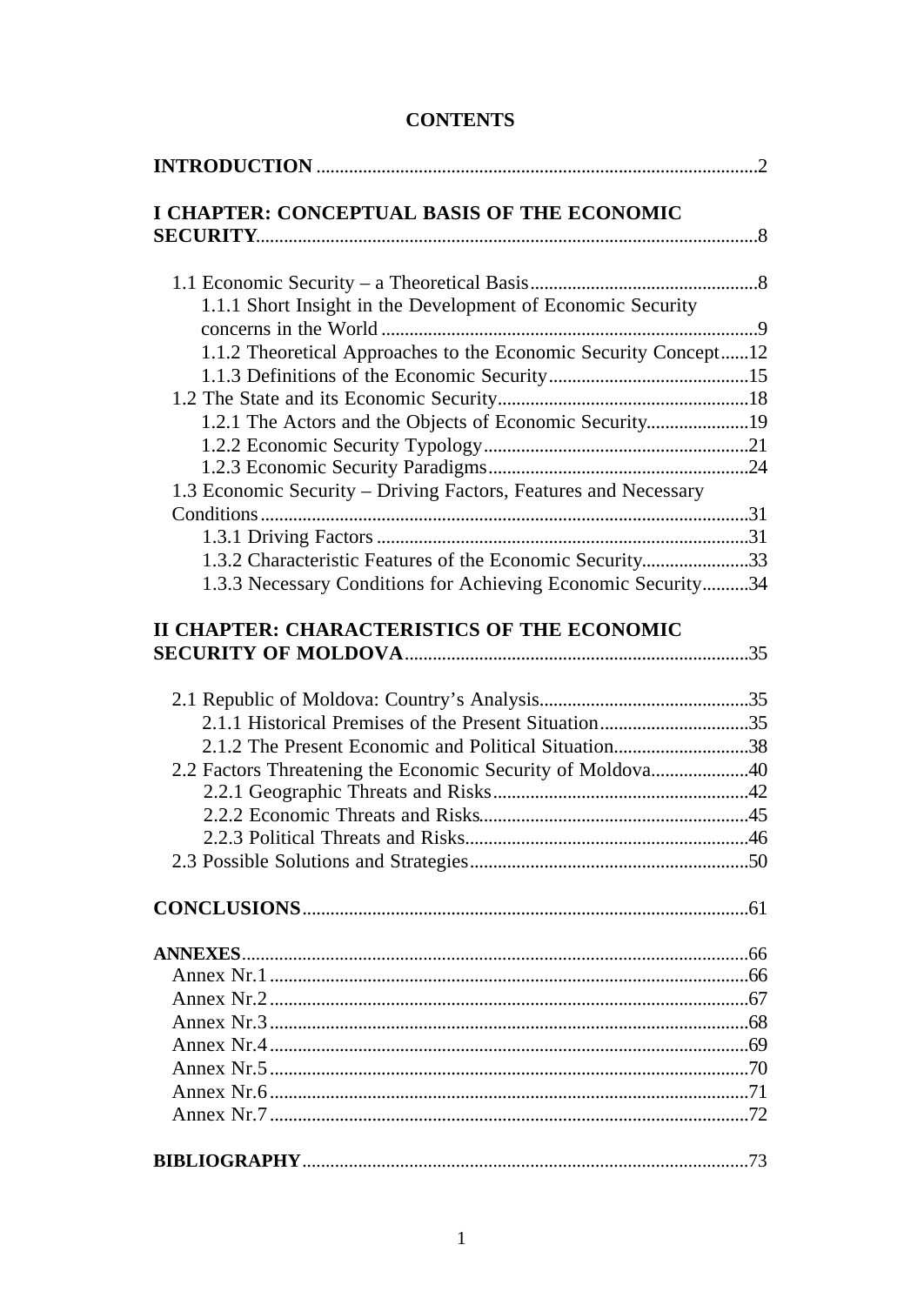## **INTRODUCTION**

l

During the Cold War certain dimensions of the security received exaggerated attention, while others where treated as trivial. The necessity to rethink the bases of the state politics including the security concept, was determined in a significant measure by the end of the Cold War and the dissolution of the bipolar world. It was recognized that security has a multidimensional structure. It consists of many elements such as military, physical, territorial, economic, social, financial, informational security, etc. The agenda of international security studies has expanded, the security policies and thus security studies are no longer only about military issues but also about economic, societal and environmental ones. Some people regret this broadening of the security studies others embrace it<sup>1</sup>. In the present paper we will follow those that accept that broadening of the subject, and will try to explore a component of national security - the economic security, firstly through a theoretic perspective, and second through the perspective of the case of a South-Eastern European state – Republic of Moldova.

The issue of economic security is a relatively new one. With the development of new economic powers in the '70s, war was no longer the primary concern of the state policies. Even if it was considered crucial, the awareness of the fact that economy provides the means for the war, lead to a greater concern of the states about their economies. In the first chapter of the present paper, we attempt to explore the existing information concerning the economic security in order to establish a more or less systemized theoretical framework for the study of that concept. Despite the scarce information on that subject, we try do define the concept of

Buzan B., Wæver O., "Liberalism and Security: The contradictions of the liberal Leviathan", Copenhagen Peace Research Institute, April 1998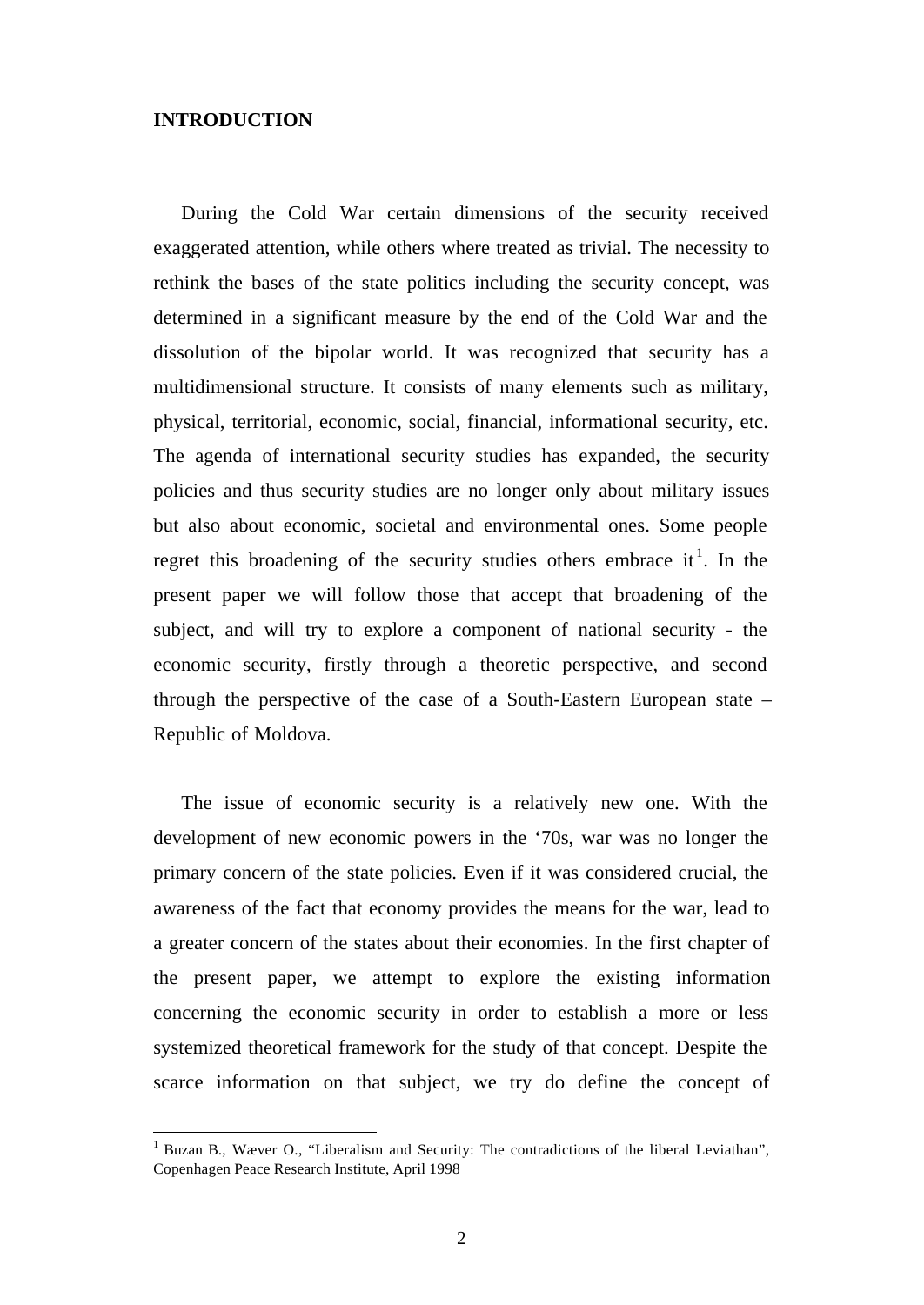economic security, by combining the several existing definitions that tend to cover only one or another distinct aspect of the economic security. The definitions, the actors and the subjects of the economic security, as well as the types of the economic security are systematized through the analysis of several international relations theories as well as the behavior of the states within the international economic system. A special emphasis is being put on the development of precise paradigms describing different perceptions of economic security within a state, and allowing a better understanding of the economic security concept. According to some authors (Fallows, Kober) there are two main models in the understanding of the economic security concept: the Anglo-American and the Asian models, the European model being treated only as a combination of the previous two<sup>2</sup>. Other authors (Galtung, Møller) do not use the "continental" criteria for the description of economic security models, opting for the following approach: autarky, diversification, and interdependence<sup>3</sup>. We try to elaborate a set of paradigms of economic security, from a realist perspective of the international relations theories, combining also certain features from the previously presented authors.

Despite the fact that the interest and the importance granted to the issue of economic security varied over the time, in the developed states it is treated nowadays as crucial. Unfortunately this is not valid for many underdeveloped states, in particular for the post-soviet countries. It is strange to realize that until now, in the Eastern European states, little attention is given to the research of the subject of economic security. The several available researches on this topic establish the foundations for specific approaches to the economic security for the states concerned. The few existing researches on this topic belong to Russian researchers and deal, of course, with the problems of economic security of Russia. Little information is available by Romanian authors and Moldavian researchers

<sup>2</sup> Kober S., "The Fallacy of Economic Security", *Policy Analysis*, No.219, January 24, 1995

<sup>&</sup>lt;sup>3</sup> Møller B., "The Concept of Security: The Pros and Cons of Expansion and Contraction", Copenhagen Peace Research Institute, August, 2000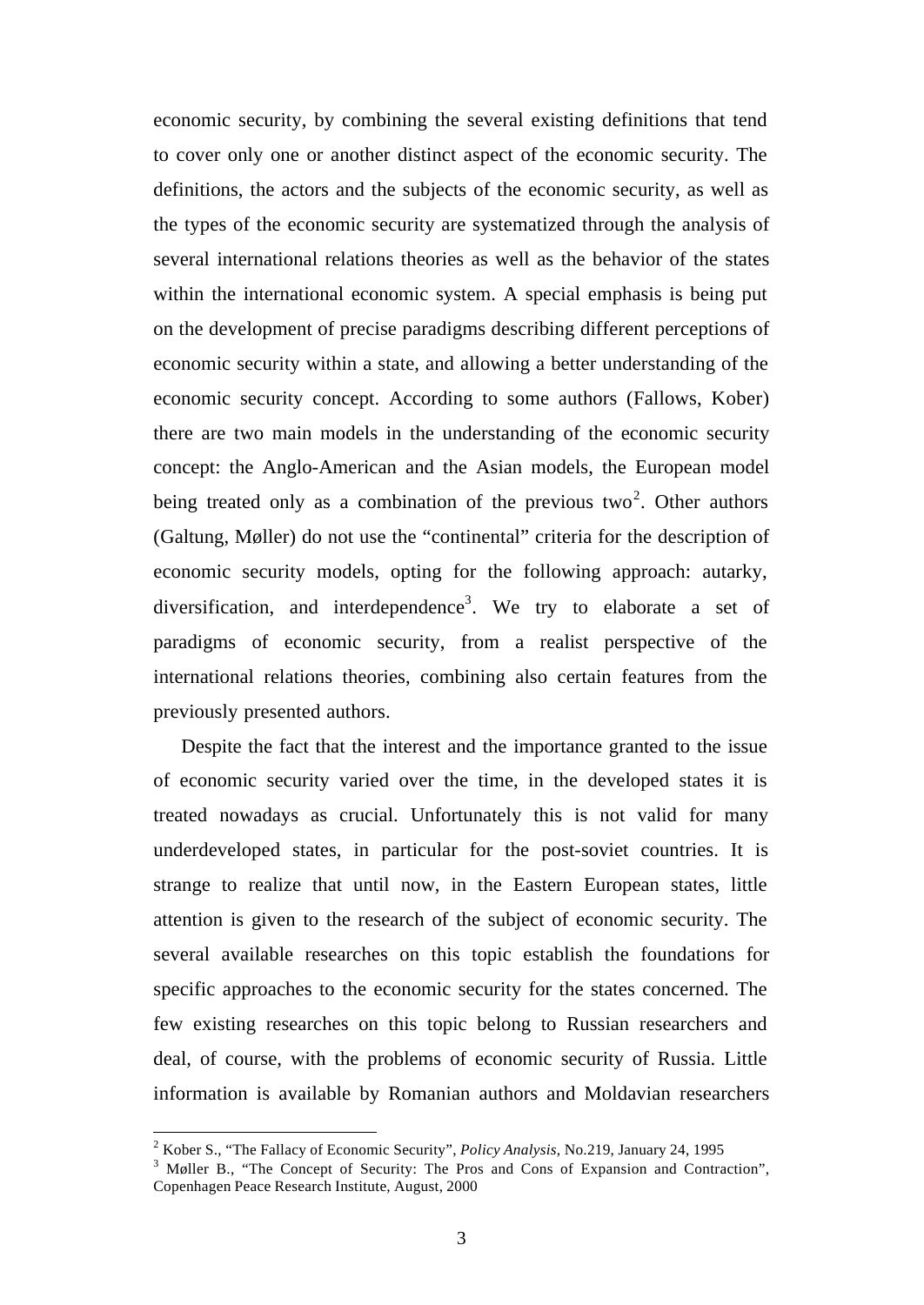covering the subject of the state economic security. Due to different objective factors (transition process to the market economy, European enlargement processes, promotion of the stability in the region, etc.), the issue of economic security is of much more importance for the emerging economies of the Eastern European states from the former soviet block. That is why the second part of the research focuses on the analysis of the situation in Republic of Moldova. In ten years Republic of Moldova is wandering around trying to finally accomplish the reforms leading to a finality of he transition period. Due to historical reasons, the issue is rooted in the specifics of the centralized planned economy of the former Soviet Union. The strong political and economical ties that connected Republic of Moldova as well as the other Central and East-European states with Soviet Union determined their high degree of dependence towards the metropolis. All the economic policy choices were made by Moscow, the republican authorities having to implement the decisions of the central planners. Fulfilling the center's needs, the satellite states developed distorted economic structures that were not taking into consideration the national republic's economic interests. That dependence is more obvious when we speak about the states that were part of the Soviet Union. Many of the former Soviet states including Republic of Moldova, highly dependent on Russia's markets and fuel supplies, still find themselves in a position of asymmetric economic interdependence. Such a situation is favoring the continuous presence of an economic insecurity environment that undermines the development of these countries keeping them far behind the Western and even the Central European countries. Here arise several questions that this research intends to answer. Is there any hope that Republic of Moldova an East European state from the former soviet block will succeed to develop its economy? What are the factors that determine the economic security in general and of the economic security of Republic of Moldova in particular?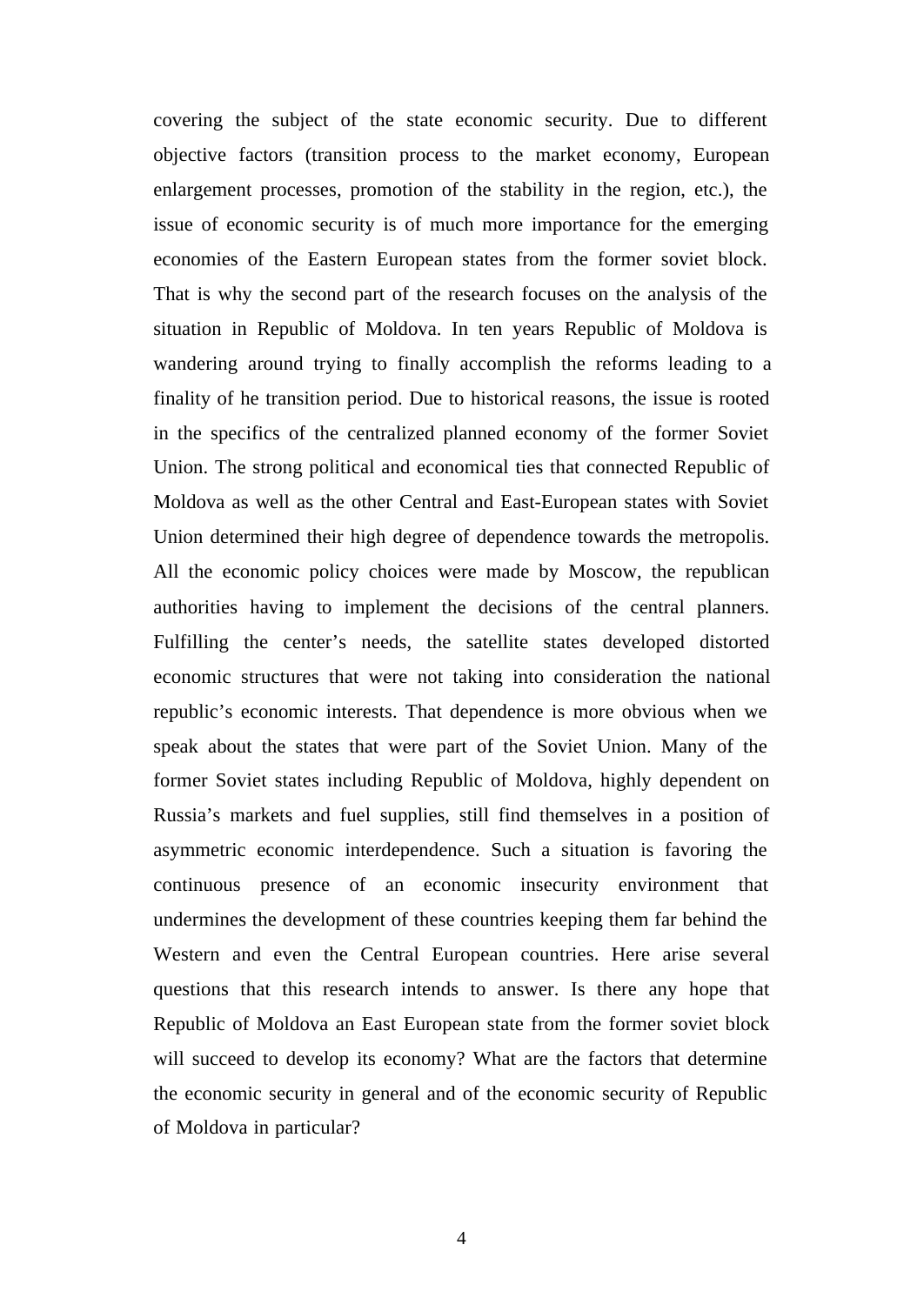The analysis of the economic security of the former soviet states from the Eastern Europe is of a higher importance in the context of European enlargement that is in fact a process of ensuring the economic security of the European continent. Starting with the Marshal Plan until the introduction of the Monetary Union we are the witnesses of continuous efforts to maintain the economic security of the old continent. Despite its economic under-development, the Republic of Moldova also has certain ambitions of joining the European Union. This was ascertained many times at least in the declarations on the highest political levels as well as by means of several cooperation agreements with the European Union. These ambitions are determined mainly by economic reasons. The integration in the European Union is seen in the Eastern Europe as a stabilization and economy-boosting factor. According to the evaluations of the public opinion made by the European Commission in the applicant countries (Central and Eastern Europe) the majority of the population is in favor of the membership of EU: Romania - 84%, Hungary – 77%, Bulgaria - 74%. In Republic of Moldova the public opinion is divided between the accession to the EU and the reinforcement of the cooperation within the Community of Independent States. According to the last public opinion poll (November 2002) made by the Institute for Public Policies, 38% of the interviewed answered that they are for the integration of the Moldova in the European Union. The percentage of those that support the reinforcement of the CIS is the same. 24% of the interviewed did not answered or they were for the political independence of Republic of Moldova, without any membership in CIS in  $EU^4$ .

This duplication in the opinion of the population shows the nostalgia for the Soviet Union determined mostly by failed reforms, corrupt "democratic" governments, etc. In fact this is not the biggest problem the country is faced with. Economic under-development and political

 4 IPP Public Opinion Barometer, IPP, 2002, in: Prohnitchi V., Prohnitchi E., "A Strategic Evaluation of the Integration of Republic of Moldova in the European Union", IPP, Chisinau, 2003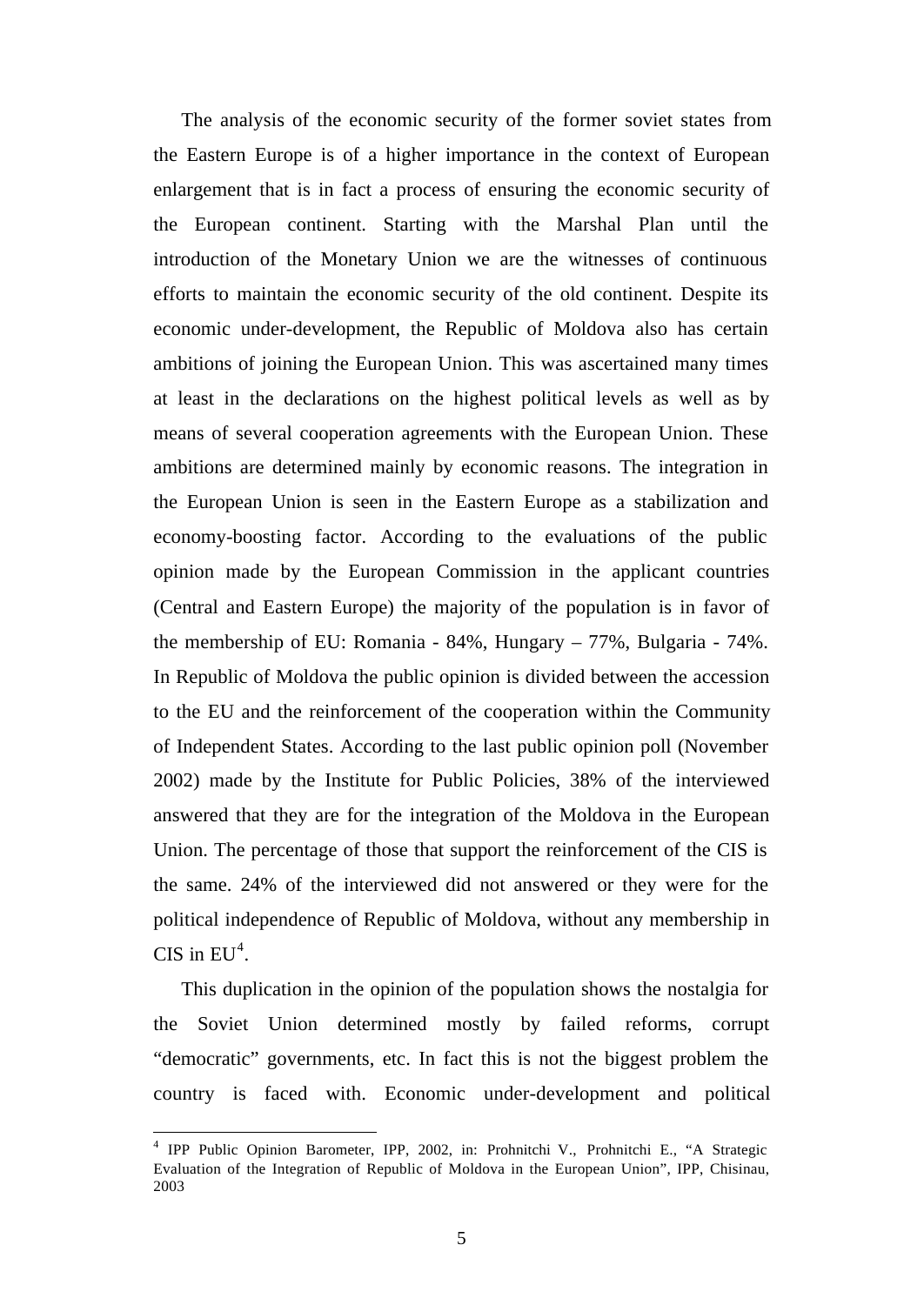instability, as well as the conflict in the Transnistrian auto-proclaimed region of Republic of Moldova (situated at the border of Republic of Moldova and Ukraine) are the main issues that jeopardize the development of Republic of Moldova and its accession to the EU. There is thus a discrepancy between the European integration ambitions and the real possibilities of Republic of Moldova. It is not an exceptional case. In a certain extent this situation is normal for the transition period. It is widely admitted today that the discrepancies between the desires and the clarity of the European integration process have been extremely wide on both the parts of the member countries and of the candidates<sup>5</sup>. Statistical data reveal major differences in the economic indicators of the candidate countries from Central Europe and South Eastern Europe. This seriously prevents European Union from regarding the region as a compact entity. The region is rather formed by individual and distinct cases. Geography is an important aspect to be discussed here. European Geopolitics plays an important role in defining the integration purposes and capacities of the candidate countries and in justifying enlargement on behalf of the member countries<sup>6</sup>. Keeping in mind that the EU building process was determined by economic security concerns, it is obvious that the increase of the economic security level in the East-European states shall speed up the process of their adhesion to the European Union. In order to find out the answer to the questions raised earlier, we will look upon the factors that determine the economic security of the Republic of Moldova. We have selected a set of three factors that are: the geographical, political and economical factors. These factors may be stimulating or threatening, external or internal. The geographical factor is included due to its influence on the development of the state economy<sup>7</sup>. We try to analyze the economic security of Moldova, basing on the theoretical

<sup>5</sup> Kramer H., "Political and Economic Perspectives of the EU Eastern Enlargement", *Austrian Economic Quarterly*, January 1999

<sup>&</sup>lt;sup>6</sup> Daianu D., "Incotro se indreapta tarile postcomuniste? Curente economice in pragul secolului", ["Where are the postcomunist states going? Economic Ideas at the Beginning of the Century"], Bucharest, 2000

<sup>7</sup> Gallup J., Sachs J., Mellinger A., "Geography and Economic Development", CID Harvard, CID Working Paper No.1, March 1999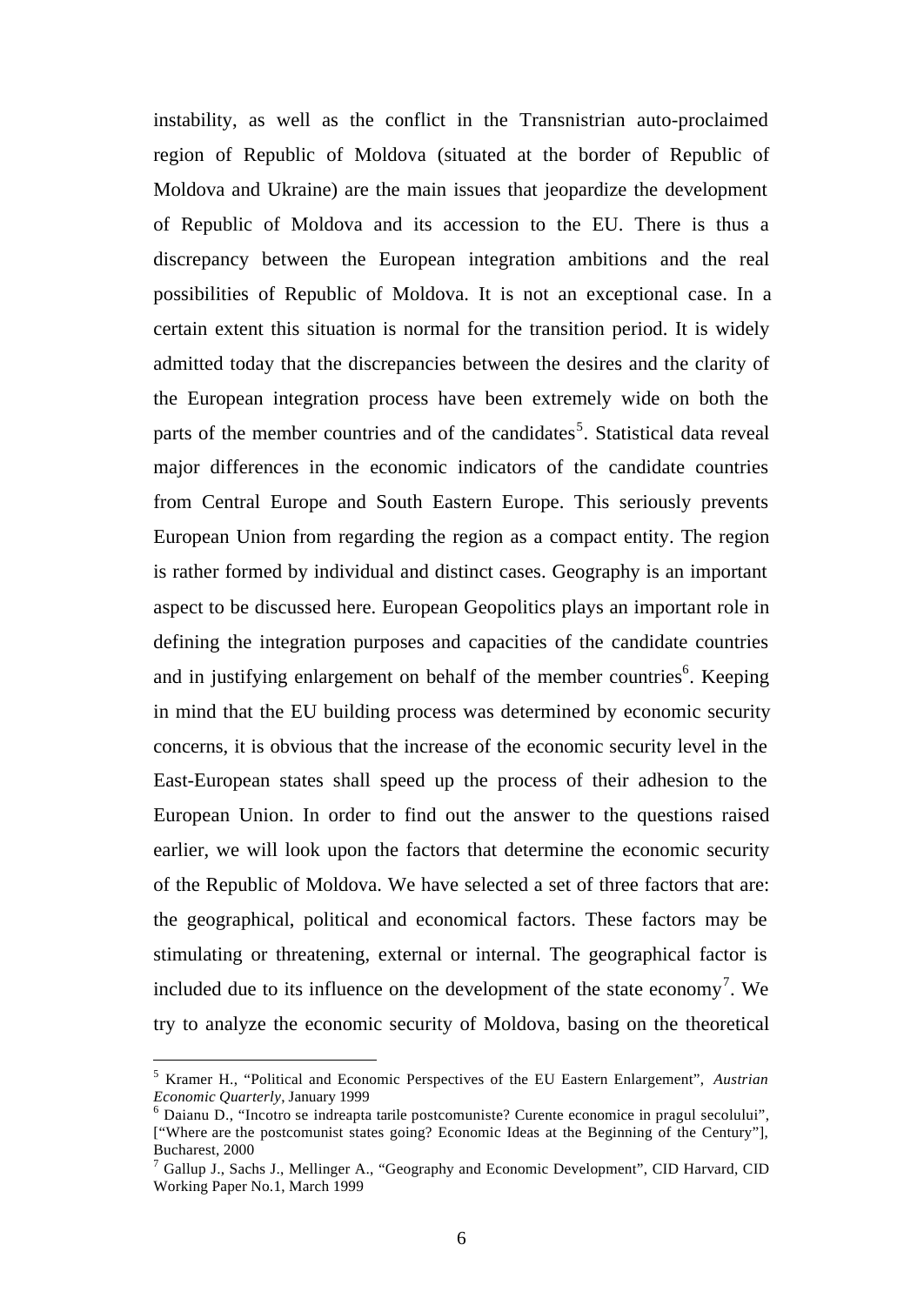framework established in the first chapter, by means of the international relations theories; and by analyzing the determinant factors of the economic security developed in the theoretical part.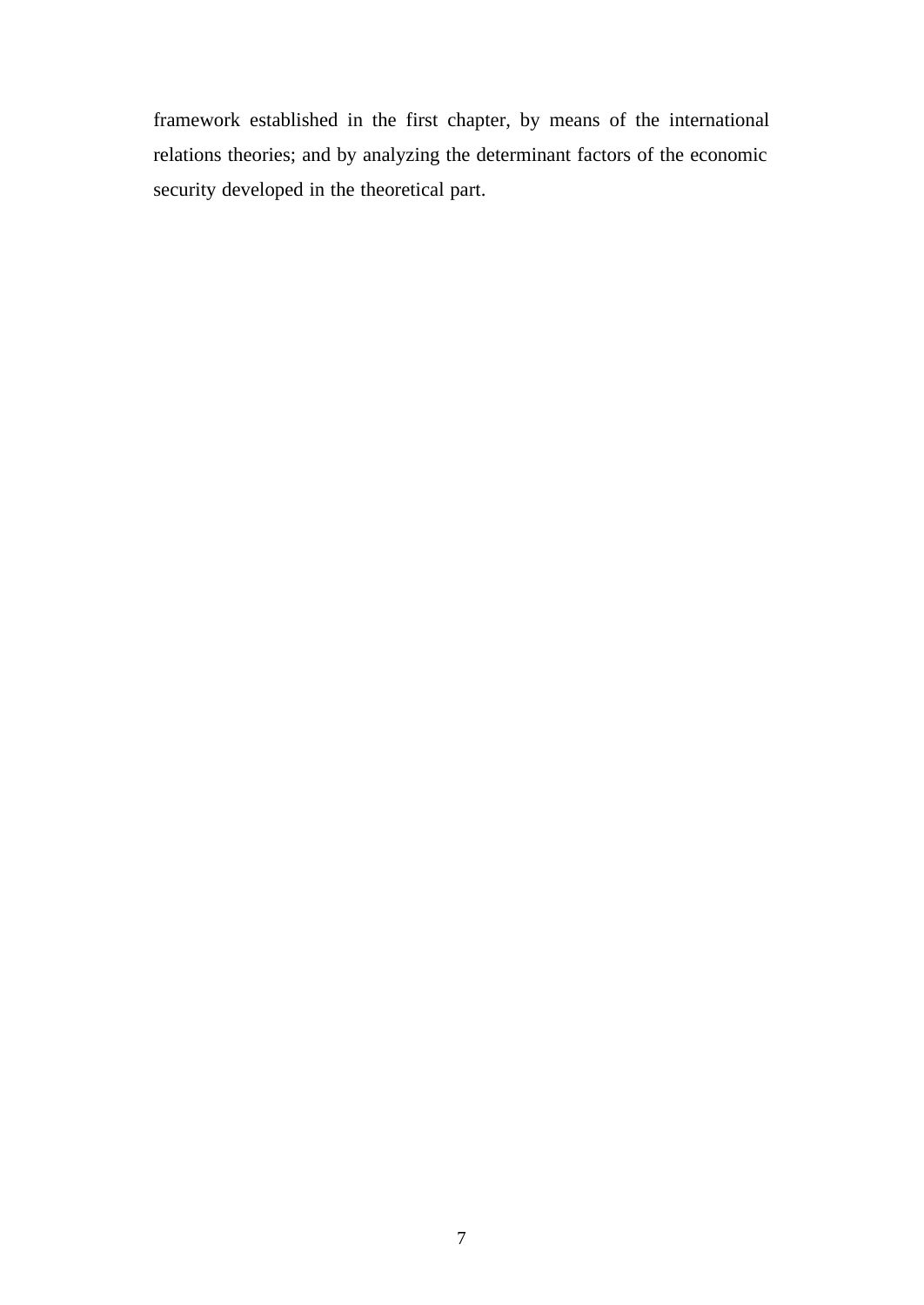# **I CHAPTER: CONCEPTUAL BASIS OF THE ECONOMIC SECURITY**

## **1.1 Economic Security – a Theoretical Basis**

In the current chapter we attempt to establish a theoretical framework for the concept of economic security. This is done by an analysis of the general trends in the study of the economic security in the last decades through the perspective of the theories of international political economy and international relations. The definitions resulted from this analysis, present different visions on the subject, and allow us to better perceive the economic security in its integrity and complexity.

Since the establishment of the first human groups and communities, their main concern was the survival and development. This kind of survival instinct at an individual or a group of individuals can already be named as security concerns. When these concerns are expressed in conscious activities oriented towards maintaining a certain living standard and enhancing it, we may already speak of economic security incentives. The rise of the states in their modern form was also marked by a will to achieve and to maintain a situation of stability and development favorable conditions, will which also can be depicted with the term of economic security concern. National boundaries were established to protect the state, its national resources, domestic industry and domestic workers from the effects of the early international trade and immigration. Huge economic inequalities in the world are sustained through the protection of these state boundaries. Mercantilism, the leading school of economic theory in seventeenth- and eighteenth-century Europe, prescribed state intervention to promote economic self-sufficiency and favorable trade balances as a way of ensuring nations' wealth, power, and military potential. With the establishment of economic liberalism as the leading school of economic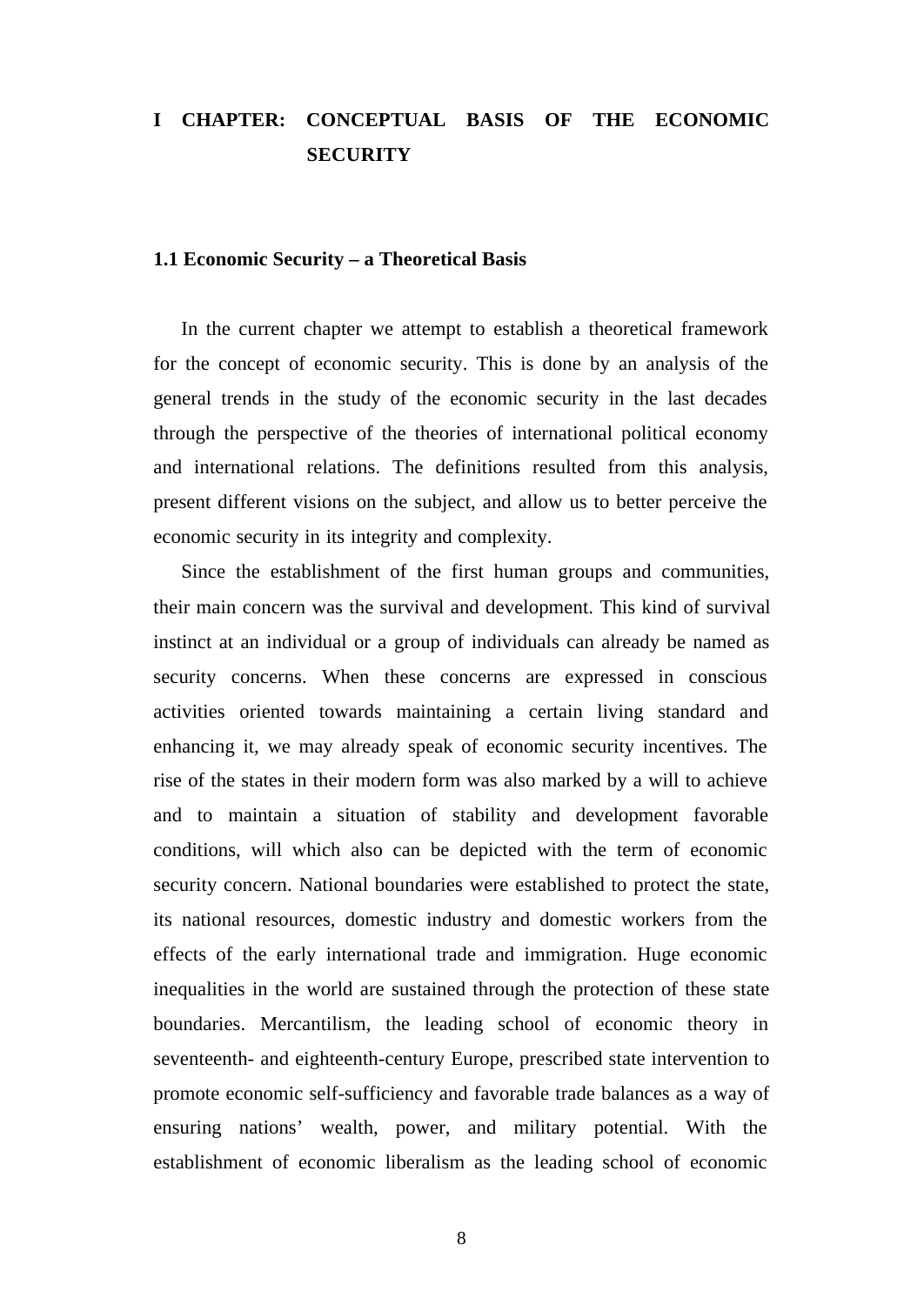theory in the nineteenth century, however, national growth and wealth were seen as fostered by freer modes of investment, migration, and exchange<sup>8</sup>.

# **1.1.1 Short Insight in the Development of Economic Security concerns in the World**

The separation, in the nineteenth century of the politics and economics, reflected in the twentieth-century international relations thought in a certain neglection of the importance of economic relations between the states. The economic issues were treated as having little importance for the national security of the state. Until the 1970s, the military security and war were prevailing. However the importance for and the influence of the economic relations on national and international politics, as well as the influence of the national and international politics on the economy of a state, could no longer be neglected. After 1970 the importance of international political economy gained the deserved recognition within the field of international relations<sup>9</sup>. War was no longer the primary concern of the state policies. Even if it was considered as crucial, the awareness of the fact that the economy provides the means for the war, lead to a greater concern of the states of their economies.

The Cold War period that imposed the crystallization of the states in large coalitions, triggered certain distinct trends in the relations between the states that were members of the same camp. First we will drop a short look on the western block. The states that were partners within the Western alliance developed specific relations that were expressed mainly in economic terms. This kind of relations was the warrant of their development as well as of the maintenance of their military competition

<sup>&</sup>lt;sup>8</sup> Tickner A., "Gender in International Relations: Feminist Perspectives on Achieving Global Security", Columbia University Press, New York, 1992

<sup>9</sup> Murphy C., Tooze R., eds., "The New International Political Economy", Boulder, 1991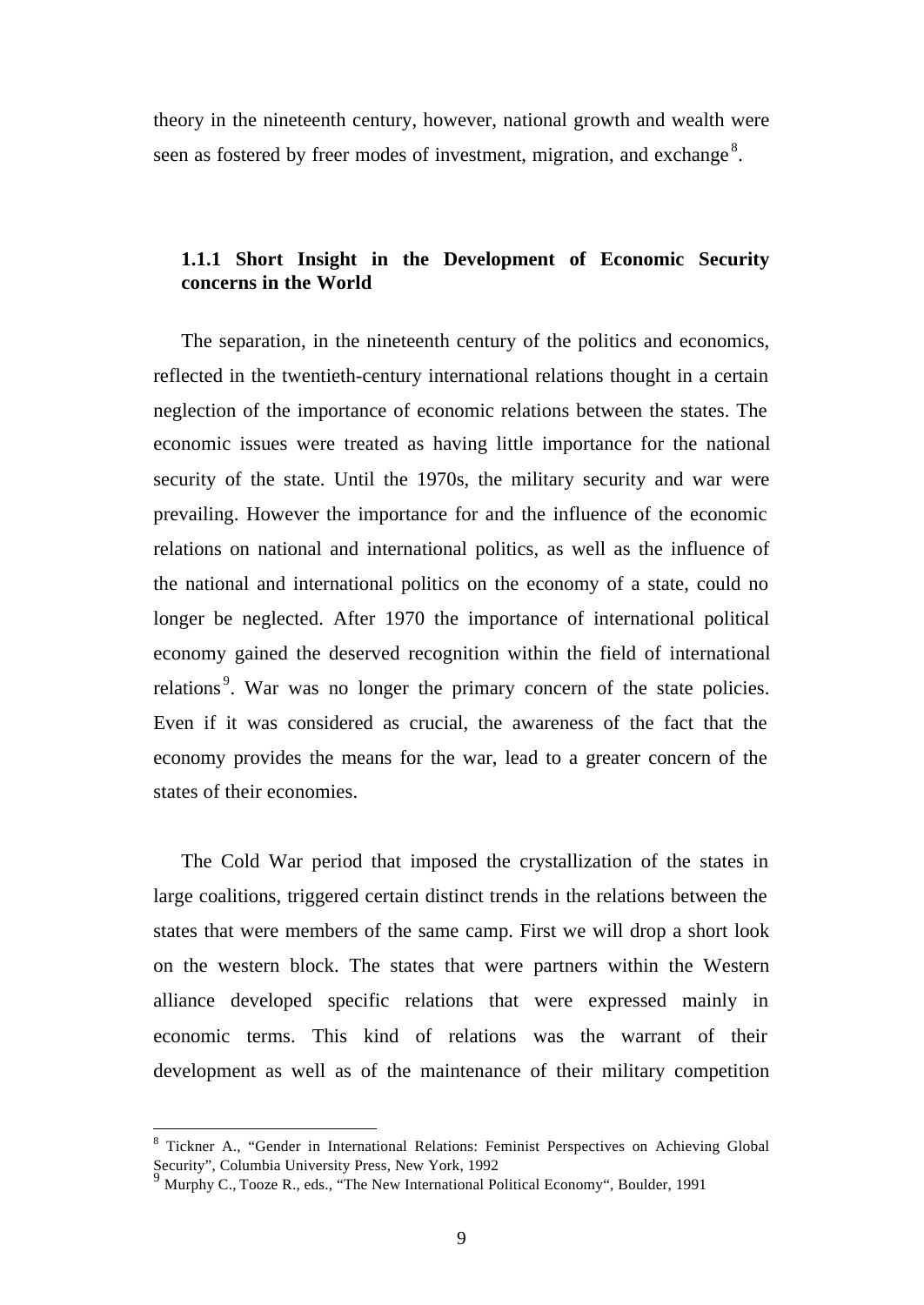potential as well as the warrant of their survival in the Cold War arm race. In the same time we can perceive those events from another angle. The Cold War determined the development of their economies, with high military expenses. This is the case mainly of the United States, but is also true for many European states.

There were five factors<sup>10</sup> that lead to the fact that economic security concerns became central in the economic policies during the Cold War period. First of all was the growing discrepancy, between the needs of basic goods crucial for the industrial growth and the natural resources available in the country. Next is the fact that the European states with a high level of consumption of natural resources were in a similar situation, loosing the links with their former colonies. Thirdly there were the ambitions of the emerging states and former colonies, to increase their industrialization degree, instead of being satisfied with their role of exporters of natural resources and raw materials to the developed markets (as it was desired by the developed states). The fourth factor was the continuous confrontation between democracies and totalitarisms, with all the positive and negative effects that derive from here. The last factor consists in the decrease in the prices of raw materials and natural resources triggering the decrease of the interest of private entrepreneurs to invest in these sectors.

As a response to these factors, US developed a strategy still valid and intensively used today, that consists of three parts<sup>11</sup>. First part is the promotion of a policy granting the access and exploitation of the natural resources everywhere in the world. Second – a policy of a secured supply of natural resources. Finally the third part  $-$  a policy of "stockpiling", the creation of reserves of resources. A key element of this strategy is that US have to try to exploit first of all the resources of the neighbors and partners before using its own resources. We see here that the economic security was playing a key role in the overall security of the US and of the other

 $10$  Brunelle D., "La sécurité économique depuis le 11 septembre: changement ou renforcement", Université du Québec à Montreal, www.uqam.ca/11sept/brunelle.pdf

 $11$  idem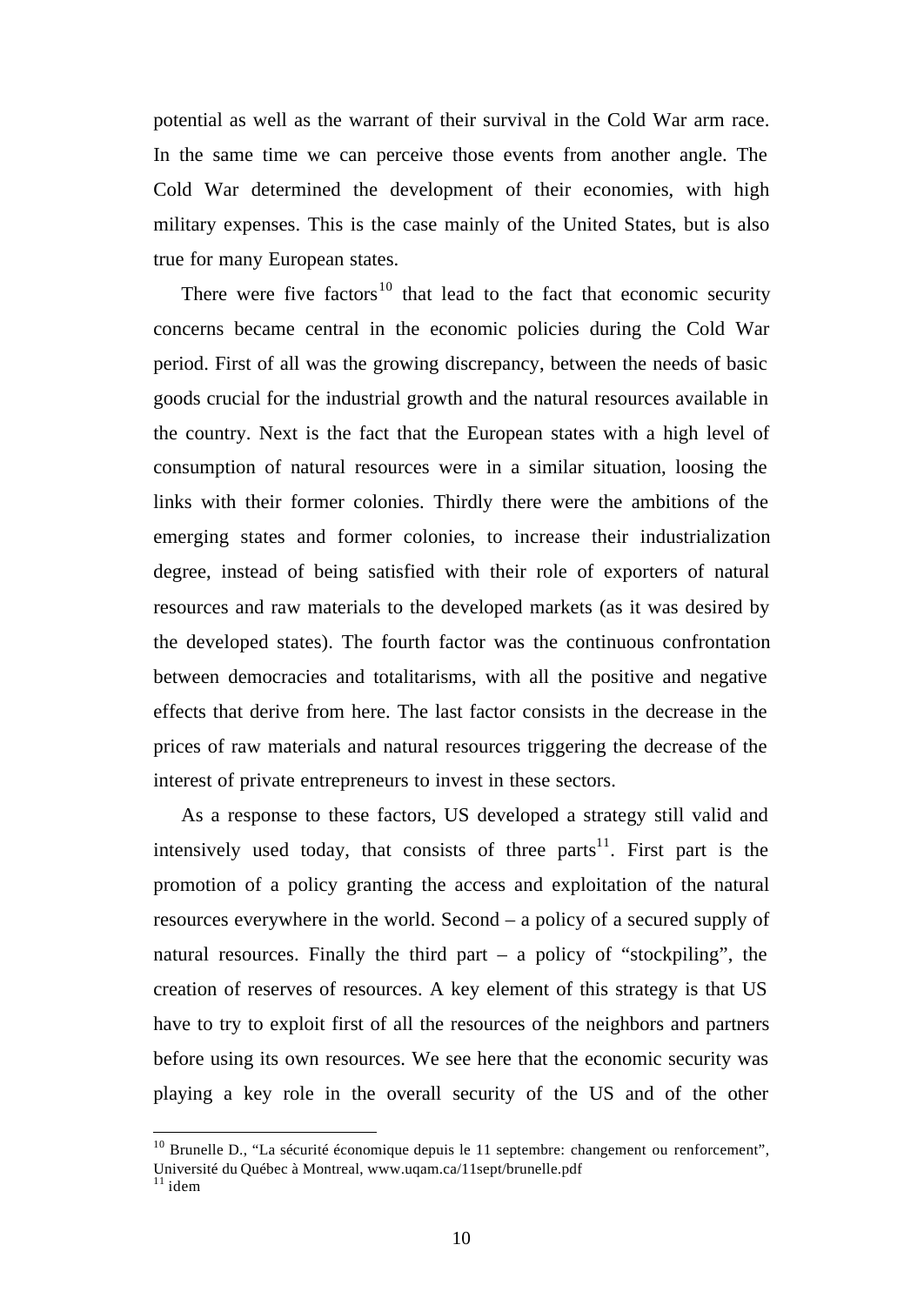"western" states. A great importance is given to the natural resources supplies, as being crucial in the industrial development of the state.

In the Soviet block the accent was put primarily on the arm race marked by the hyper-development of the military industry, which was in fact the main industry, the other industries complementing the military one. The high specialization degree of the economies of the "member" states, imposed by the Soviet Union, as well as the total militarization of the economy was supposed to bring the victory even with the price of the total exhaustion of the whole soviet block. This narrow view of the arm race led to the continuous loss of the positions detained by the Soviet Union. First of all in the economic domain, then in the technological, scientific, informational domains as well as in the military domain that led finally to the breakdown of this social-political malformation of the twentieth century – Soviet Union.

Another factor that renewed the interest in the role of the economy as well as of the significance of the state economic security in the international politics, was the rise in the '70 of the importance of such states as Germany and Japan. The power of these states devastated earlier by the war was based not on military but economic supremacy<sup>12</sup>. This was showing that economic security could be achieved without any military effort. This element is very important for the today's small states that can not afford and generally do not need to maintain important military forces, the economic development being much more important for their existence.

The continuously increasing gap between the rich and poor states gives birth to many concerns regarding the social and political stability of the countries of the so-called Third World. In the today globalized world the security of the whole international community is undermined because of the existence of such hot-spots that have acute economic problems which demand for solutions, often in an aggressive manner.

<sup>&</sup>lt;sup>12</sup> Murphy C., Tooze R., eds., "The New International Political Economy", Boulder, 1991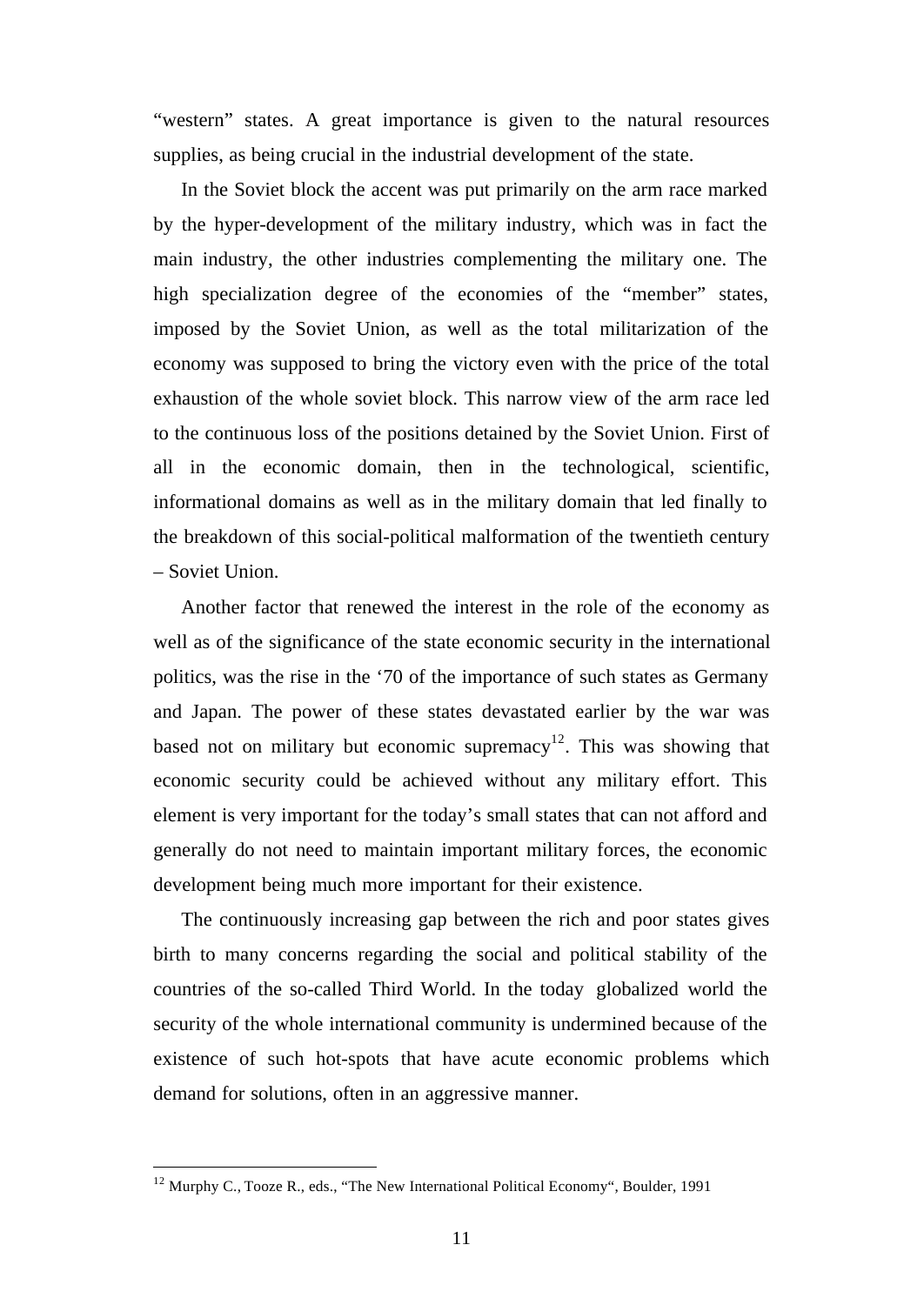As we saw, despite the increase or the decrease of the attention and importance attributed to the economic security ideas in the academic or political circles, the economic security was and still is one of the main concerns of the states, human groups, or individuals. In fact this is determining the types of economic security, which are going to be analyzed further.

Even if it is not expressed directly and it is not perceived as such, the security and survival concerns are central in the existence of every individual. All his actions are determined by the will to survive, exist, and give continuity to his specie. The same is applicable for the groups. They strive for their and their members' survival, existence and continuation. With the establishment of the economic relations among the groups these security concerns obtain a new dimension which is the economic security, on which depend the general security concerns expressed earlier.

The main goal of a state is to ensure its independence, the stability within the society, the welfare of its citizens. The fulfillment of these duties can be accomplished through precise and effective policies that have at their basis the normal functioning of the economy. The economy of a state can properly function only in a safe economical environment that can be ensured mainly by means of the economic security policies. That is why the achievement of the economic security should be one of the main priorities of every state – the basis of the national interests of the state.

#### **1.1.2 Theoretical Approaches to the Economic Security Concept**

## **A) Economic security and Liberalism**

These two concepts are commonly assumed to belong to separate research agendas, security - mostly to realism while strategic studies and liberalism - mostly to International Political Economy (IPE). They are even used to define contending approaches to the study of International Relations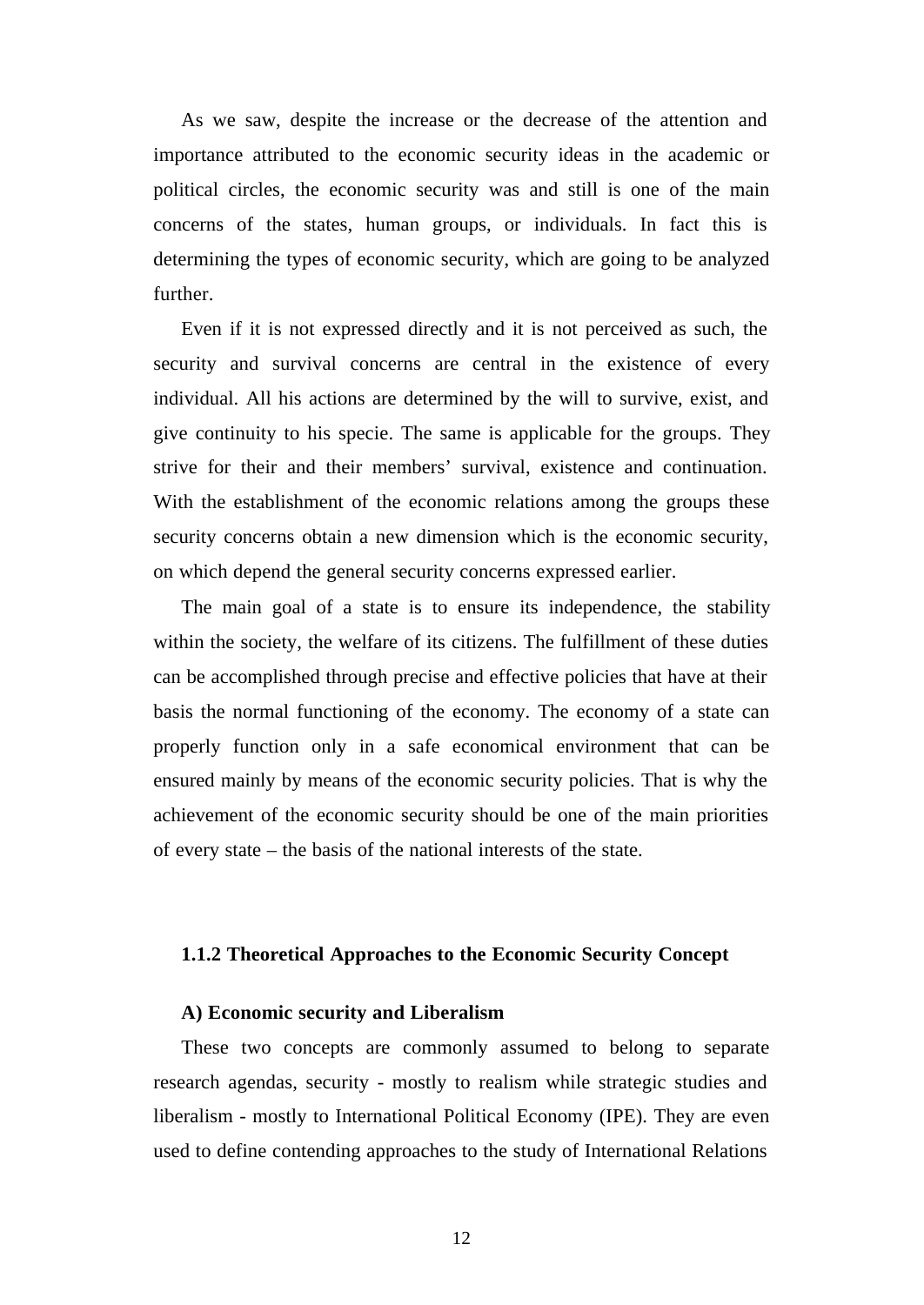$({\rm IR})^{13}$ . We will focus here more on economic liberalism, as it is that strand which has become ideologically dominant, but mostly because economic liberalism operates much more strongly at the international level, where the states are located in their permanent competition.

Economic liberalism has served as the foundation for the dominant approach to Western international political economy in the twentieth century. Based mainly in the works of Adam Smith, who first came up with the ideas of market regulation of goods and services distribution and the division of labor as the best way of increasing productivity and wealth, liberalism is criticizing mercantilism, which supported government involvement in the economy. Goods and services are best distributed through the price mechanism and the supply and demand laws, without any interference from the part of the government. David Ricardo expanded this theory on the international relations sphere. According to Ricardo, on the international market the states should specialize in the goods they could produce cheaper than other states. On the international markets as well any government interference is excluded. Due to this lack of any government interference, the market actors (on the internal level (economic agents) or the international level (states)) are supposed to feel insecure: if they don't the market doesn't produce its efficiencies<sup>14</sup>. This effect of the market competition gives to the market actors the incentive to enhance their economic security. Under contemporary liberalism the main objectives of economic security are the rules that create factor mobility within and among national economies. The economic liberal ideal is ultimately to dissolve national economies, with their exclusive currencies and restrictions on factor movement, into a global economy with relatively few restraints on the movement of goods, capital, services and (more hesitantly) people<sup>15</sup>.

<sup>&</sup>lt;sup>13</sup> Buzan B., Wæver O., "Liberalism and Security: The contradictions of the liberal Leviathan", Copenhagen Peace Research Institute, April 1998

<sup>14</sup> Luciani G., "The Economic Content of Security" *Journal of Public Policy*, Vol.8, No.2, 1989, cited from: Buzan B., Wæver O., "Liberalism and Security: The contradictions of the liberal Leviathan", Copenhagen Peace Research Institute, April 1998

<sup>&</sup>lt;sup>15</sup> Ruggie J., "At Home Abroad, Abroad at Home: International Liberalization and Domestic Stability in the New World Economy", *Journal of International Studies*, No.3, 1995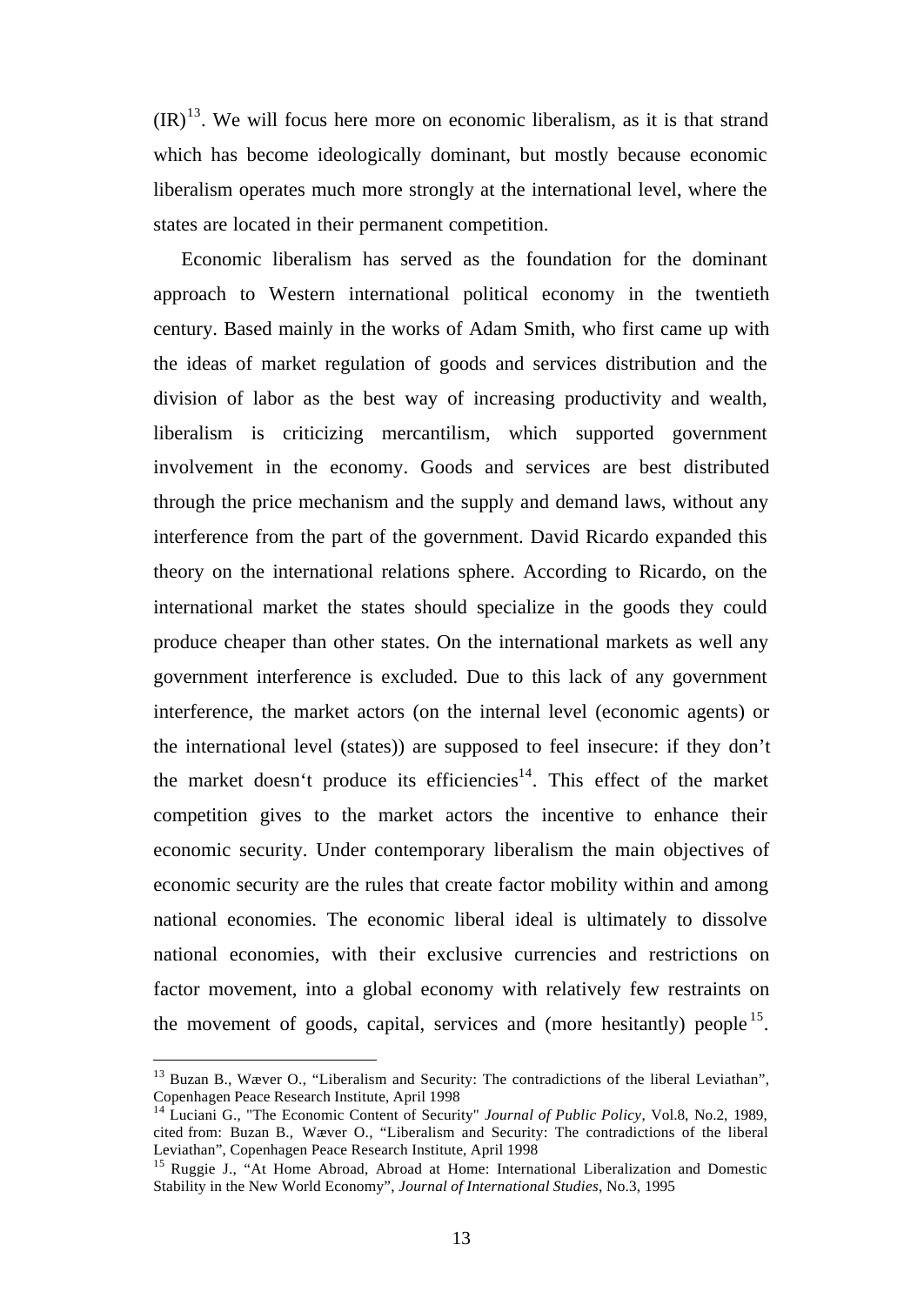Liberals believe that free trade leads also to the increase of global wealth and human welfare but also that it will lead to peace and cooperation between states. The disadvantage of this theory consists in the fact that it favors the rich and powerful states. The main condition for achieving economic security both of the individual and of the state, according to liberals, is by ensuring a stable economic growth. However the liberals omit from their analysis the fact that by stimulating economic growth and uncontrolled competition it is the environment that is entitled to support damages, especially when the natural resources are concerned. This is a significant gap in the liberal theory, as on the long run the lack of resources, will determine a situation of economic insecurity for the country.<sup>16</sup>

## **B) Economic Security, Realism and Economic Nationalism**

The nationalist approaches to international political economy (IPE) have their roots back in the mercantilist school of sixteenth-, seventeenth-, and eighteenth-century Europe, the period that coincided with the rise of the modern state. The contemporary version of economic nationalism can be compared to the realist IR thought in terms of its assumptions about the international system and its explanations of the behavior of states<sup>17</sup>. Both the realist approach in IR and the economic nationalism approach in IPE, focus on the state in as the basic unit of analysis. In terms of security, the traditional realist approach perceives the state as the referent object of security $18$ .

Economic nationalists also give the primacy to the state, of national security, and of military power in the organization and functioning of the international system. According to the economic nationalists and realists, the states must act to protect their own economic interests lest they fall prey to others' self-seeking behavior in a conflictual international system lacking

<sup>&</sup>lt;sup>16</sup> Tickner A., "Gender in International Relations: Feminist Perspectives on Achieving Global Security", Columbia University Press, New York, 1992

 $17$  idem

<sup>&</sup>lt;sup>18</sup> Møller B., "The Concept of Security: The Pros and Cons of Expansion and Contraction", Copenhagen Peace Research Institute, August, 2000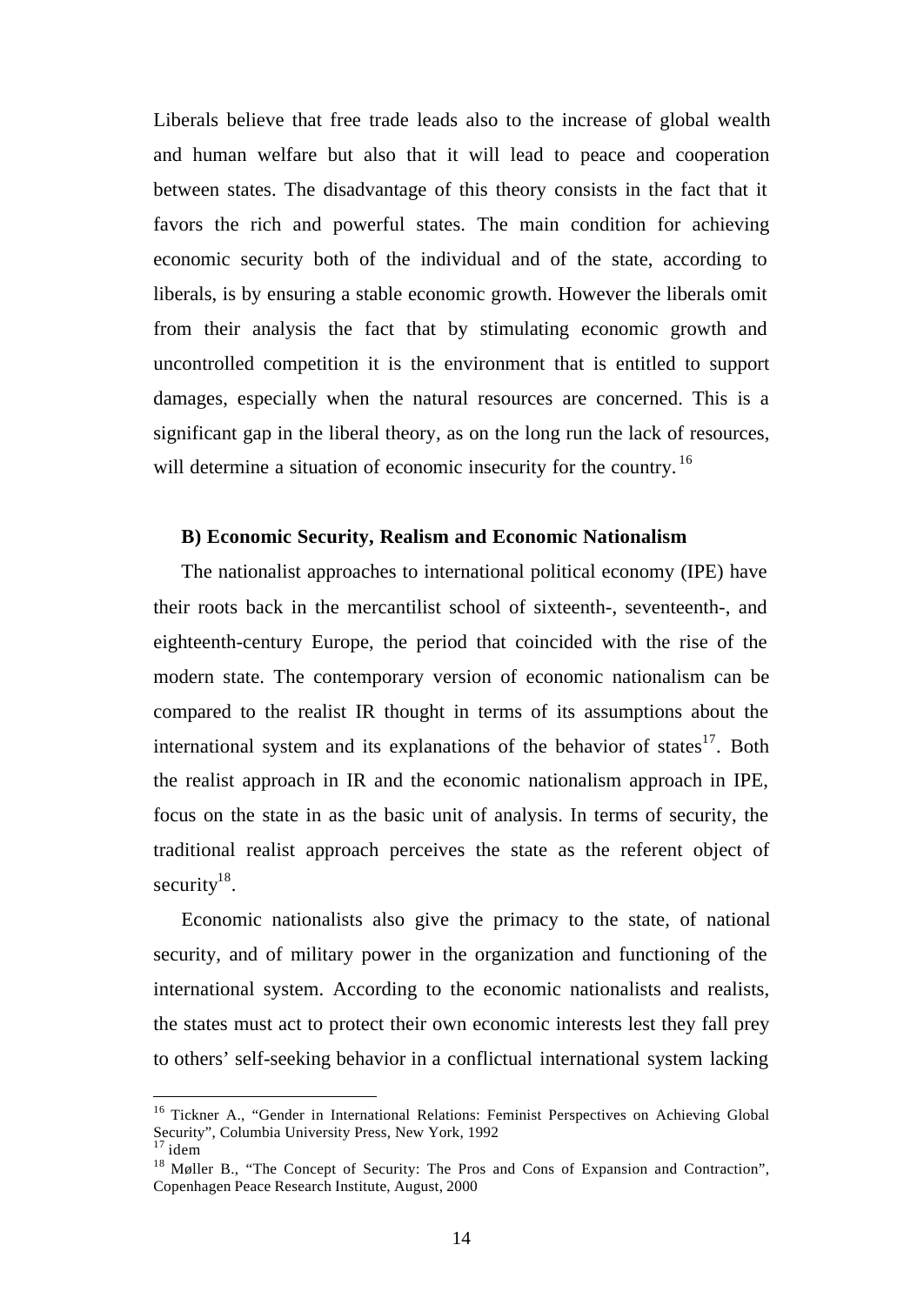any international governance<sup>19</sup>. We see thus that national security is achieved mostly by military means. The economic interests (hence economic security as well), are also protected by means of military power. It is presumed that states shall behave as rational profit maximizers, having as their primary goals: wealth, power, self-sufficiency and autonomy in the international anarchic system. Their participation in the world economy is limited to the participation at the resource allocation. Opening towards other economies is restricted in order preserve the economic security by isolating the economy from the malefic influences of the more powerful economies. Strategic domestic industries are given protection especially when they produce military-related goods. National security and national interest are thus the overriding goals of policy. Economic nationalists believe that, where necessary, the workings of the market must be subordinated to the interests of the state,  $2^{0}$  the state having thus the right to interfere in the market regulation.

#### **1.1.3 Definitions of the Economic Security**

l

As we have already seen there were different attitudes towards the achievement of what we call economic security. These attitudes varied from the end of the Second World War to the end of the Cold War, until now, the intensity of the interest depending on the developments within each state as well as the situation on the international arena.

So what does economic security means? Trying to answer to that question we acknowledge the lack of a precise definition of this concept. In the specialized literature the concept of economic security is seldom treated, the available definitions tending to be partial or missing. This is due to the complex nature of the economic security, as well as to the existence of

<sup>&</sup>lt;sup>19</sup> Tickner A., "Gender in International Relations: Feminist Perspectives on Achieving Global Security", Columbia University Press, New York, 1992  $20$  idem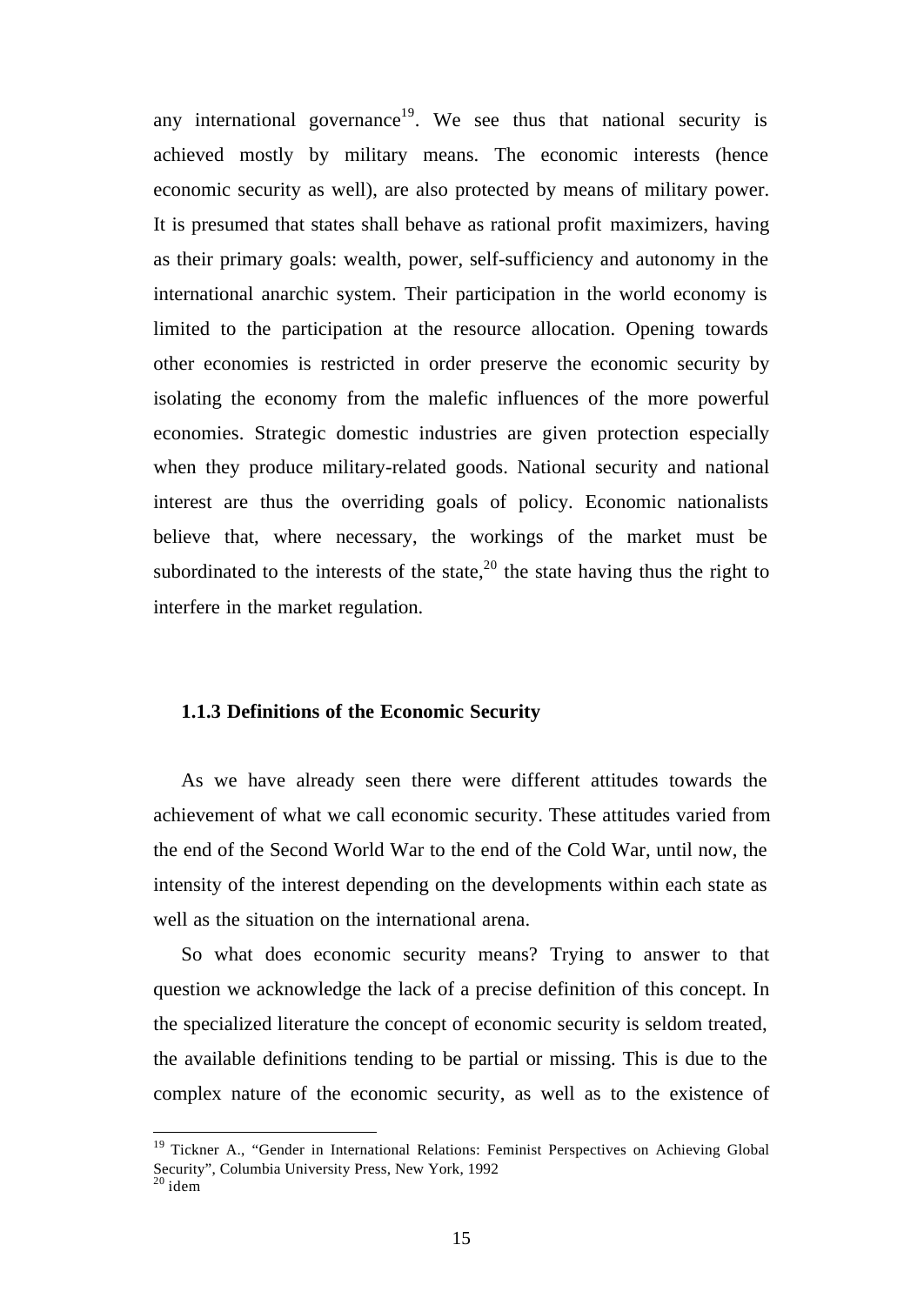several contradictory visions upon the subject from the total universalization to the total neglection of this concept. Still, the analysis of available sources allows us to draw several conceptual guidelines.

In order to have a better comprehension of the economic security, we start with a short presentation of the general concept of **security**. It can be defined as *a situation when all the vital interests of a person, society or state are protected against any internal or external threats*. Security is defined also as *a concern to reduce or eliminate the threats, risks or merely uncertainties in a number of different areas of activity – political, economical, environmental and so on, as well as dealing with threats of a* strictly military nature<sup>21</sup>.

The security concept includes several sub-types as follows: political, economic, societal, and environmental or ecological security, as well as the military security<sup>22</sup>. Physical security, territorial, spiritual and cultural security, economic, intellectual, legal, social, technological, financial, ecological, and informational security can also be included as subtypes of the general security concept.

Economic security is a part of the national security, together with other elements such as: the military security (the maintenance of the military defense abilities), the maintenance of the order within the society, the defense against ecological cataclysms, etc. It is necessary to be emphasized that all the elements of the national security are closely connected one to each other, the economic security having the main role in the proper maintenance of the other elements. Military security and economic security are different elements of the national security. Military security is defensive keeping one's enemies out. Economic security is constructive – its purpose

<sup>21</sup> Buzan B., Kelstrup M., Lemaitre P., Tromer E., Wæver O., "The European Security Order Recast: Scenarios for the Post-Cold War Era", London, 1990

 $^{22}$  Møller B., "The Concept of Security: The Pros and Cons of Expansion and Contraction", Copenhagen Peace Research Institute, August, 2000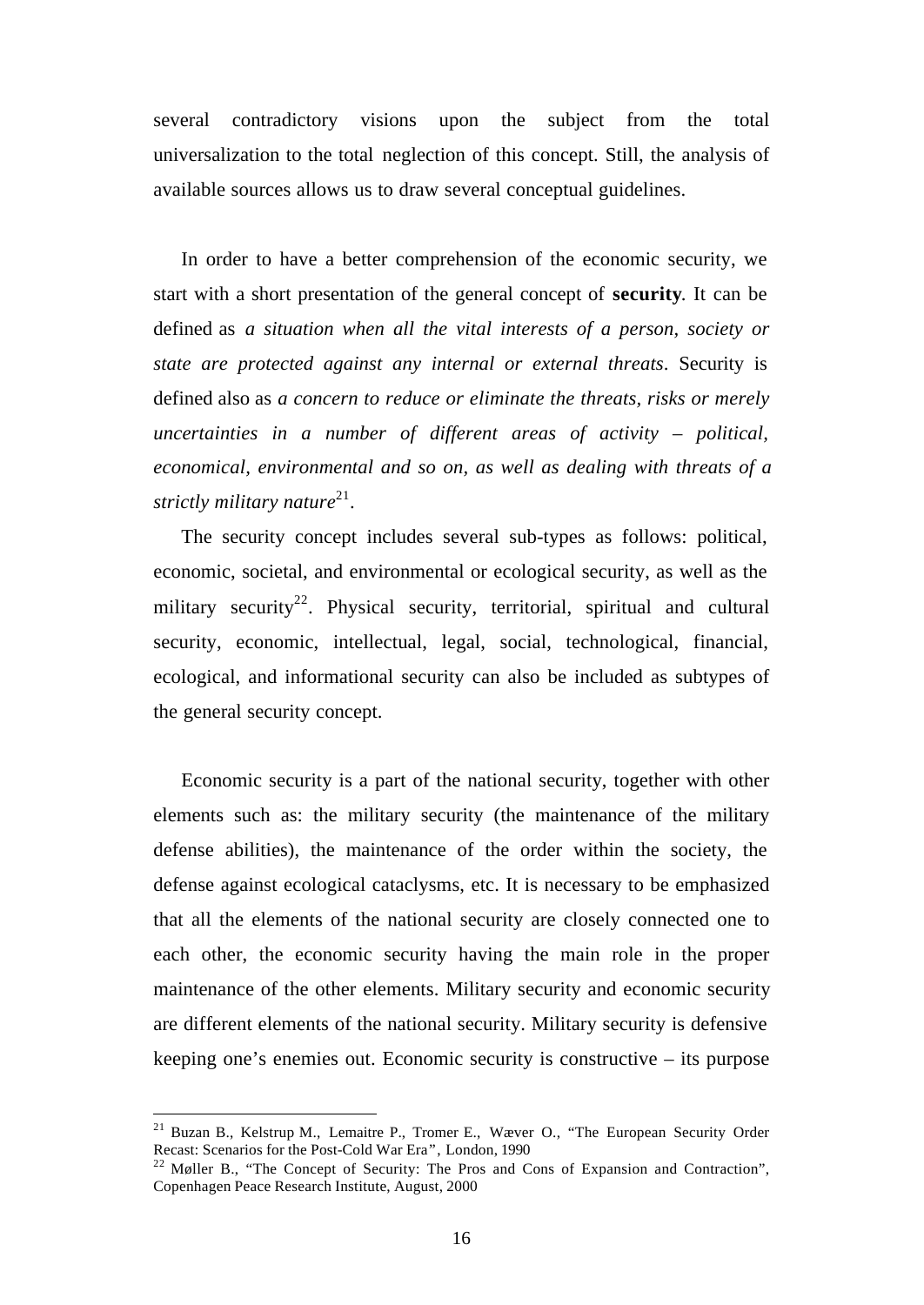being to build and to keep a strong economy within the state. Military security means closing one's borders to prevent the neighbors from aggressive intentions. Economic security means the opening of the borders for allowing the neighbors to cross when bearing goods to trade or money to invest in local companies and to spend on local goods. Military security requires closed borders but in the today globalized economy, economic security requires open borders $^{23}$ .

So we may define economic security as **a state of the economy** that ensures:

- a sufficient level of social, political and military existence and progressive development of the state;
- the invulnerability and independence of the economic interests of the state, related to possible external and internal threats and pressures.

In the same time according to some authors<sup>24</sup> the economic security of the state may be perceived as **a criteria for evaluating the efficiency of the state's economic policies**. Thus the economic security can characterize:

the general economy level of the state;

l

- the existence or the absence of threats towards the state, society, and persons;
- the efficiency of the economy and economic policies of the state;
- the full accomplishment of its functions by the state.

There might be another definition where economic security is **a good produced by the state**. The consumers of this product are first of all the citizens<sup>25</sup> of the state, then the citizens of other states that are resident within the given state and finally the citizens of the neighboring states (economic security export). When the state is not capable to ensure the

<sup>&</sup>lt;sup>23</sup> Snelbecker D., "Prospects for Economic Security and Growth in Ukraine", in: "Economic Developments and Reforms in Cooperation Partner Countries: The link between Economics, Security and Stability", NATO Economics Colloquium, Brussels, 3-5 Nov. 1999

<sup>&</sup>lt;sup>4</sup> Arhipov A., Gorodetskiy A., Mihailov B., "Economic Security: assessments, problems, means of achievement ", *Voprosy Ekonomiki*, No.12, Moscow, 1994

<sup>&</sup>lt;sup>25</sup> Speaking about the citizens of a state we mean not only the physical but also the legal personalities, economic agents, NGO, etc.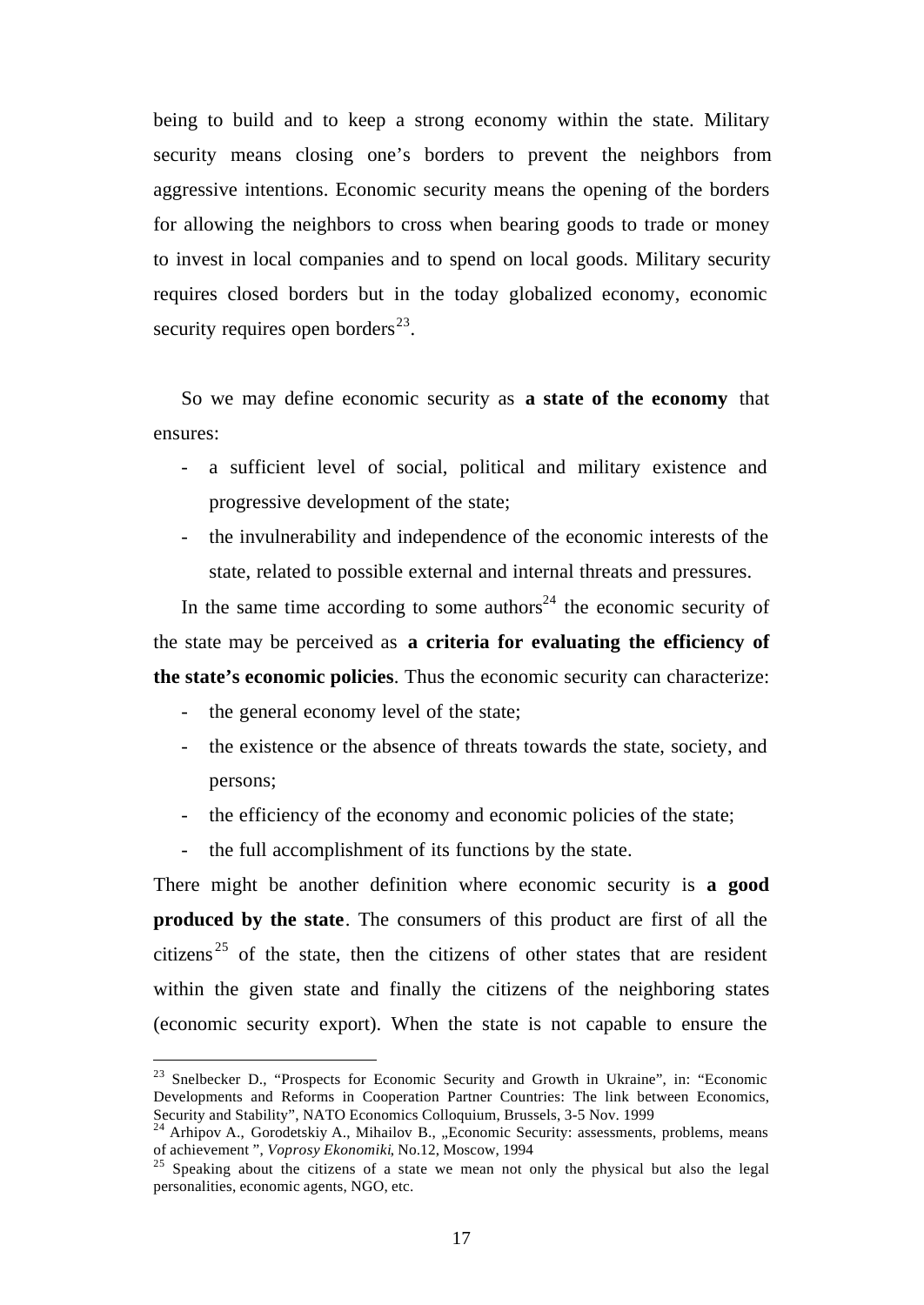economic security it is producing economic insecurity, which is, by the way, much easier to export than the economic security.

Economic security may also mean invulnerability to economic hazards, which need not be created deliberately by an adversarial state, but could well be structural, caused by the workings of the system, rather than by a specific actor.

As later we are going to use several times the term economic power, we have to explain the difference between the economic security and the economic power of a state. The economic security is the result of the economic development of the country, perceived from and having effects within the interior of the state. While the results of the economic development of a given state have effects or exercise an influence outside that state, i.e. on other countries, this is perceived from the exterior, as the economic power of that state.

#### **1.2 The State and its Economic Security**

Considering the economic security as a given state of things within the economy of a country, we analyze further what are the main beneficiaries and who is responsible for ensuring the economic security. We will show that the economic security might have several subjects, or actors as well as several objects. The actors of the economic security are divided according to their "area of competence", or in other words within the different levels of the economic system there is an actor, or group of actors, interested in the achievement of their economic security. An analysis of several international relations' theories as well as of the states' behavior within the international economic system allows us to systemize the types of the economic security. A special emphasis is being put on the development of precise approaches to the economic security expressed in several economic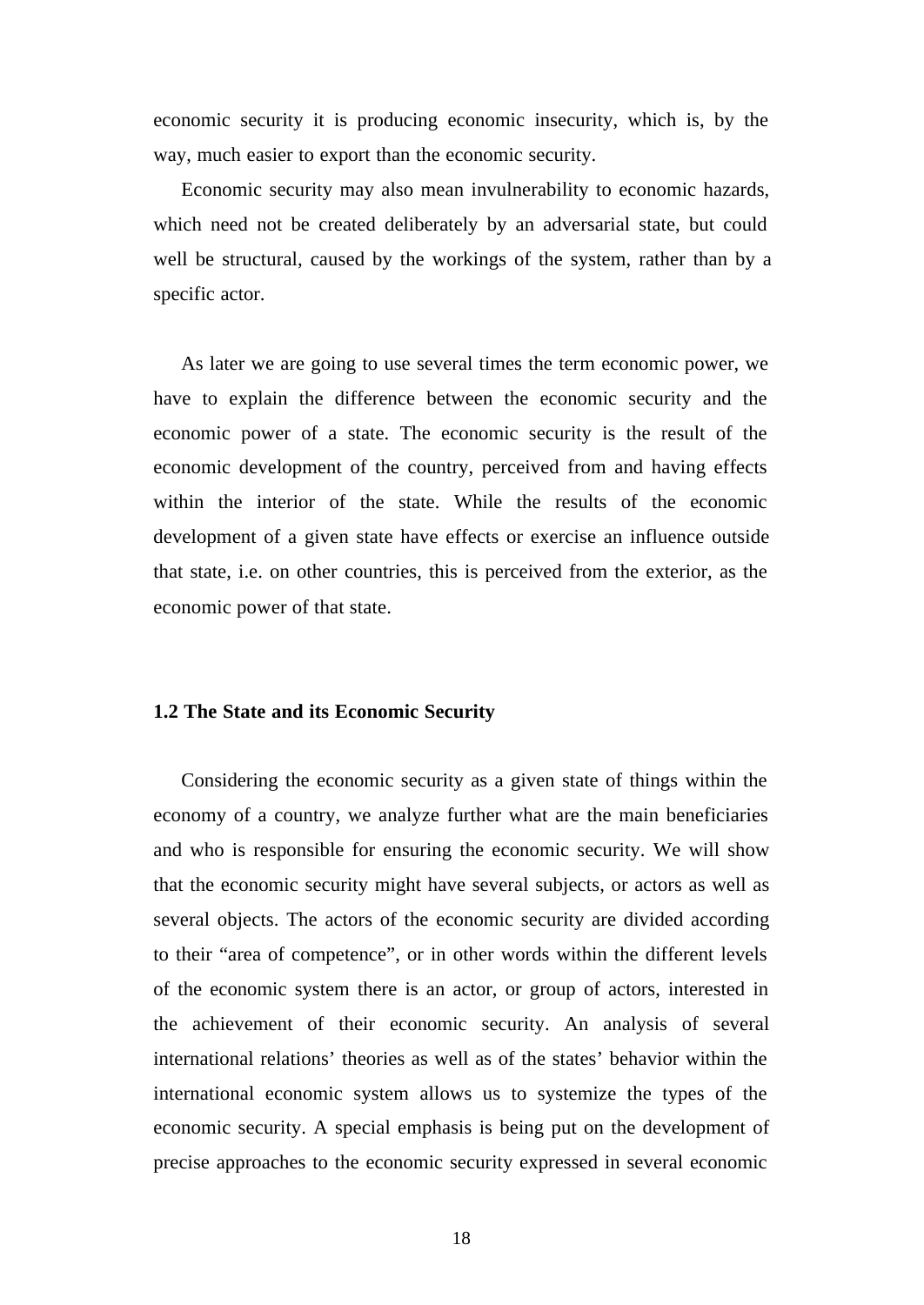security paradigms that allow a better understanding of the economic security concept.

#### **1.2.1 The Actors and the Objects of Economic Security**

From the presented definitions we can draw some conclusions concerning what are the actors and what are the objects of the economic security. The main actor in the international relations system in general and of the security policies in particular, still remains the state. However, the state has ceded some power to non-state actors ranging from supranational actors (e.g. European Union in the case of Western European States, or NATO - for security matters) to international actors (Word Bank, IMF, etc.)<sup>26</sup>. Despite this as the definitions of the economic security show us, it is state's duty to deal with the insurance of the economic security.

Concerning the objects of the economic security, these are the individual, the society, and the state together with its economic system. Economic security has not only its own objects but also other objects that are situated at the interference with other elements of the national security such as social, political, ecological, informational and also military security. In fact when we speak about the economic security we should acknowledge the strong connection among its objects. The economic "stability" of the individuals, society, state and its economic system are also the basis of the national security. That is why a state national strategy in the area of economic security shall foresee adequate policies for all the responsible institutions.

More specifically the objects of the economic security are:

l

- On the macroeconomic level - it is the economy of the state as a whole,

<sup>&</sup>lt;sup>26</sup> Kirchner E., "Economic Security and the Problem of Cooperation in Post-Cold War Europe", www.ecsanet.org/conferences/kirchner.htm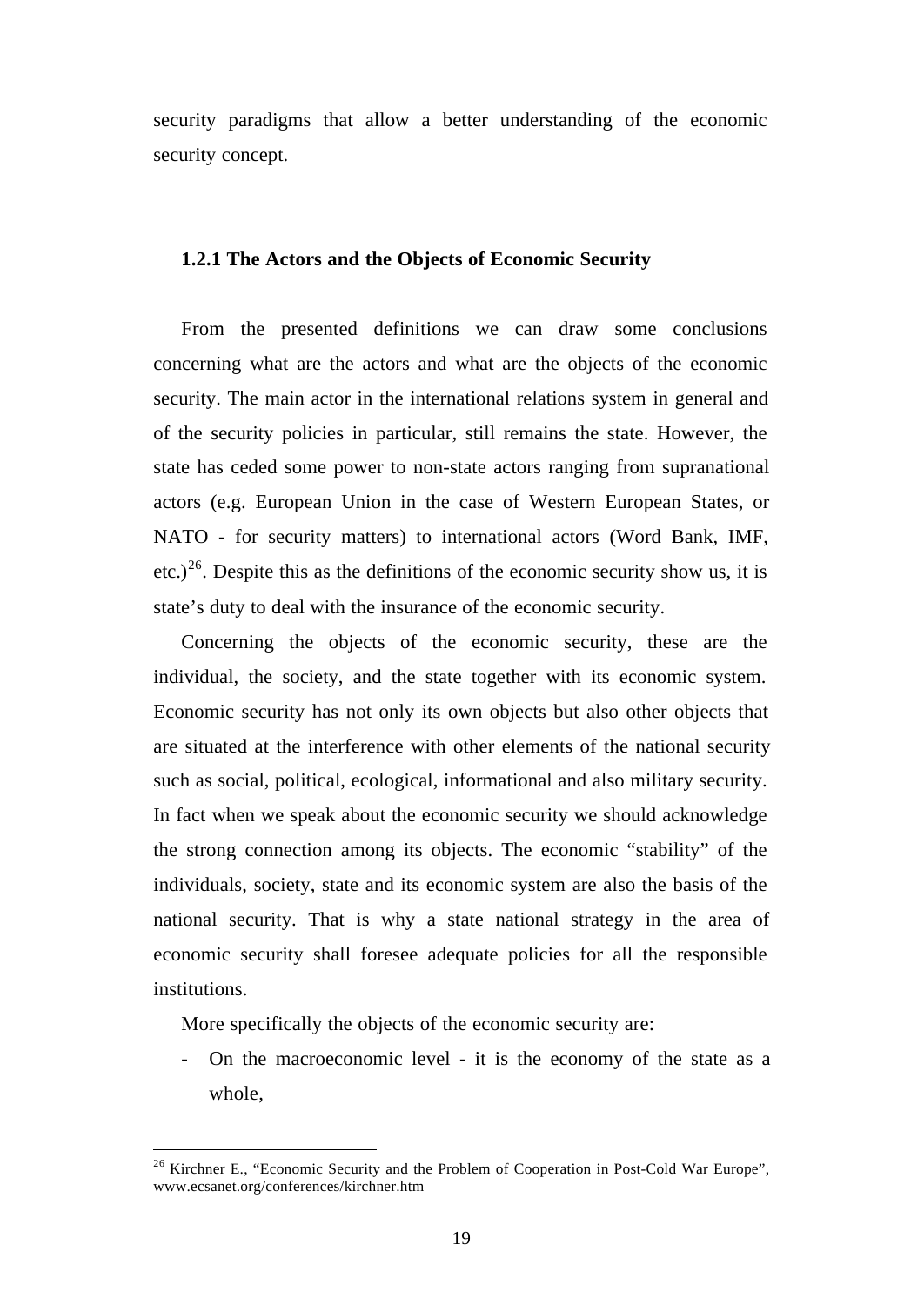- On regional and branch level the economy of the regions or administrative units, as well as of different branches of the economy.
- Microeconomic level the economic interests of the economic agents
- On the level of family and individuals  $-$  the economic interests of each citizen of the state.

The interests of the presented objects of the economic security are different, interconnected and sometimes contradictory. That is why it has to be determined the extent in which the sate interfere in different sectors of the economy as well as the temporal limits of such kind of state interference<sup>27</sup>. However, considering the complexity of the economic system, the diversity of interests of economic security objects as well as the necessity to avoid excessive state interference in the economic life, it is necessary to delimitate a clear framework of actors of the economic security. Thus we have several actors corresponding to the economic security objects (graph 1).

They are respectively:

- the state  $(1)$ ,
- state's local administrative units (2),
- private economic agents (3),
- individuals (4).

l

Each of these, act on their own level for the insurance of their economic security, except for the state that has a larger role. That role consists also in



**Graph 1:** Economic Security actors

providing the necessary policies for the other actors of the economic security in order to maintain the continuity and accordance with the national interests, objectives, and priorities. This is due to the fact that the state

 $27$  Lykshin S., Svinarenko A., "The Development of Russia's Economy and its Reconstruction – the Warrant of its Economic Security", *Voprosy Economiki*, No.12, Moscow, 1994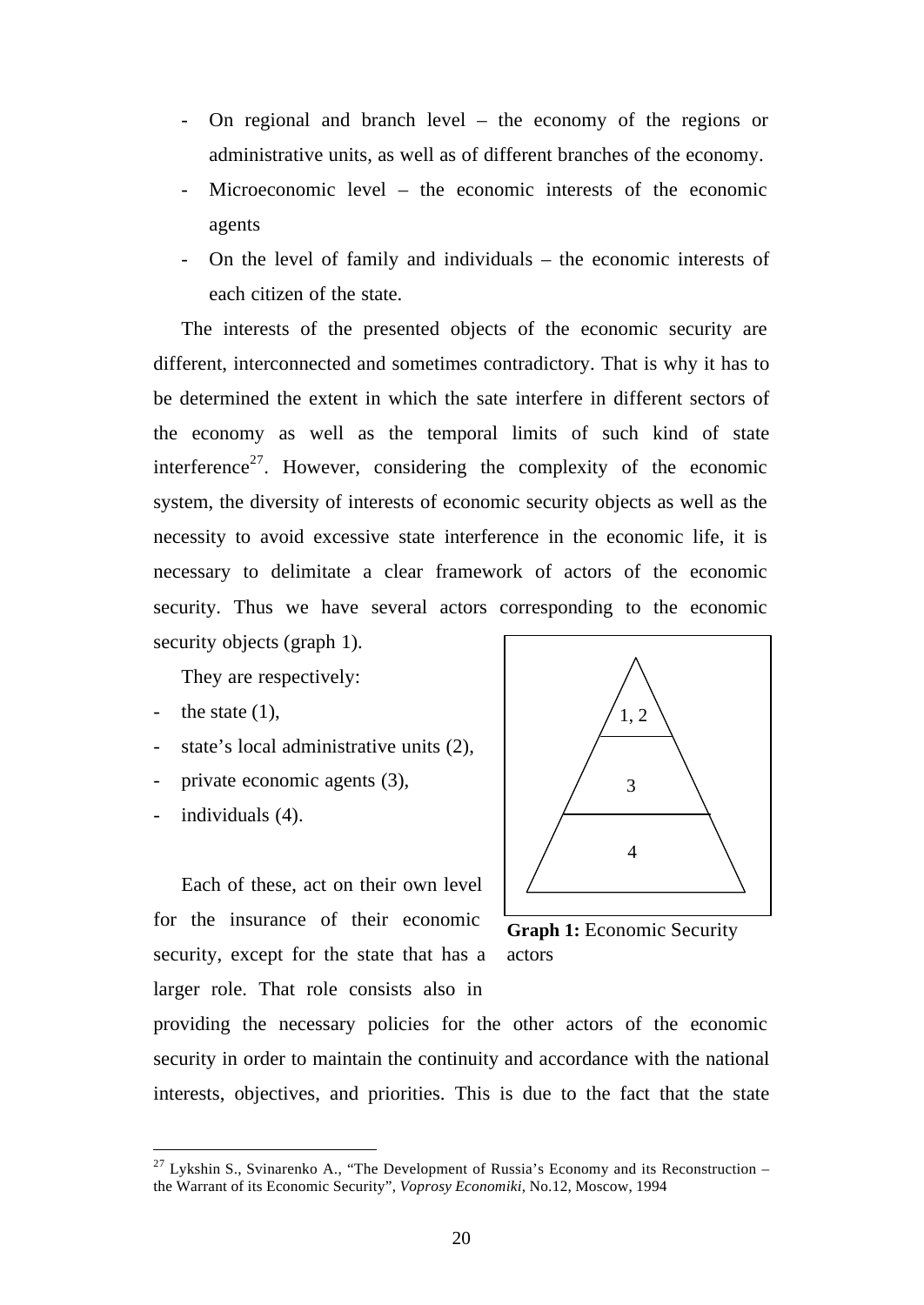should not allow the private economic agents or other actors of the economic security to undermine the economic security of other actors that are not so influential in their activities. In the case of the post soviet countries transiting to market economy, it is necessary to emphasize that the state should prepare and implement specific policies oriented towards the improvement of the business environment, enhancing of the importance of small and medium enterprises, competition stimulation, etc.

## **1.2.2 Economic Security Typology**

As we have seen there are several objects of the economic security. Consequently we can identify several economic security types that correspond to the objects of the economic security. There are two levels in the analysis of the economic security. These two levels can be divided into four sub-levels of the economic security<sup>28</sup>, levels that determine the four types of economic security:

#### *Microeconomic level*

- Consumers' level (individual economic security) the possibility of each individual to maximize its consumer utility and to exercise its consumer rights;
- Corporate level (corporate economic security) –the stability of the economic activities, accessibility to different resources of production and maximization of the profits. This type of economic security can be divided into two sub-types according to the property form:
	- ES of the private owned companies;
	- ES of the state owned (public) companies.

<sup>&</sup>lt;sup>28</sup> Prohnitchi V., "Securitatea economica a unui stat mic. Note de reper pentru Republica Moldova", ["The Economic Security of a Small State. Guidelines for Republic of Moldova"], IPP Study, Chisinau, 2001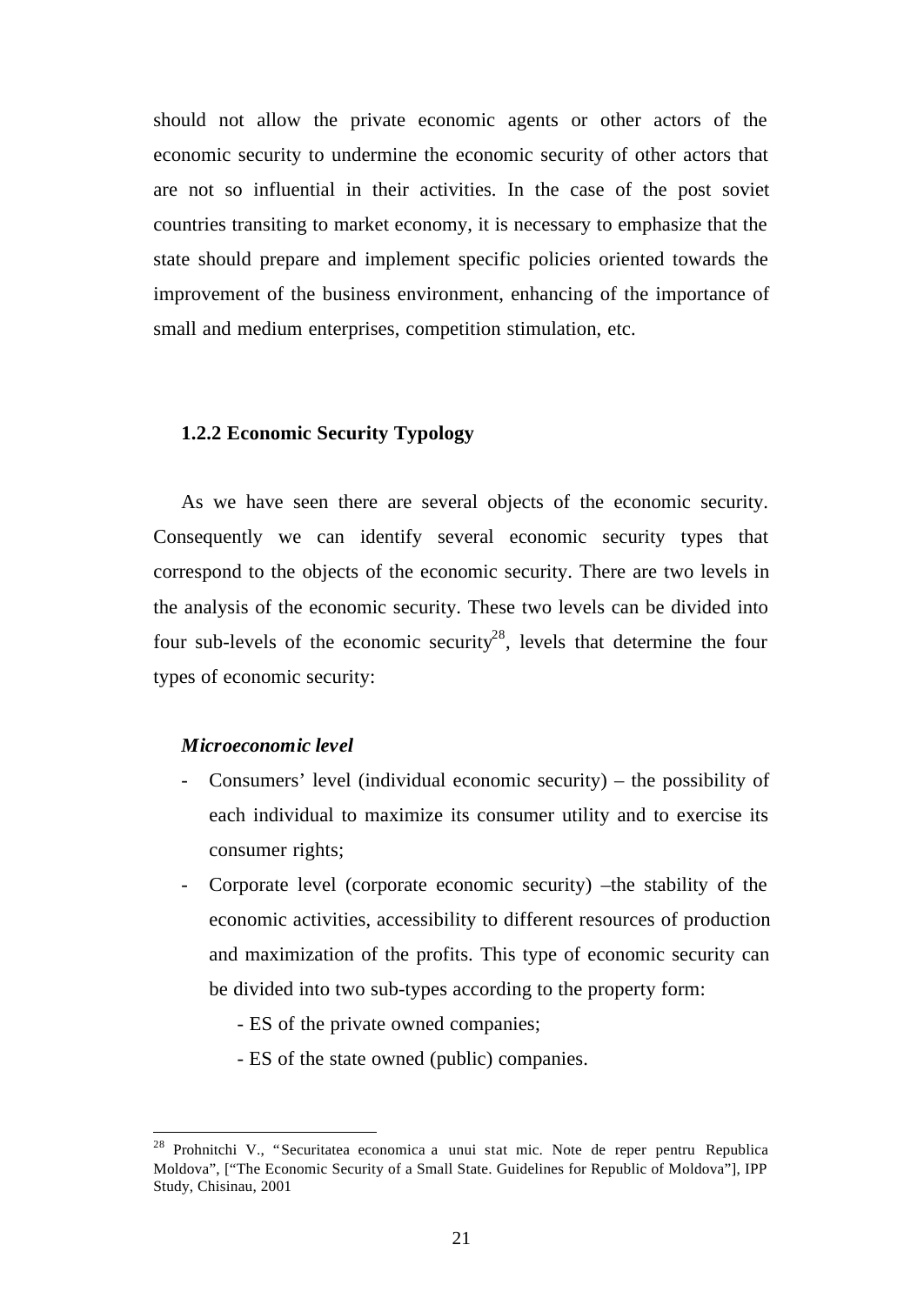#### *Macroeconomic level*

- National level (state economic security) the availability of sufficient supplies of resources and the invulnerability of the state economy to the internal and external threats;
- International level (international economic security) is directly connected to the national economic security of several states that are connected by different agreements of economical political or military nature.

In order to follow the objectives of the present research, our study is focused on the state level: i.e. the economic security of the state. Still, speaking about the economic security of the state we should not forget about the economic security of the citizens. The state economic security has strong effects on the individual economic security as well the individual economic security is influencing the state economic security. However not always the existence of the state economic security is ensured by the existence of the individual economic security as well as the individual economic security is not necessarily ensured if there is state economic security<sup>29</sup> (graph 2).

In the first case  $-$  LL (Low-Low), the economic security of the state is low as well as it is the economic security of the individual. It is obvious that this is characterizing a poor, under-developed state where neither the individuals have achieved the economic security nor the state has its economic security ensured.

In the second case – HL (High -Low), the state has a high economic security while the economic security of the individuals, citizens of the sate is low. This kind of situation can be present in a dictatorship or some authoritarian regime. In such a case the sate is busy with maintaining a

<sup>29</sup> Tambovtsev V., "The Object of the Economic Security", *Voprosy Economiki*, No.12, Moscow, 1994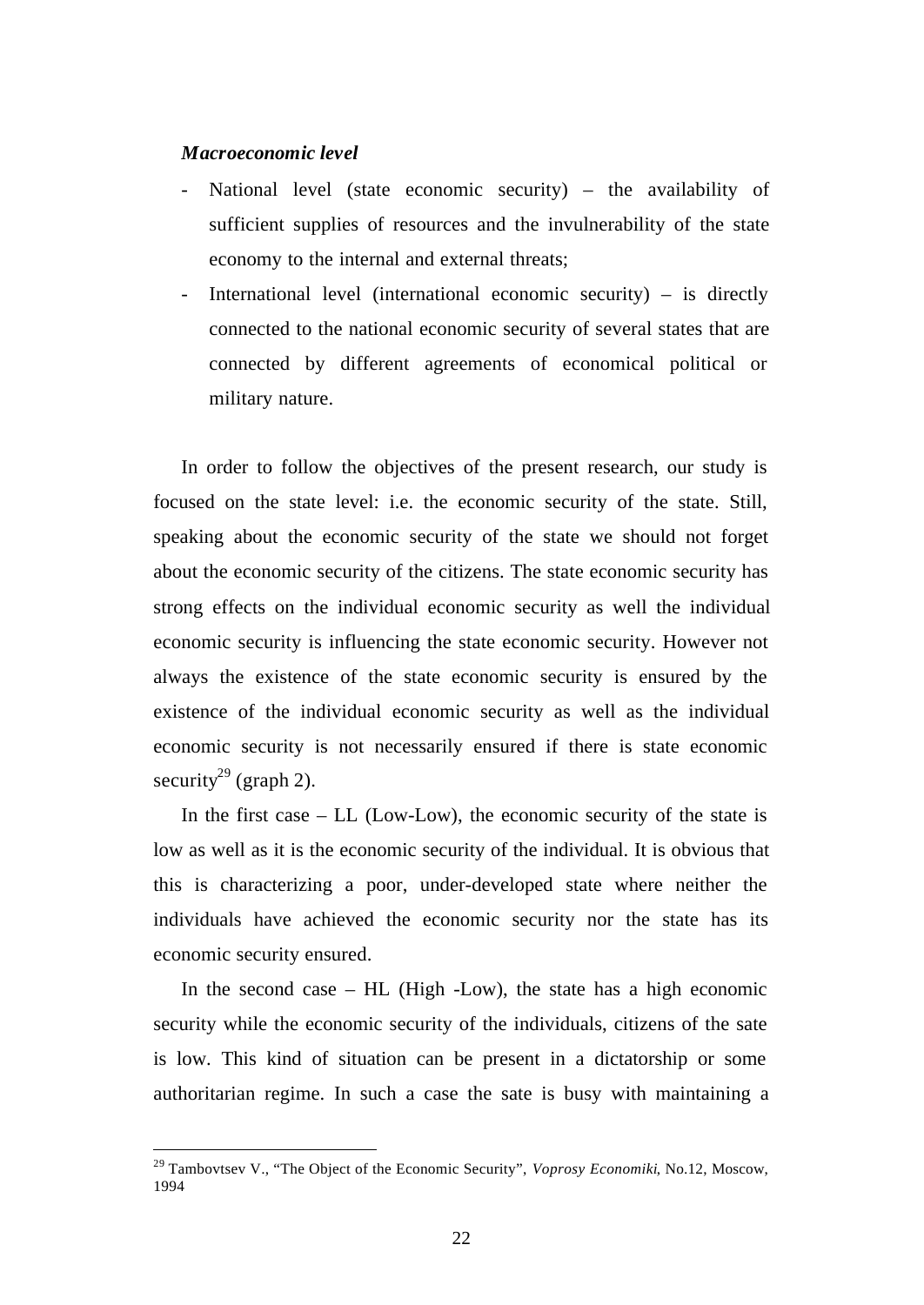certain economic security level of the state as a whole. The state (by means of its ruling elites) is focused only on certain aspects (for example, the military one, etc.), that allow the state to maintain certain positions or a certain status of the state on the international arena or to keep in power the present political regime. In such states, military budgets and arms purchases taking priority over the economic welfare of individuals are undermining their economic security.



**Graph 2:** The relationship between state economic security and individual economic security

Such a situation of economic insecurity of individuals is characterized with the term structural violence. The individual economic security is reduced, not by the direct effects of war but by internal and international structures of political and economic oppression<sup>30</sup>. A good example in this sense can be the situation of the Iraq population, during the regime of Saddham Hussein. The economic security of the Iraq population was reduced not only by the abusive regime with its repressive character, but also by to the economic embargo that was imposed to Iraq after the first Gulf war. However such a situation can not be maintained for a long period of time. The legitimacy of a power that fails (consciously or unconsciously)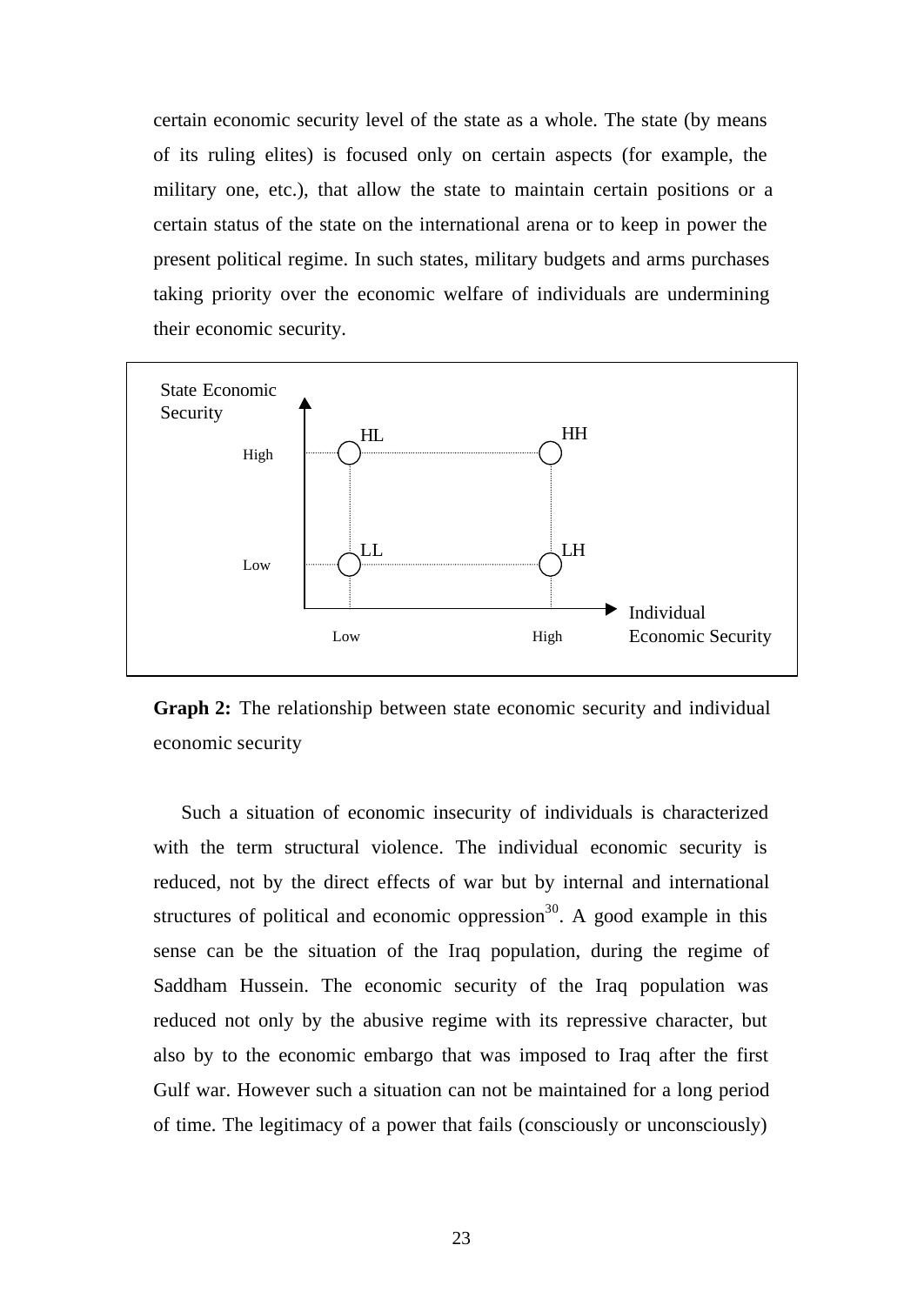to ensure the economic security of its citizens, shall be, sooner or later, questioned by its citizens.

The third case – HH (High-High), represents an ideal situation where the state economic security is high as well the economic security of most of its citizens. The idealism of this case consists in the fact that always, independently of the development level of the country, there is a certain category of population that lives in poverty. Despite of its idealistic nature, this is, more or less, the case of the developed economies, such as USA, Japan, Great Britain, Germany, France, etc.

Finally the last case – LH (Low-High), presents the situation where the state has a low economic security while the individuals (a significant or at least a certain part of them) achieved a certain or even high level of economic security. As hypothetical as it seems, this case is sill a real one. Of course it is quite impossible that in a state where all the citizens achieved an advanced economic security level, the sate itself has a low economic security level. This is due, as stated already, to the fact that the economic security of the state is influenced in a certain measure by the presence or absence of the economic security at its citizens. However there are states where despite the general poverty of the sate there is a certain rich category of population that has the economic security ensured. This is possible in a state with a significant shadow economy and a high criminality rate, those being involved in the illegal activities having the best possibilities to enrich and consequently to ensure their economic security.

#### **1.2.3 Economic Security Paradigms**

l

According to Stanley Kober and other authors, there are two main models in the analysis of the economic security concept: the "*Anglo-*

<sup>&</sup>lt;sup>30</sup> Tickner A., "Gender in International Relations: Feminist Perspectives on Achieving Global Security", Columbia University Press, New York, 1992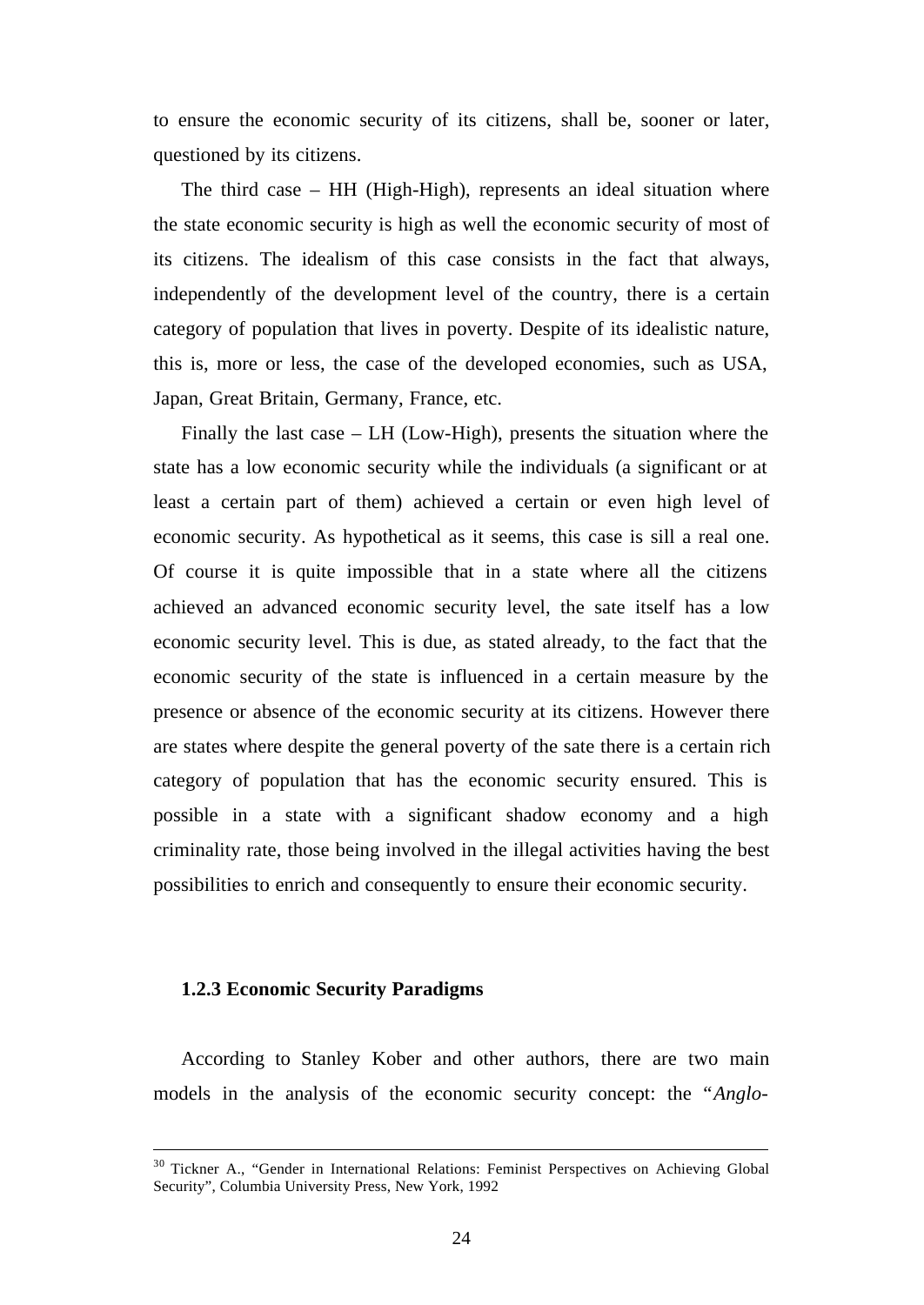*American*" and the "*Asian*" model<sup>31</sup>. From the *Anglo-American* point of view, the fundamental objective of the economy is to ensure a high life standard for the citizens of the state. That is why the American capitalist system is based on the individuals and not on the government or certain collectivities. According to this concept, the economy is not supposed to prepare the country for the war but to satisfy the needs of the national consumers and producers. The American view of the economic security refers to the protection of the life standards, employment and the property of its citizens. Anticipating the things we have to mention here that this definition of economic security represents in fact, the definition of the individual economic security presented further. Another interpretation here of the term economic security consists in the idea of protection of the enterprises, infrastructures, as well as of the public and private institutions. In this case the economic security concept is confused with that of public security<sup>32</sup>. In the **A***sian* point of view economic security means first of all the increase of the economic power towards the exterior  $33$ . Consequently, according to Kober, within such a model the state has the right and even the obligation to control the economic activities that directly affect the national security. This is what the westerns call "military view of economics". We can argue here that it is difficult to apply the presented description as a general Asian model of economic security. It is more like depicting the Chinese attitude towards economic security, which has in fact similar treats with the economic security approach of the former Soviet Union. In order to describe an eventual Asian model, it is more appropriate to invoke the example of Japan. The *European* vision on the economic security, according to Kober, is a sort of combination of the previous two conceptions. One of the best expressions of that model is the Swedish socially oriented economy. In fact, speaking about an European model of

<sup>31</sup> Kober S., "The Fallacy of Economic Security", *Policy Analysis*, No.219, January 24, 1995

<sup>&</sup>lt;sup>32</sup> Brunelle D., "La sécurité économique depuis le 11 septembre: changement ou renforcement", Université du Québec à Montreal, www.uqam.ca/11sept/brunelle.pdf

<sup>33</sup> Kober S., "The Fallacy of Economic Security", *Policy Analysis*, No.219, January 24, 1995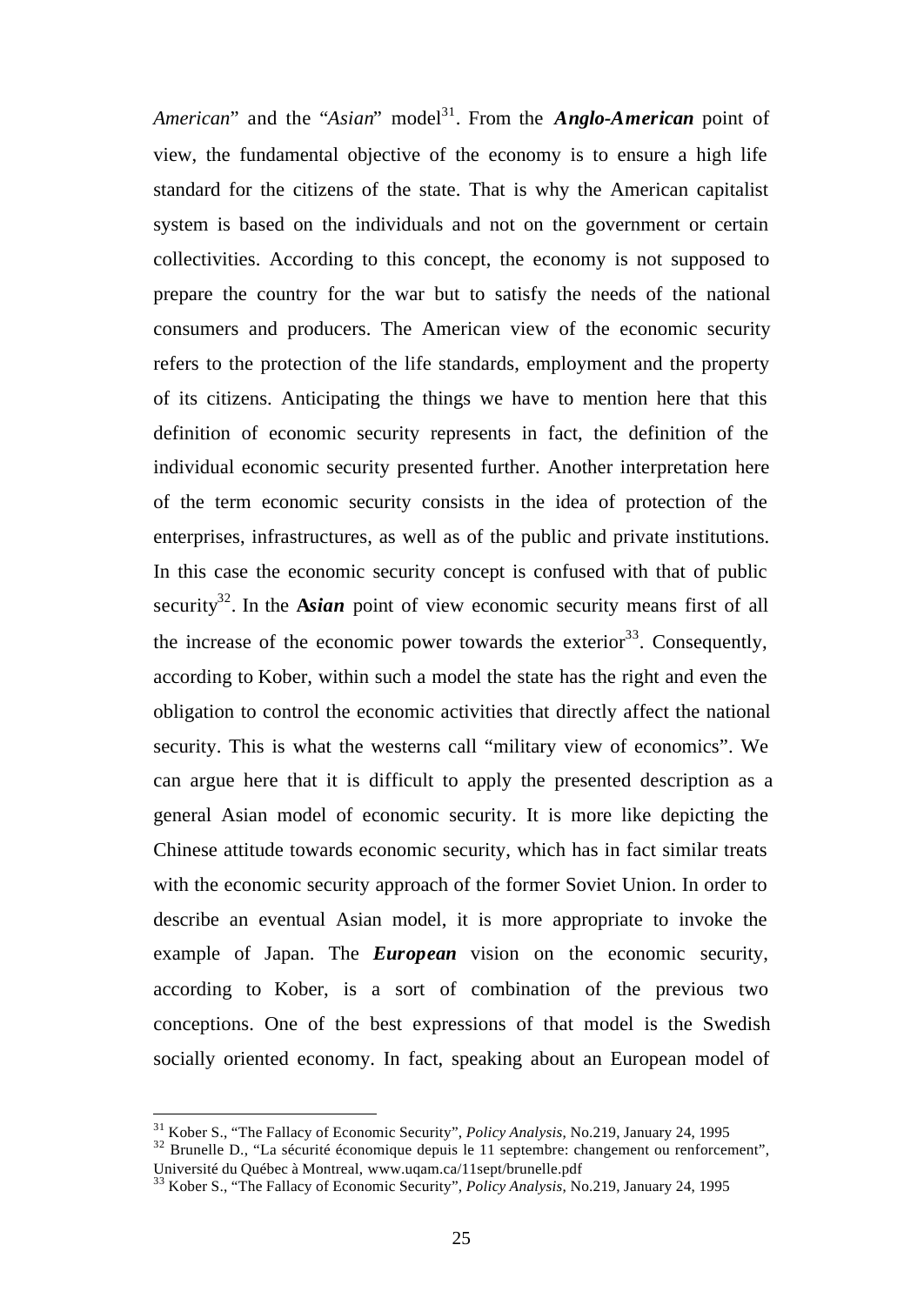economic security, we have to emphasize the fact that the whole European unification process was designed to assure the economic security of the Western Europe. Hence we can say that if we speak of a European model of economic security, we have to speak of it as of a distinct one – a European communitarian model.

However, the "continental" criteria, do not seem to be entirely satisfying for the classification of different models of economic security. That is why we will present other approaches to that issue. According to Bjørn Møller, there are at least three different approaches for developing a situation of economic security<sup>34</sup>: autarky, diversification, and interdependence (including *integration*).

*Autarky* was the strategy chosen by the USSR who regarded the world market as unsafe, because of its capitalist nature and the domination of capitalist powers on that market.

Another strategy of achieving economic security is *Diversification*, in the sense of spreading state's dependencies between as many other states, and across as many fields, as possible. Those states that depend only on one single or a small number of suppliers for essential commodities, such as raw materials for the industry, are vulnerable to cutoffs of these supplies. States that have only one significant commodity to export (such as agricultural products), are especially vulnerable to fluctuations of world market prices<sup>35</sup>. It is even worse if these states have their exports directed to only one or few customers. In such a case they are highly vulnerable to eventual crises (in the importing countries), or to political manipulations from the part of these countries.

*Interdependence*, even to the point of *integration*, is the third, and in several senses most "modern" way of enhancing economic security. This is

<sup>&</sup>lt;sup>34</sup> Møller B., "The Concept of Security: The Pros and Cons of Expansion and Contraction", Copenhagen Peace Research Institute, August, 2000

<sup>35</sup> Galtung J., "A Structural Theory of Imperialism", *Journal of Peace Research*, Vol. 8, No.2, 1971 in: Møller B., "The Concept of Security: The Pros and Cons of Expansion and Contraction", Copenhagen Peace Research Institute, August, 2000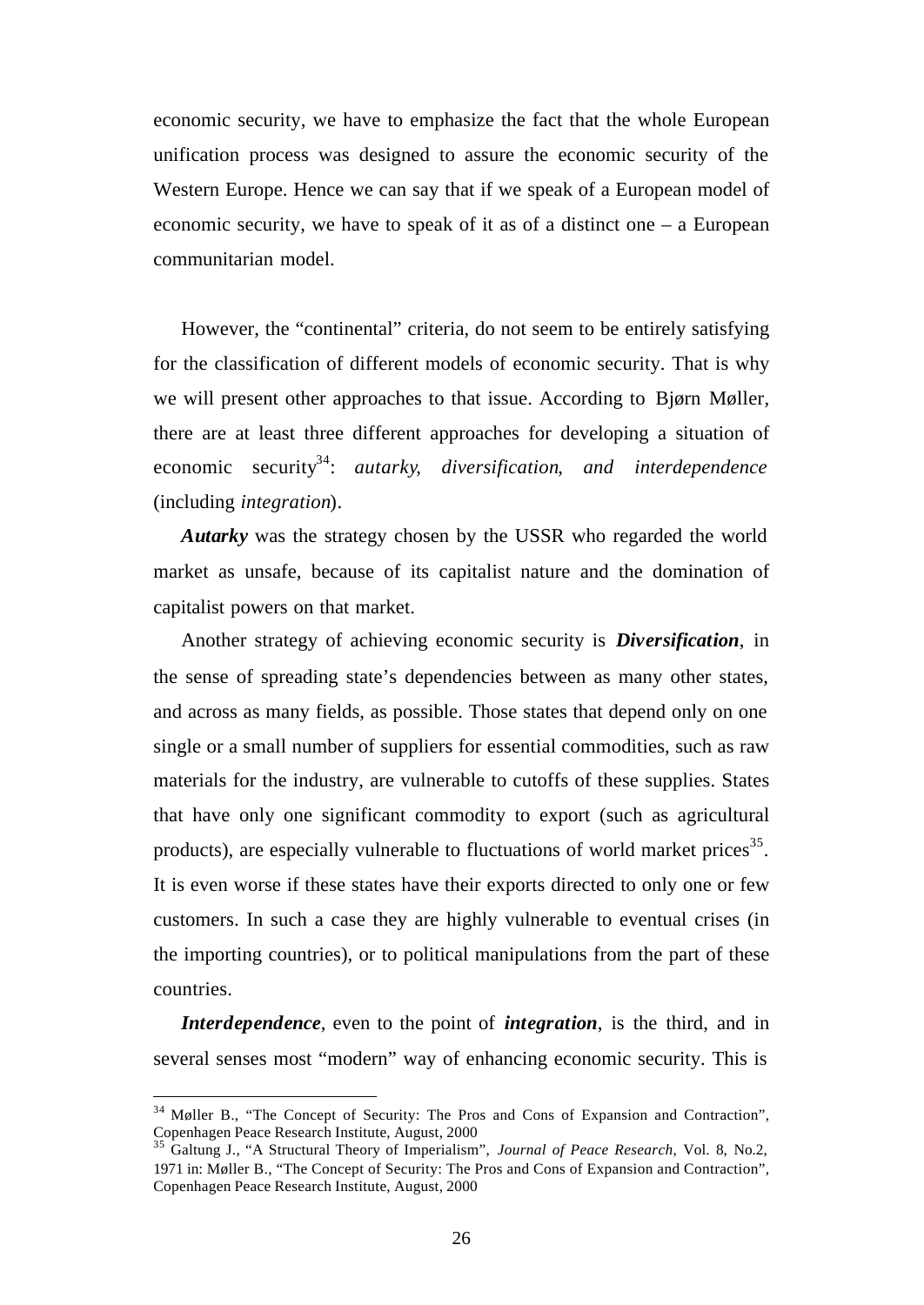the approach taken by the EU countries ever since the foundation of the European Coal and Steel Community. The underlying understanding has been that a web of mutual interdependencies would serve as a powerful inhibition against war, in perfect conformity with the tenets of liberalism, as well as with the modern theories of "complex interdependence". This can be called a "common security" approach to economic security. Again, the European Union is the best example in that sense, contrary to what Kober and others tend to describe as European model. The whole system is to be made more secure, hence also its members, who could not achieve the same level of security through their individual efforts $36$ .

From the economic security definitions presented and approaching the economic security from a situational point of view we may structure several paradigms of the economic security (situational analysis): the *neutralsurvival*, the *protectionist (nationalist)*, the *expansionist (imperialist)* and the *welfare* paradigms (Annexes Nr. 1 - 4).

Within the *neutral-survival paradigm* the main concern of the state is the sufficiency of resources supply: natural, human, financial, etc. designed for the survival of the state.

Following such a paradigm of economic security, the state is struggling to survive with the minimum of resources, being highly exposed to all the internal and external threats. The main goal within such a paradigm is to contain as much as possible the internal threats and partially the economy against the external threats. Still the state is in a risk situation concerning the possibility of external threats that the state is unable to control totally. One can not speak here about the existence of a significant military factor.

The history of human development shows us several types of economic systems where elements of such a paradigm were present. Primitive economic systems – *natural economies* – were based on self-sufficiency:

<sup>36</sup> Møller B., *op. cit.*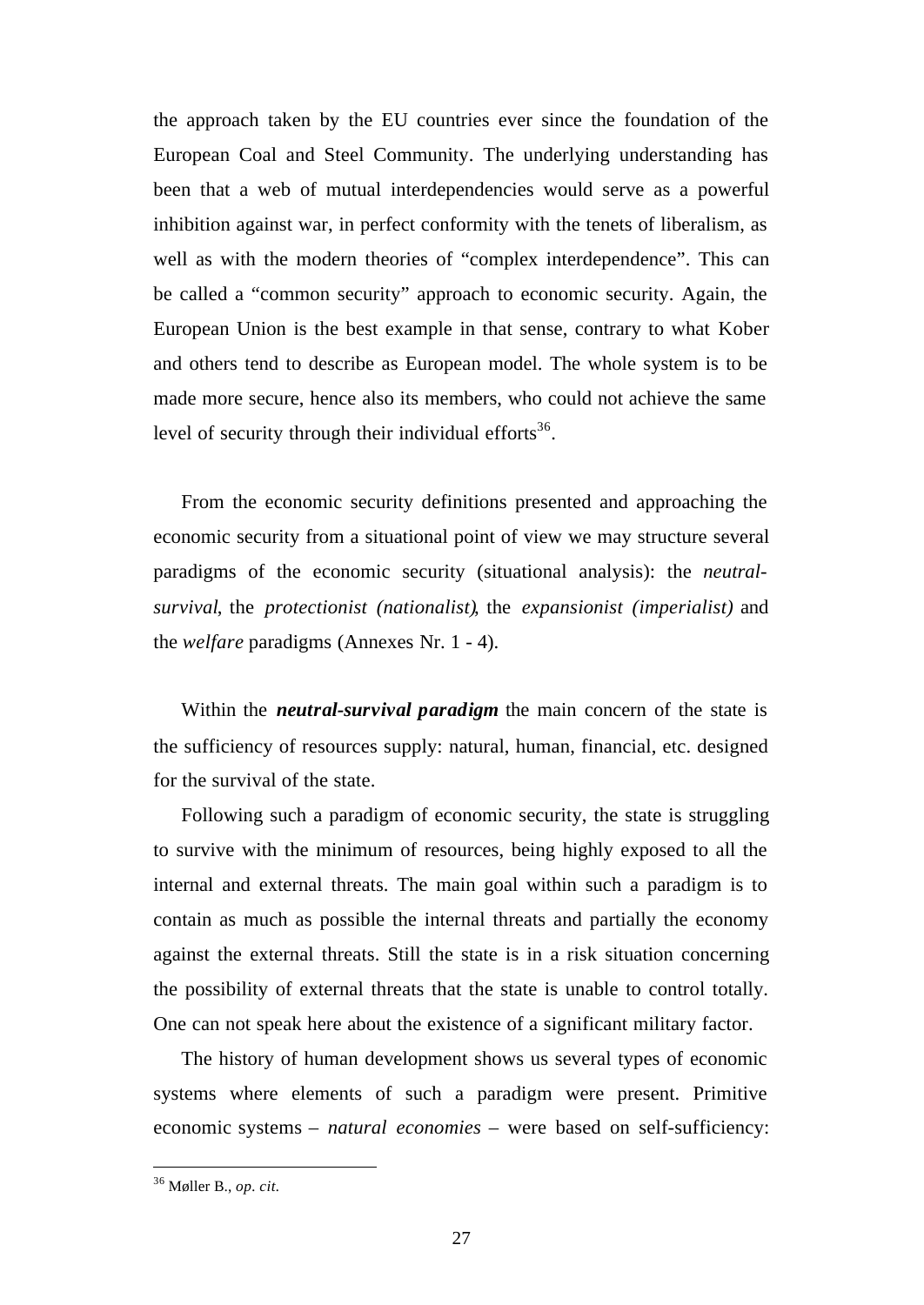the individuals provided only for themselves and those close to them. Such an economic system was composed of many isolated, highly environmentally dependent cells, whose main concern was survival. The activities these cells developed were in fact indirectly meant to ensure the survival-security of the cell. Here we can not speak about the presence of some economic security elements, as there was no will for acquiring and enhancing a certain level of wealth.

With the division of the labor the surpluses that appeared at the economic agents started to differentiate. This gave an incentive to the development of the *exchange economy*. The economic security elements were present in the will of people to obtain surpluses in their production and their concern of preserving and guarding these surpluses. At the state scale, the neutral-survival paradigm of economic security can be observed in the undeveloped countries and countries in transition (ex.: the former socialist states).

The next paradigm derives from the first one. It is the **protectionist paradigm**, that is an enforced model of the neutral survival paradigm. Here the main goal of the state is to contain the internal threats and also to protect actively the economy against the external threats by protectionist policies. This helps ensure its security in the classical understanding of that term, i.e. military security, by economic means.

This kind of policies helps the state to resist in the economic wars. Starvation is a very powerful "weapon" that might be applied with great success to win a "bloodless" war. Thereof many states have striven for economic self-sufficiency as a means of security: by stockpiling "strategic materials" as well as ordinary goods they may make themselves less vulnerable to economic warfare, hence more secure<sup>37</sup>.

In the Cold War era, economics and security were linked only to the extent that a strong economy had to provide the necessary means to fund

<sup>37</sup> Møller B., *op.cit.*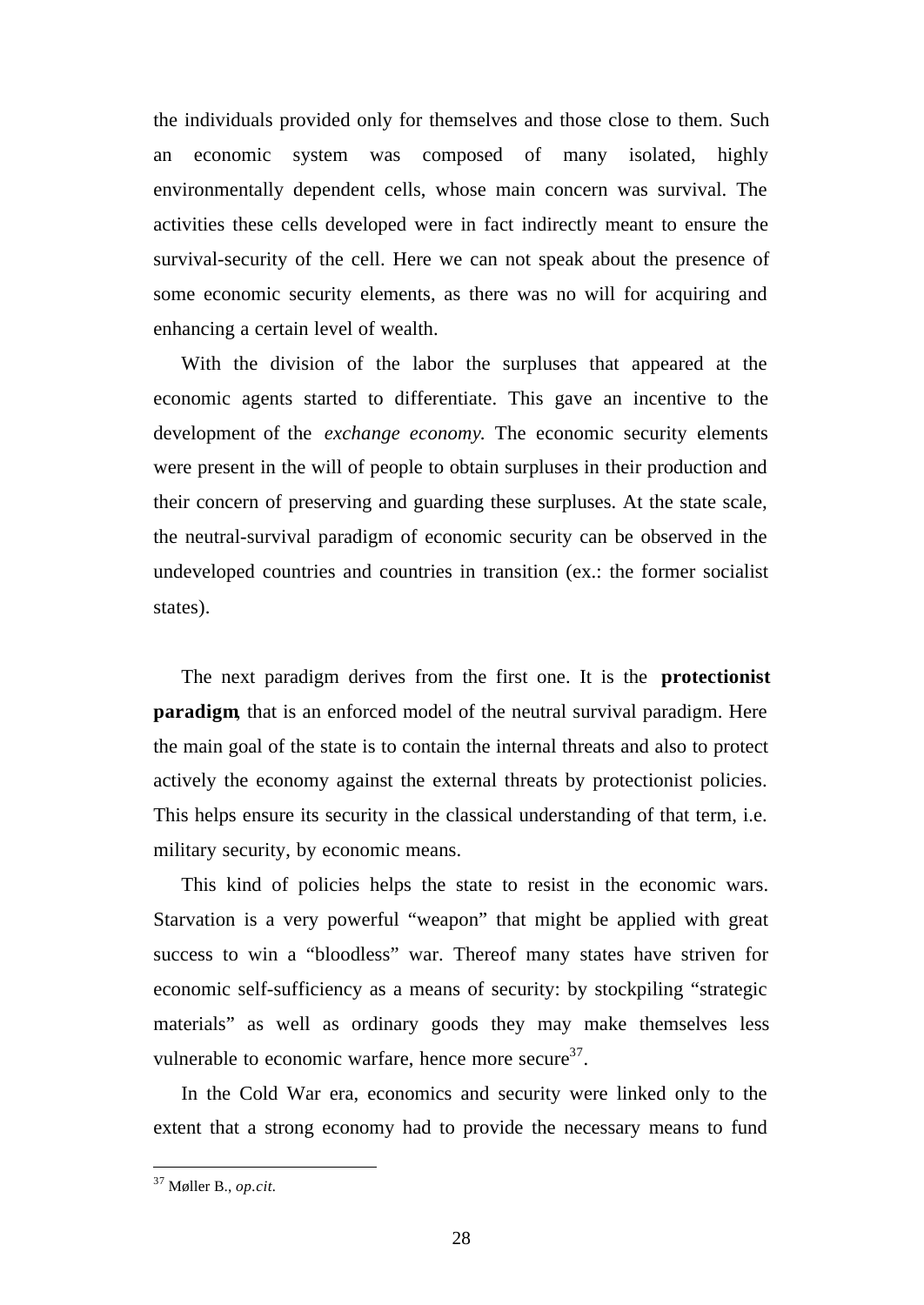the military power, which in turn had to provide physical security, behind closed borders, against aggression by a foreign power. The notion of economic security was used only to signify the security of supply, especially of energy and raw materials  $38$ . Thus we see that the neutralsurvival level is very close connected to the protectionist level. This is due to the fact that the country's power is not so important yet, that is why it has to be focused on the supplies too.

The third paradigm is **the imperialist paradigm**. The main objective of a state in this paradigm is to preserve the stability and to stimulate the growth of the country's economic indexes in order to increase the military power and then to sustain the economy growth by military means.

Those states that have secured in a certain extent their physical survival, and also the resources supply for their current economical development, but intend to secure their resources supply for a longer period, start to apply specific policies strongly supported by military force, in order to keep the economy working. A reach state has more possibilities to buy weapons from abroad to strengthen its army. It may also produce these weapons itself, transferring the labor force from the civilian sphere into that of arms production or armed service, as well as creating new working places forms reducing thus the unemployment rates. From this perspective the economic power of a state that ensures its economic security according to this paradigm inevitably constitutes a latent threat to other states that ensure their economic security according to the same paradigm. That is why, even if such states are for the freedom of competition on the international level they tend to avoid contributing to the economic development of their possible competitors. Still if some states support other states, they do this within certain limits, so that no country succeeds to become more developed that the one that helped it. In extreme cases when there are states

<sup>&</sup>lt;sup>38</sup> Peter Sutcliffe, "A Geopolitical Analysis of Economic Transition and its Impact upon Security in Europe", NATO Colloquim, 1999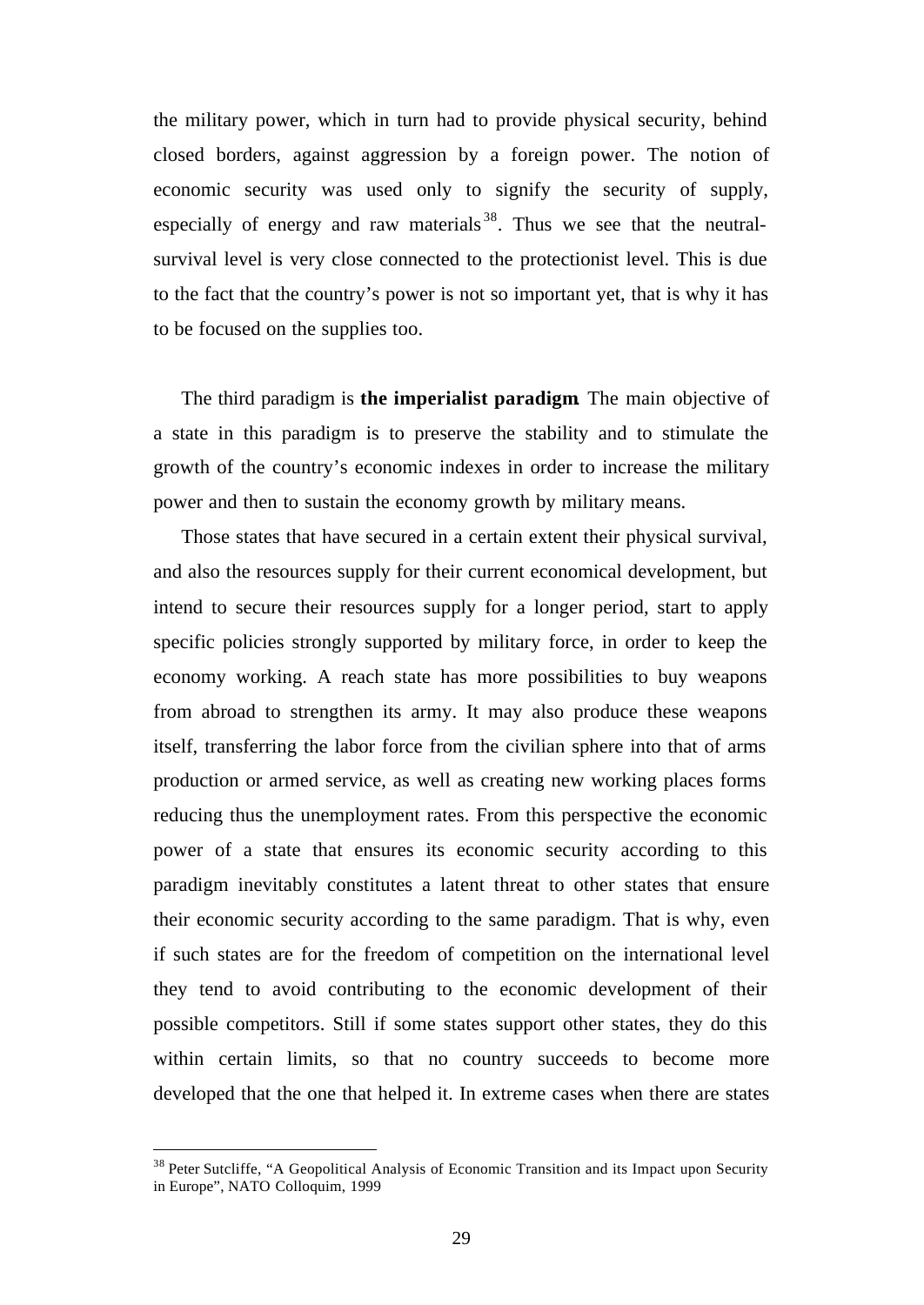that present possible exaggerated ambitions or eventually threats (military or economic) for the "freedom" of competition, the use of constraining instruments (embargo, protective taxes, quotas, military interventions) is inevitable. Such an attitude was widespread in the USA during all Cold War period and is still valid for the today's international relations. It might seem strange, but this view is contradicting liberal principles of international trade, which presumed trade as having favorable effects on the warproneness in the international system.

On the other hand, actual militarization (including the maintenance of standing armed forces and of a continuous increase of military production) inevitably comes at the expense of the civilian economy<sup>39</sup>. Excessive militarization now may thus damage mobilization potential at a later stage, since the latter ultimately reflects the state of the economy as a whole. According to several analyses the high level of military expenditures in both the former superpowers, especially in the former Soviet Union, was counterproductive and in the long run untenable. Due to this counterproductive character the Cold War, the Arm Race had to be "lost" by the Soviet Union considering its unbalanced practices in solution of the "war–economy" dilemma. Generally, this folly would seem to affect great powers in the phase of their decline that is inevitable sooner or later, but which becomes more painful and costly because of 'over-extension' both politically and militarily<sup>40</sup>.

The last paradigm is **the welfare paradigm** where the state is focused on acquiring a certain level of wealth to the state and its citizens, as well as to increase this wealth by all possible means excluding the military ones.

Despite the fact that the security of supplies is still important, the reality shows us that the modern economy does not run only on oil. Today's economies deal with a whole range of resources where a key role belongs to

Møller B., "The Concept of Security: The Pros and Cons of Expansion and Contraction", Copenhagen Peace Research Institute, August, 2000

 $40$  idem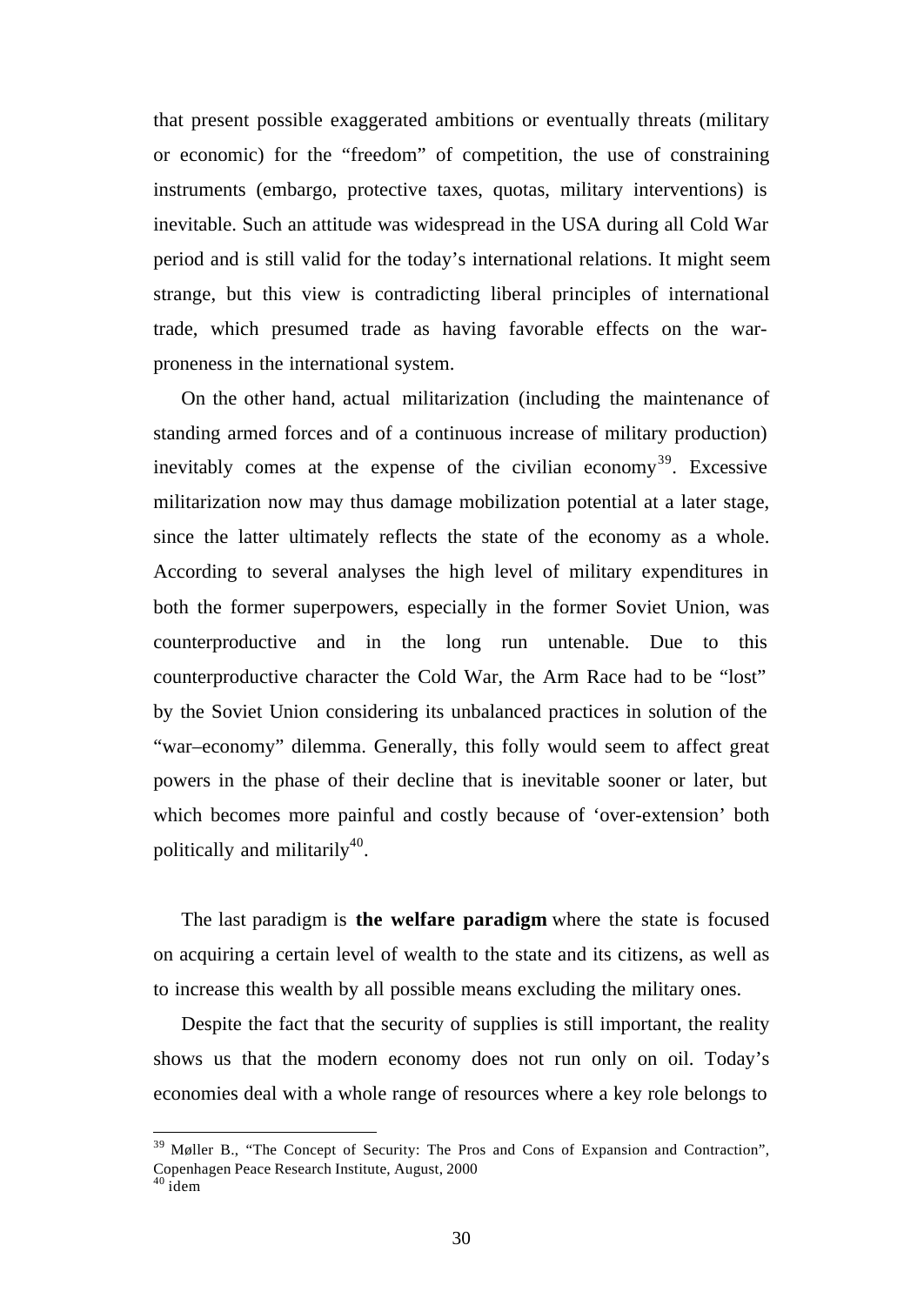the informational resources. The welfare paradigm of economic security should correspond to most of the modern states. The state's main purpose within such a paradigm is to ensure its economic development and the welfare of its citizens. The characteristic features of a state, acting according to this paradigm are open borders, freedom of trade, etc. It is presumed that here the importance of the military factor is reduced, the accent being put mainly on the economy and on the free competition on the markets. A good example in that sense is the European Union.

# **1.3 Economic Security – Driving Factors, Features and Necessary Conditions**

As seen earlier from the presented definitions and paradigms, the concept of economic security has a complex nature. It is strongly connected to other elements of the national security of the state, and also includes a series of interconnected elements. This complex nature of the economic security requires a respective approach in its analysis. That is why we opt for a systemic approach in the analysis of the economic security. The main advantage of such an approach is that it allows us to understand economic security as a whole, fact that gives the possibility to draw a correlation among its interdependent elements, to identify certain rules in its functioning, etc. In this systemic approach we will use the systemic analysis method.

#### **1.3.1 Driving Factors**

In order to understand better the economic security we have to analyze certain "determinants", "factors" and "variables" of the economic security. In his work "Sociologie de la paix", Bosc analyses the potential of a state as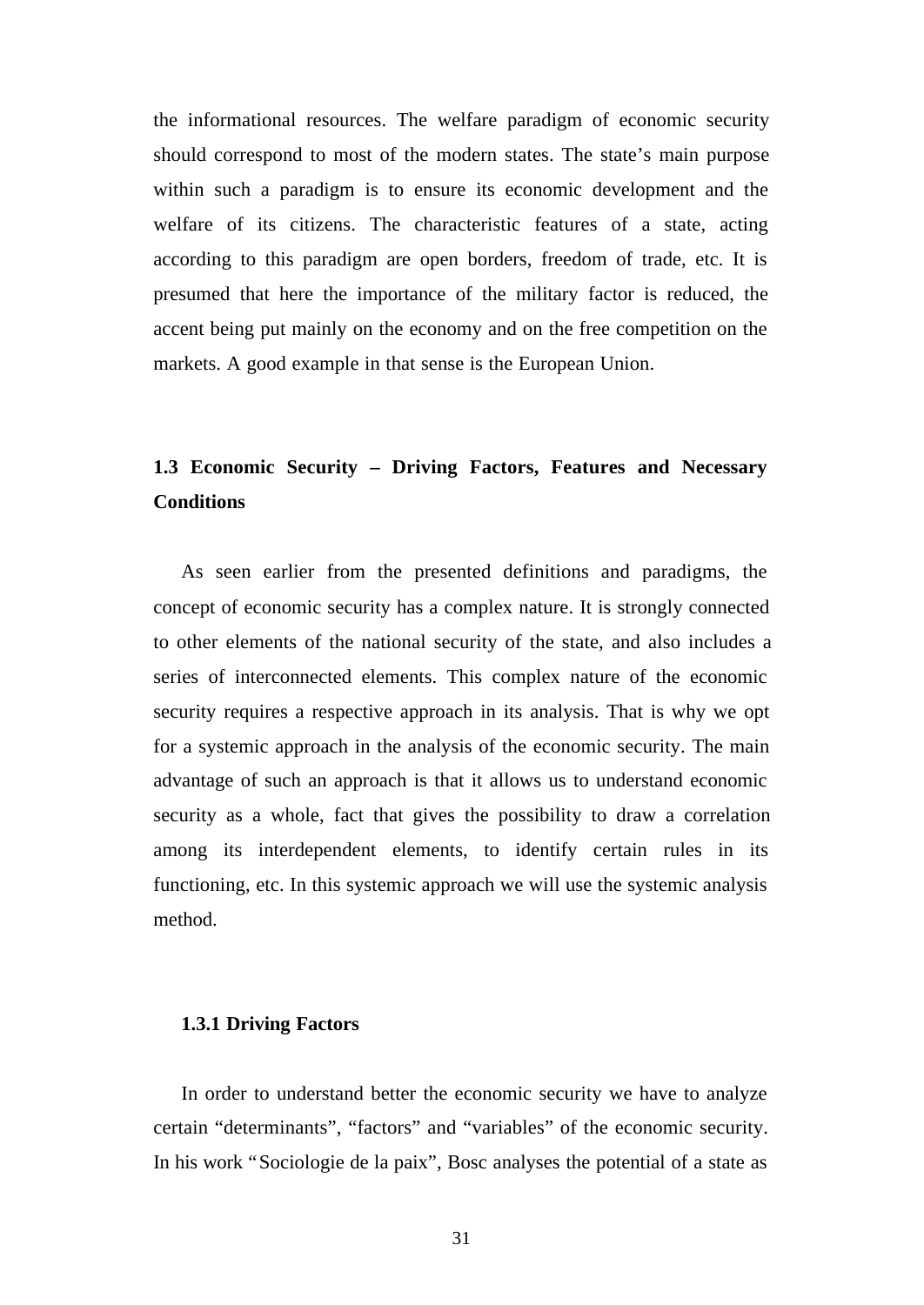the totality of all the resources detained by the state. This totality of resources can have two dimensions of factors: "physical" and "spiritual" factors $41$ . Making an analogy with the work of Bosc, we can apply these factors for the analysis of the economic security of a state, as the economic security is closely connected with the development potential of the state.



The economic security is the result of a narrow interaction of many elements that can be called *driving factors* (DF). On the national level of the economic security we can classify the main driving factors in several distinct groups.

1) The physical (directly perceived) factors include the following elements:

- a) Geography (geographical position and its advantages and disadvantages, natural resources, etc.)
- b) Population (the demographic characteristics)
- c) Economy (economic resources, industrial and agricultural potential, commerce: exports and imports, etc.)

2) The spiritual (or moral, social - directly unperceived) factors include:

- a) political regime type and its ideology
- b) the general education level of the population
- c) national moral, the national mood of the society
- d) the strategic position in the international system (for example within a certain community, coalition, partnership, union, etc.)

<sup>41</sup> Bosc R., "Sociologie de la paix", Paris, 1995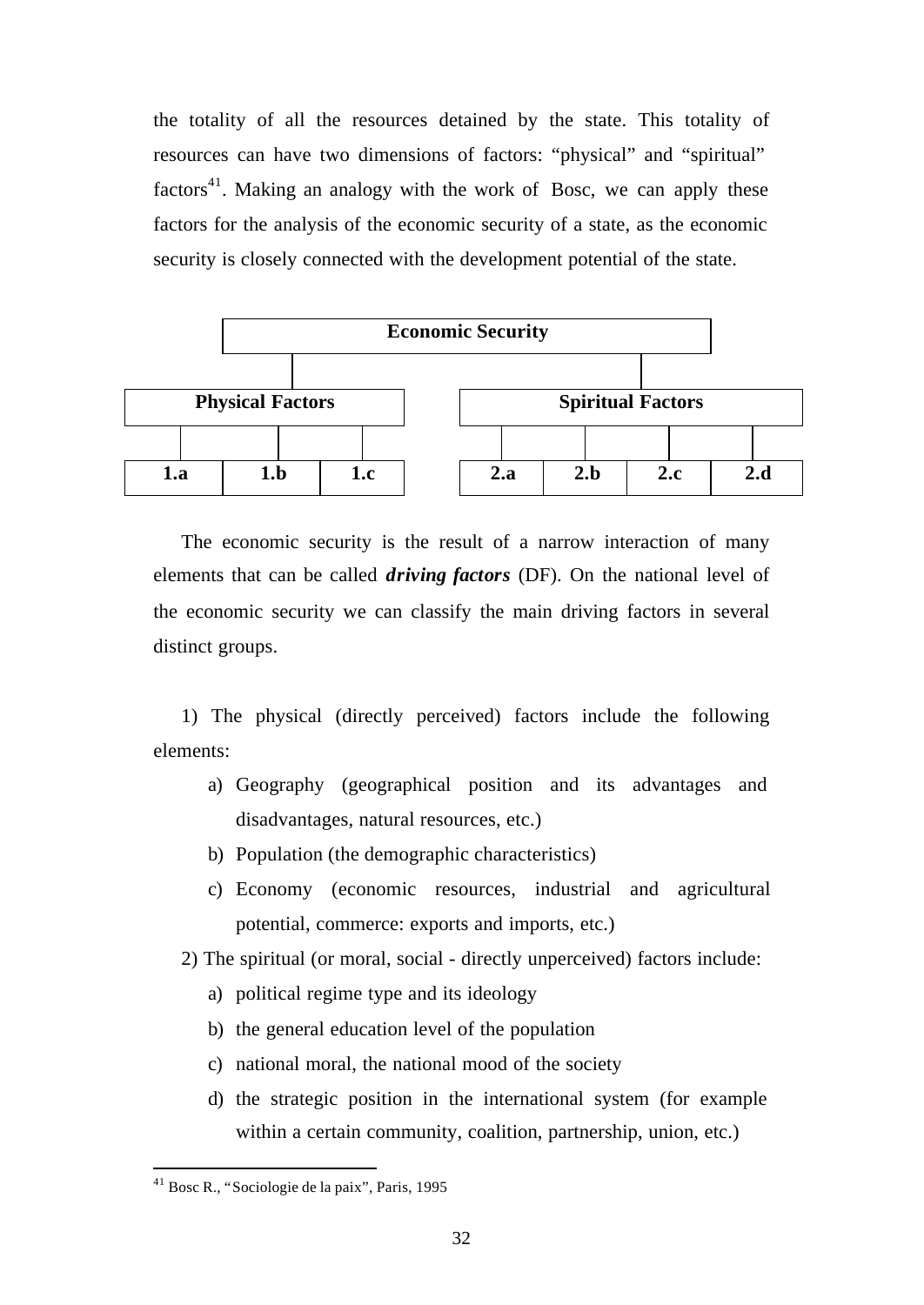In our further analysis we will focus on several of these factors: the geographical, economical and political. Thus we attribute the population factor under the economic one, while the national moral and the position within the international system is included in the political factor.

Bosc includes also, in the economical factor, the military power, which we will exclude for the reasons presented earlier: the economic security goes for the achievement of a national security by economic means first.

#### **1.3.2 Characteristic Features of the Economic Security**

These driving factors have several **characteristic features**, due to which the DF may be perceived in different perspectives.

- *A) From the point of view of the effect of the DF on the economic security:*
- Stimulus (positive DF);
- Threats (negative DF).
- *B) From the point of view of their source<sup>42</sup> :*
- external DF;
- internal DF.
- *C) From the point of view of the lifetime of the DF we have:*
- short term DF;
- middle term DF;
- long term DF.

<sup>42</sup> Prohnitchi V., "Securitatea economica a unui stat mic. Note de reper pentru Republica Moldova", ["The Economic Security of a Small State. Guidelines for Republic of Moldova"], IPP Study, Chisinau, 2001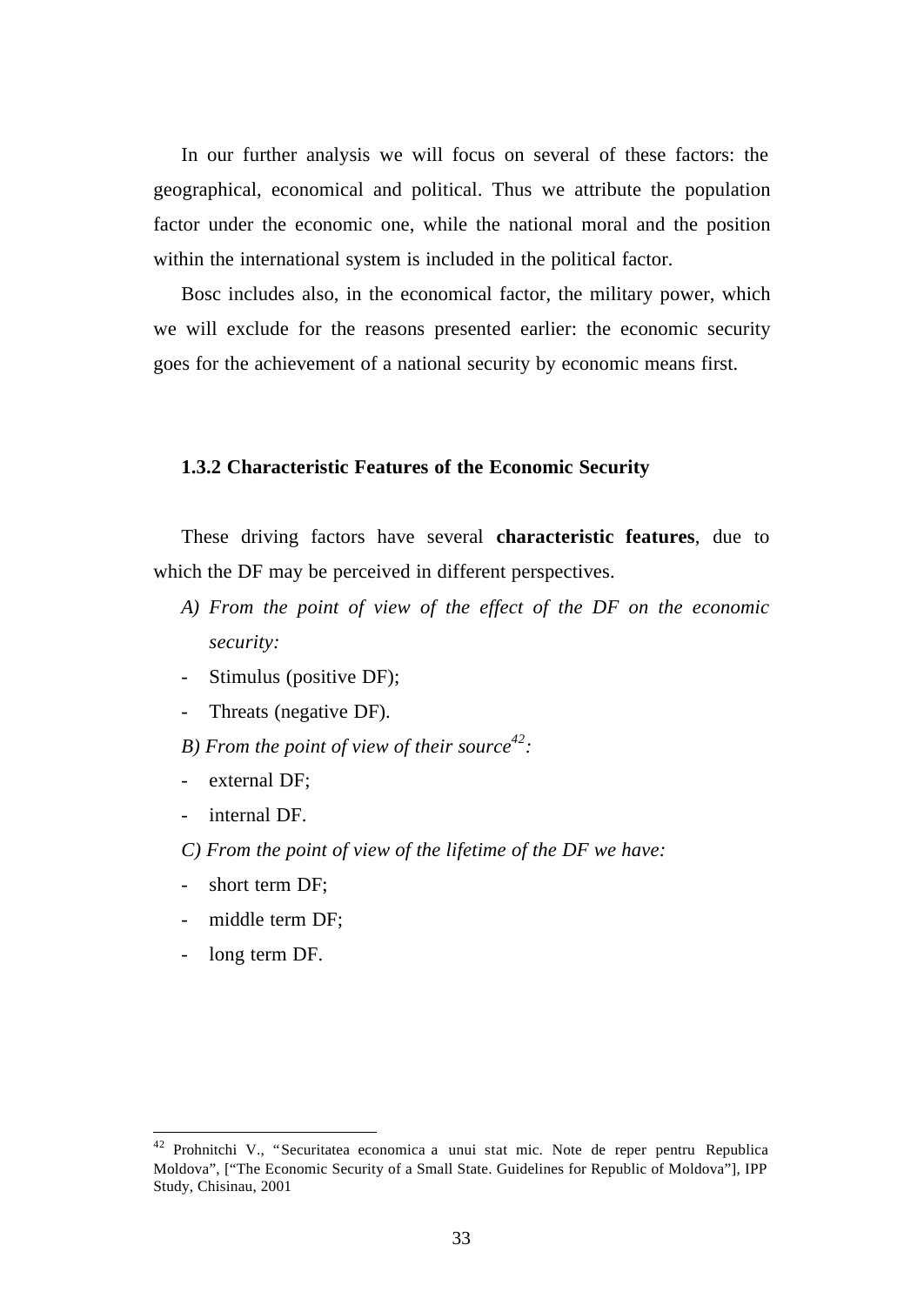## **1.3.3 Necessary Conditions for Achieving Economic Security**

There are several **conditions** to be fulfilled for the achievement of economic security in a state.

- 1) Self-sufficiency the capacity of the state to ensure by itself its economy with all the needed resources as well as the capacity to ensure proper conditions for the normal functioning of the economy, for the foreign investments, etc,
- 2) The control over the national resources,
- 3) High levels of productivity, efficiency and quality of the production.
- 4) A high level of competitivity on the international markets,
- 5) The stability of the national economy. This means the lack or the containment of the factors that jeopardize the proper functioning of the economy: criminality, unemployment, financial crises, etc.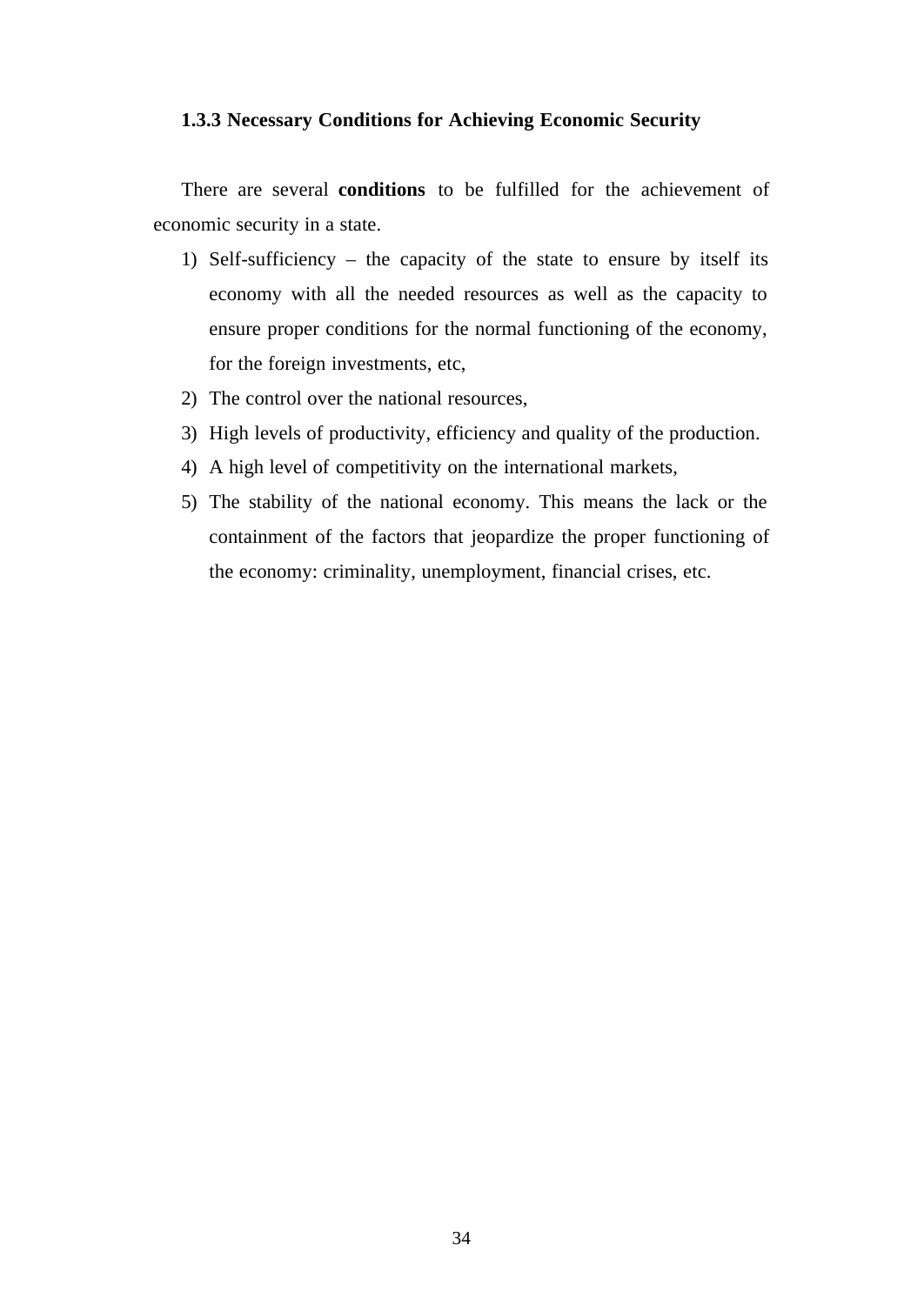# **II CHAPTER: CHARACTERISTICS OF THE ECONOMIC SECURITY OF MOLDOVA**

#### **2.1 Republic of Moldova: Country's Analysis**

#### **2.1.1 Historical Premises of the Present Situation**

*We would like to start this paragraph with a short explanation note concerning the historical aspects treated further.*

*We have been already forewarned that "the East-Europeans tend to speak too much about history". It is true that the present paper is not a historical one but, trying to respect these advice we will approach in a short historical perspective the studied topic, as we are profoundly convinced that many of the today's problems of the Eastern Europe root in yesterday's world events. To support this statement and to stress the importance of the historical aspects, we may bring the example of some "scholars" that study the problems of the Eastern Europe and more specifically the post-soviet Europe, without troubling to inform themselves on the history or at least on the topography of the studied region. Hence, papers produced in the after '90s period, where the Siberian rivers flow in Ukraine, territories populated for centuries by Romanians belong to Turkey or Russia, etc. Unfortunately it is from such "researches", that the west finds out about what is happening beyond the former Iron Curtain. It seems that the Curtain still persists in the minds of some people. That is why, only by revealing the reality together with the background it lies on, it is possible to get rid of any remains of any Curtain.*

Since its creation, the Republic of Moldova experienced problems with its security. This is related to the persisting interest for control of this area from the part of the former "big brother". This is expressed in permanent political manipulations performed directly on the Moldavian political scene or indirectly from the backstage of the great powers.

The political games in that region started long time ago. It became worse since August  $24<sup>th</sup>$  1939, after the foreign ministers of the Soviet Union and Germany, Molotov and Ribentropp in the presence of Stalin, signed the non-aggression pact between USSR and Germany. The nonaggression pact known as the Stalin-Hitler Pact (or Molotov-Ribentropp Pact), being dated with august  $23<sup>rd</sup>$  had a Secret Additional Protocol that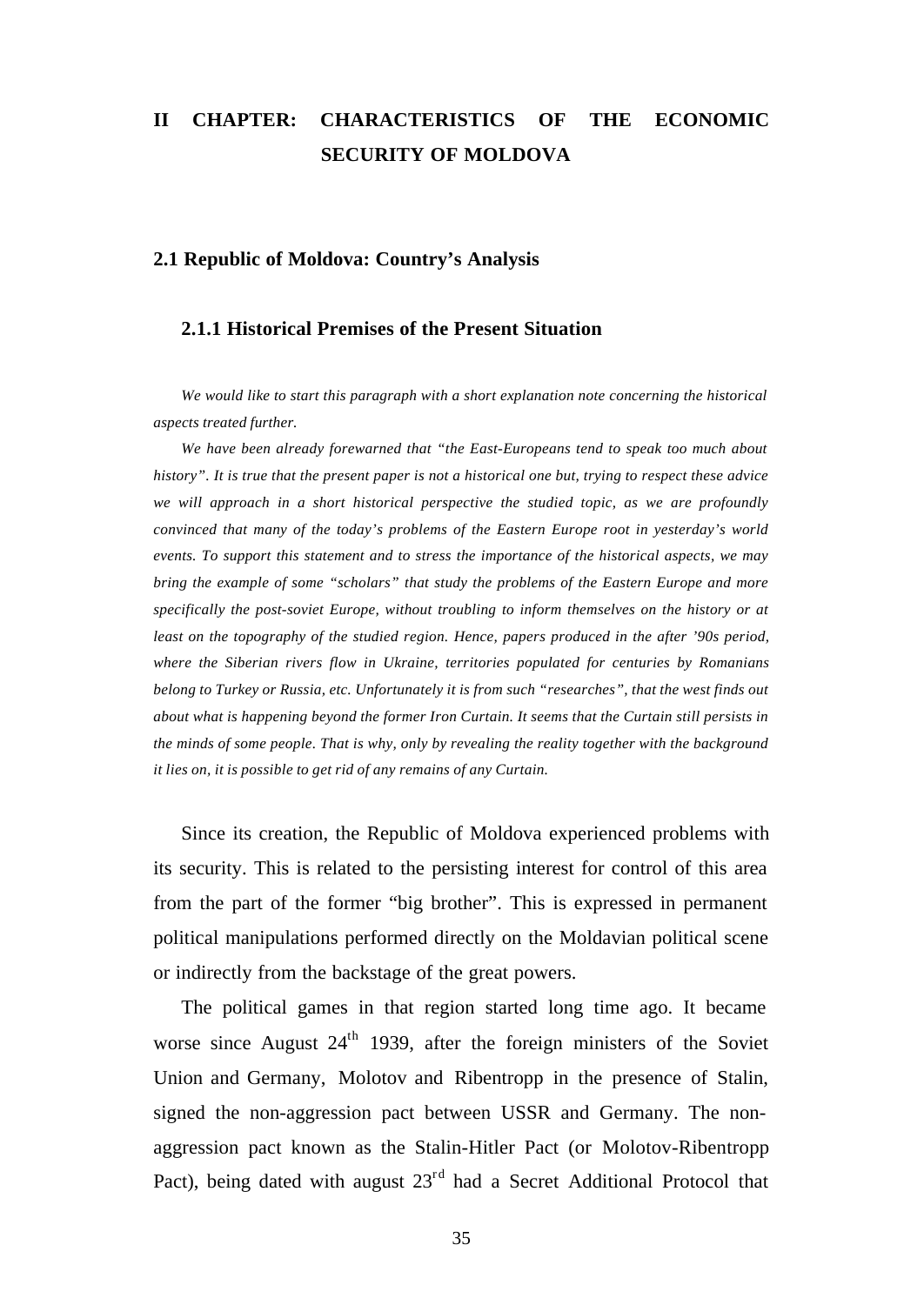referred to the delimitation of the influence spheres in the Eastern Europe. The third article of that protocol, mentioned: "*Concerning the South-Eastern Europe the Soviet part emphasizes its interest for Basarabia\* . The German part declares itself totally uninterested in these territories*" 43

After the ultimatum addressed by the Soviet government to Romania, USSR abusively annexed on 23rd June 1940 Basarabia and the northern part of Bucovina (which even was not specified in the Secret Additional Protocol of the Hitler-Stalin pact), territories populated mostly by Romanians. After the annexation of Basarabia and Northern Bucovina, the Soviet authorities started to operate significant modifications of the internal boundaries: The Northern Bucovina and the south of Basarabia (together with the seashore) were transferred **illegally** under the administration of Ukraine. It appears that Moscow designed all these boundaries in such a way, as if ever to return Basarabia, it would still retain the strategic northern and southern regions. By retaining south Basarabia through Ukraine, Russia has direct access to the Danube, and thus to the Balkans and Europe.

The break down of the Soviet Union and of the bi-polar system of international relations made clear for the newly emerged states that it is crucial for their existence to get out from the vicious influence area of the former metropolis. Unfortunately due to the multiple problems emerged immediately after the declaration of its independence on 27 August 1991 (that cancelled the "validity" of the Hitler-Stalin Pact), no one had the idea for advocating the reparation of all the negative effects of that Pact. A significant part of those who were affected by the crimes of Nazism were more or less compensated. For this advocated the international institutions, NGO's, humanitarian foundations, memorial organizations, etc. What international institution from those intended to watch for the respect of

<sup>∗</sup> Basarabia is the historical name of the Romanian province, situated between the Prut and Nistru rivers (Annexes 6,7).

<sup>&</sup>lt;sup>43</sup> Scurtu I., Hlihor C., "Anul 1940. Drama Românilor dintre Prut si Nistru", ["Year 1940. The Drama of the Romanians between Prut and Nistru"], Bucharest, 1992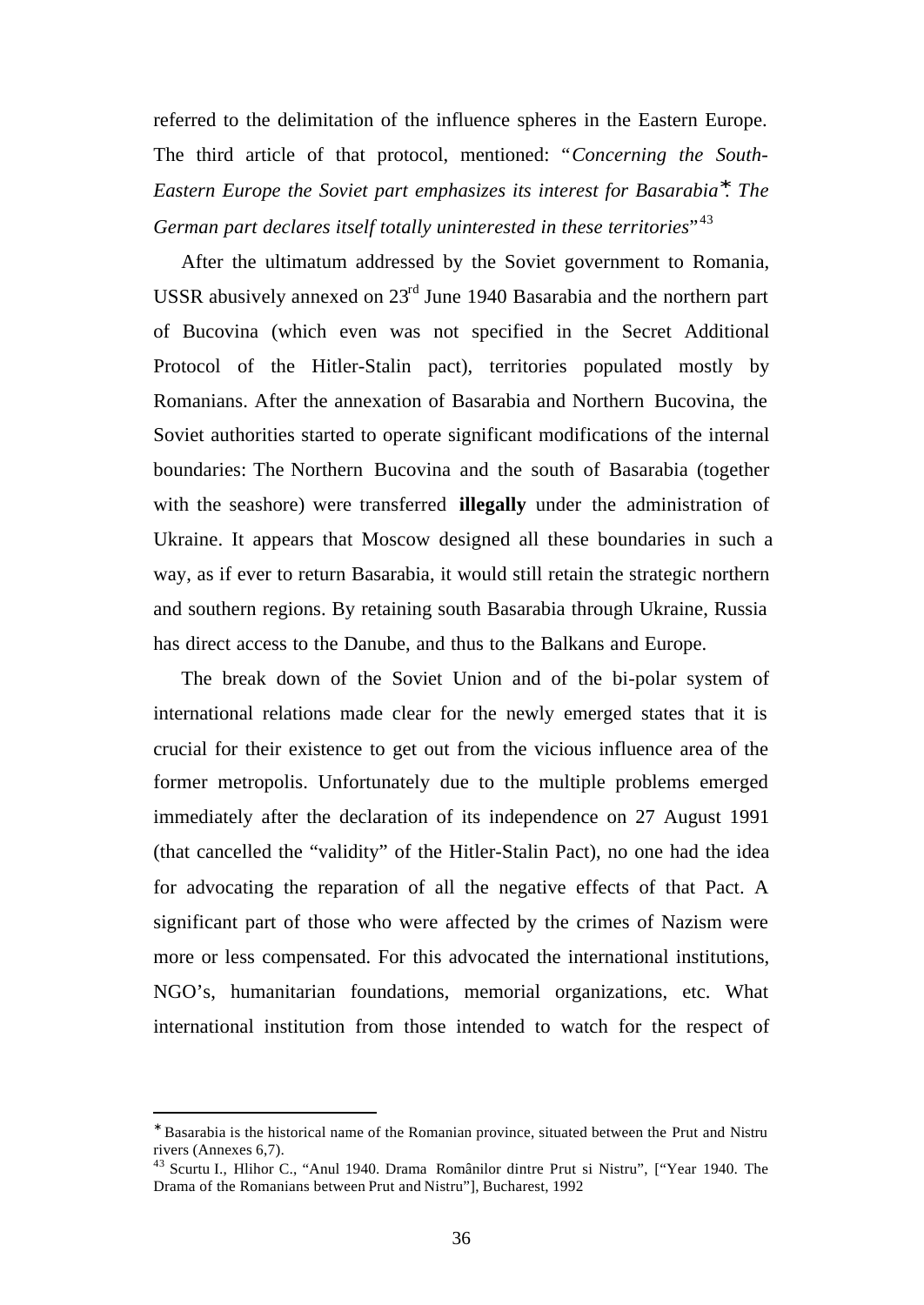human rights, advocated for the demand of compensation for the victims of Communism that has made more victims that Nazism?

It might seem that there is no connection of that fact with the economic security? Well, there is. Half of century of Communist occupation has left in people's mind undeletable marks that will require another half of century to be erased. Speaking about the case of Republic of Moldova (that differs not much from the case of other occupied republics), we have to present the facts that still undermine the establishment of the economic security today. First of all after its occupation, Basarabia was amputated of its middle class that was gradually formed before, from landowners, farmers, etc. (that were deported to Siberia, or massacred on the place). Second, as stated already, the country was left without its Black Sea seashore, which could be today one of the main natural assets of a country that does not dispose of any other significant natural resources. The Soviet occupation left to the today's economy of Republic of Moldova an obsolete infrastructure, hyperdeveloped industrial sectors (as the agricultural one), specific soviet business making patterns, a whole set of dependencies toward the east (the soviet type of railroads, pipelines, etc.), a ruling elite totally faithful and bound for life to their former eastern masters, etc.

It becomes clear that Moldova was unable to build a solid economic security system right after the dissolution of the Soviet Union because of the loss of all the dependencies that were artificially sustaining the viability of Moldova's economy. Situated at the geopolitic periphery of both the European space and former Soviet space, Republic of Moldova has to navigate with dexterity among the riffs of the high international politics to survive. However due to the earlier presented characteristics, this smooth navigation looks more like a automatic and inertial following of a political course similar to the one practiced during the last fifty years. Worse, sometimes due to the incoherent policies promoted by the authorities, this navigation has a zigzag trajectory, oscillating between east and west, and in the last time tending more and more towards a gravitation around the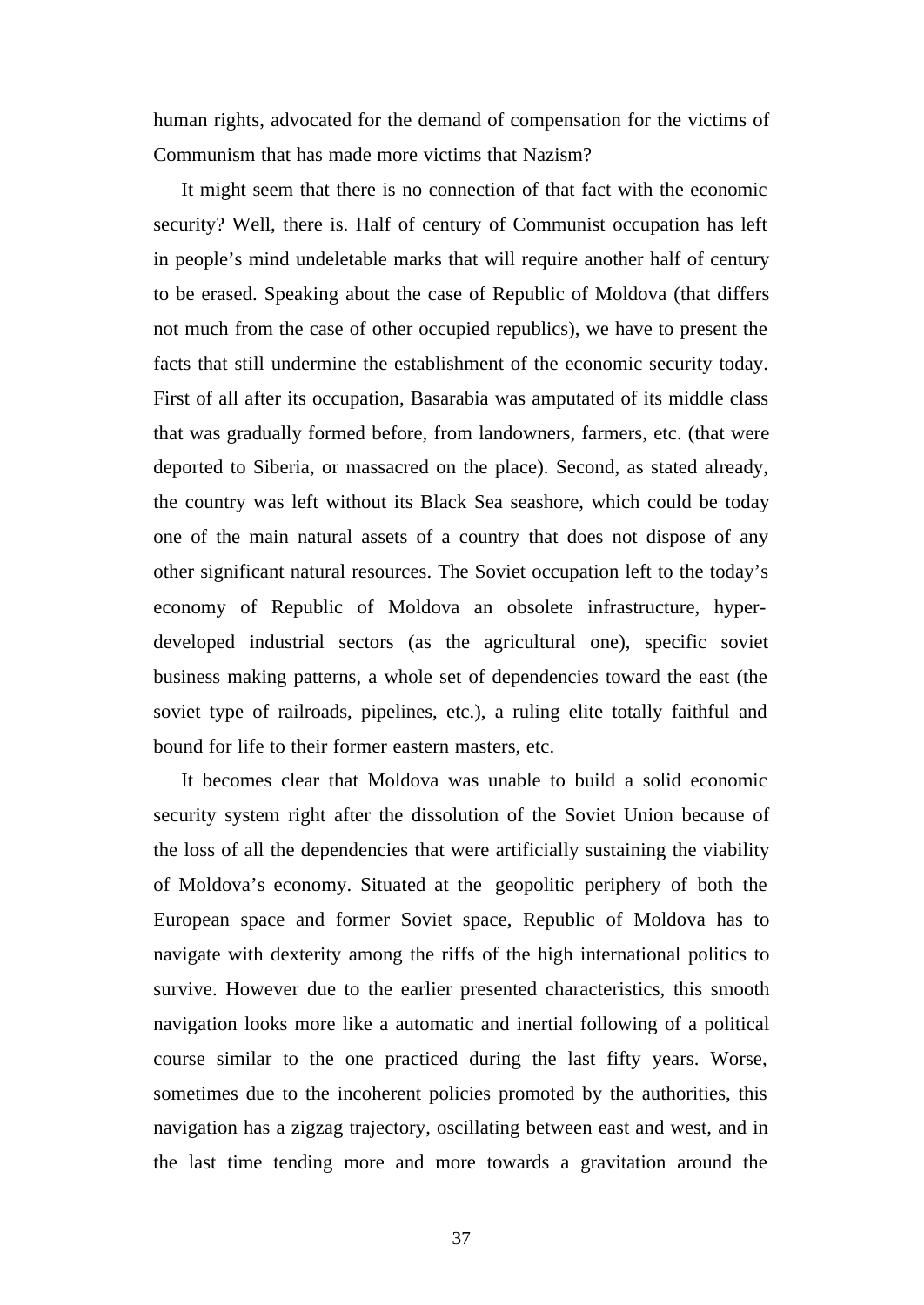eastern attraction center. This is meant to ensure the maintenance of some relations that will allow Moldova to benefit from the access to the eastern markets, eastern resources, vital for the Moldavian economy. On the other hand this is enforcing the bindings of Moldova with the East, making the accomplishment of the pro- european ambitions less probable.

### **2.1.2 The Present Economic and Political Situation**

The current economic situation in Republic of Moldova is very difficult and there are no signs of real improvement. Real wages and pensions are very low, often below the poverty level. The Gross Domestic Product is continuously decreasing, despite certain minor stabilization periods. The criminality and unemployment rates have reached abnormal levels, the importance of the shadow economy is increasing. In the former Soviet, Union Moldova was producing 30% of the total soviet tobacco production, 20% of the total grape and wine production, 13% of fruits, and 10% of vegetables<sup>44</sup>. Since then the development of the situation of Moldova went on a continuously decreasing line. The economic decline and the pauperization of the Moldavian population could be explained first by the loss of the traditional markets situated in the East, by the increase in the costs of the imported energy resources and raw materials. Since its independence, Moldova's greatest success was the macroeconomic stabilization. That stabilization can be expressed in the following facts: it was developed the legal framework and institutional structures needed for market economy, a relatively stable national currency and a relatively low inflation rate.

<sup>44</sup> Padure L., "The Impact of Moldova's Economy on the Country's Stability", in: Bruton L., "The Republic of Moldova: Time for a new EU strategy?", SWP-CPN, Selected Contributions, No.5, 1999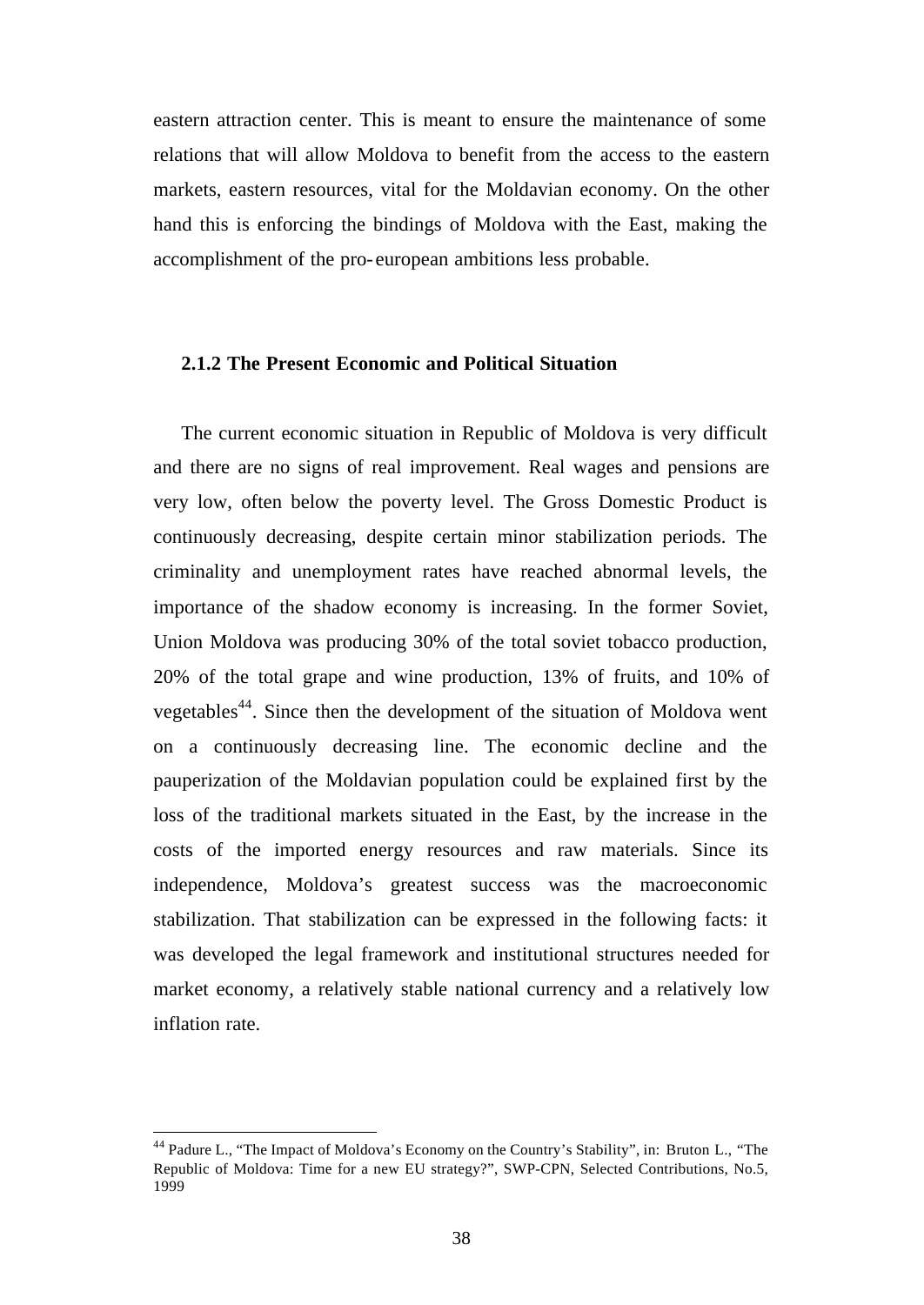The following table (source: [CISR, 2001]) presents the main economic indexes of Moldova during the last ten years<sup>45</sup>. Form the analysis of these figures it is possible to draw some conclusions about the country's present situation.

| Year       | 1992    | 1993   | 1994    | 1995   | 1996   | 1997 | 1998   | 1999   | 2000 | 2001   | 2002 |
|------------|---------|--------|---------|--------|--------|------|--------|--------|------|--------|------|
| Growth of  | $-29,1$ | $-1,2$ | $-31,2$ | $-1,4$ | $-7,8$ | 1,6  | $-6,5$ | $-3,1$ | 2,1  | 6.1    | 7.4  |
| GDP, $%$ , |         |        |         |        |        |      |        |        |      |        |      |
| Inflation, | 1209    | 1284   | 587     | 30,2   | 23,5   | 11,8 | 7,7    | 39,3   | 31,3 | 6.4    | 4.4  |
| average %. |         |        |         |        |        |      |        |        |      |        |      |
| Budgetary  |         | 9,0    | 10,6    | 6,8    | 7,6    | 7,8  | 3,3    | 3,1    | 1,6  | $-0.6$ |      |
| deficit %  |         |        |         |        |        |      |        |        |      |        |      |
| of GDP     |         |        |         |        |        |      |        |        |      |        |      |

The actual basis of the Moldavian economy has been established at the end of the '80s, beginning of the '90s, inheriting from the soviet economy complicate structural distortions. Still the unsuccessful course of the reforms can not be explained only by means of the soviet heritage, but also to the fact that Moldova did not used the chance to obtain an economic independence by enhancing its economic security. The political and social instability that dominated the last decade, together with a lack of knowledge of the national economy through correct and coherent policies lead to the critical situation in the economy today. Only in the last years there was a certain increase in the growth of the GDP, but according to some analysts these data are determined mostly by a certain growth in the agricultural production, that reported some successes in the last years due to favorable climacteric conditions.

Generally we can say for sure that the Moldavian transition was a total failure. The development indexes of year 2000 are just a third compared to the development level of 1989. The next years' destiny of Republic of Moldova is to work for paying back the received credits. The

<sup>&</sup>lt;sup>45</sup> Prohnitchi V., Prohnitchi E., "Evaluarea strategica a integrarii Republicii Moldova in UE", ["A Strategic Evaluation of the Integration of Republic of Moldova in the European Union"], IPP Study, Chisinau, 2003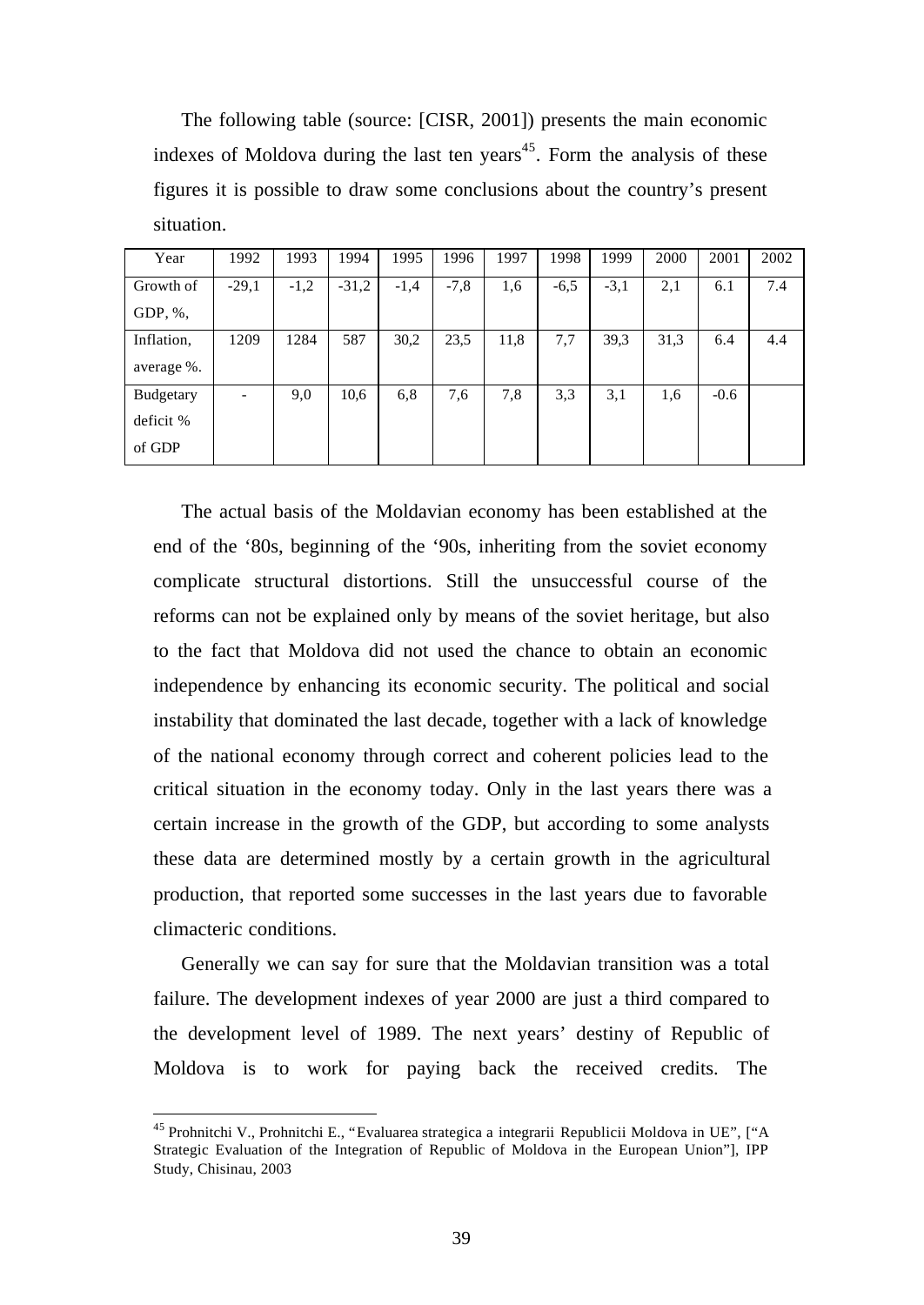unemployment reached catastrophic levels, according to the World Bank the unemployment rate is  $11 - 12$  % (according to other sources it is 15-17%). The amount of direct foreign investments in the last years is estimated to be smaller than the value of the drugs that transited the country. The lack of foreign investments was determined mostly by the economic crisis, as well as to the political instability and the imperfect legislation.

Speaking about the productive sectors, it has to be emphasized that the main problems of Republic of Moldova are of structural character. Few other countries in the East of Europe have a such significant weight of agriculture in their economies as has Moldova: 30 –35%. This leads to high dependence of the economy towards climacteric conditions. The population employed in agriculture is almost  $54 - 56\%$ . The industrial factors inherited from the Soviet Union are energy consuming thus leading to high production costs, little productivity, hence a low competition capacity on the markets $46$ .

The state's bureaucratic and administrative barriers in the activities of the private companies encourage the high level of the underground economy.

#### **2.2 Factors Threatening the Economic Security of Moldova**

l

There is a set of factors that threat the national interests of Republic of Moldova and hinder its capability to build a consistent economic security. Republic of Moldova has its own specific national interests, dictated by several characteristics. These are: the status of a small state, the geographic position in the heartland of the Eurasian continent, as well as its status of

<sup>46</sup> Gotisan I., "Impactul politicilor economice din Republica Moldova în perspectiva de integrare europeana", ["The Impact of the Economic Policies of Republic of Moldova in the European Integration Perspective"], IPP Study, Chisinau, 2003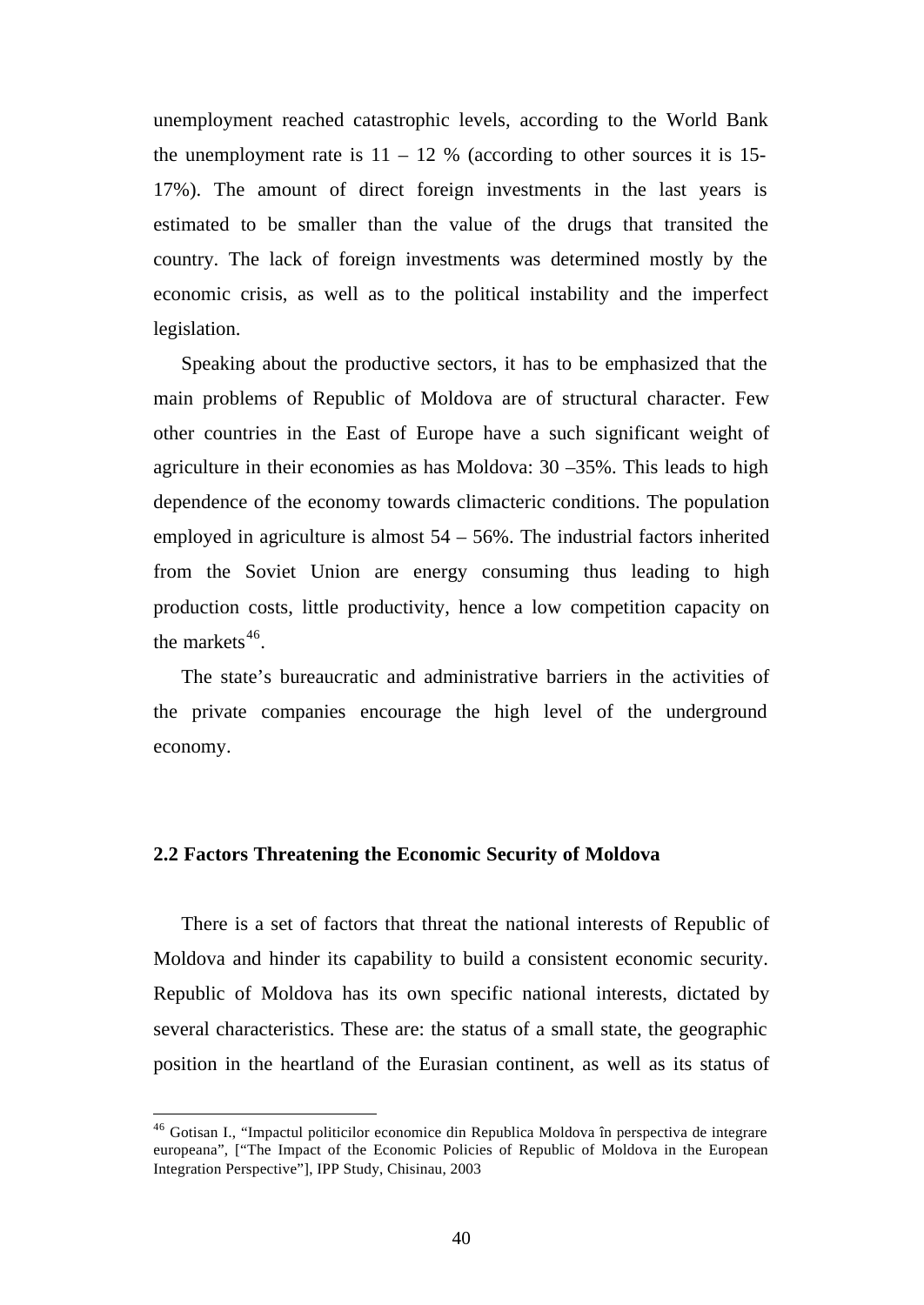former soviet republic together with all the implications of such a status: former planned economy system, present transition to the market economy, agriculture specialized economy, etc. So, that interest of Moldova, consists in developing its economy, integrating the European institutions, reducing as much as possible from its inherited unilateral dependencies on the former soviet economic partners.

In their work "Geography and Economic Development", Gallup, Sachs, and Mellinger correlate the geographical, economical and political factors in an interesting manner. According to them, among the temperate-zone economies, development seems to be more favored if there is the next combination of characteristics: 1) the state is situated in the Northern Hemisphere; 2) has avoided socialism; 3) has avoided to be ravaged by the war<sup>47</sup>. If one would like to evaluate Republic of Moldova according to these criteria, by marking one point for each accomplished characteristic, so Moldova shall receive a grade of 1.5, i.e. half of the possible maximum, which might be too much optimistic, considering the reality of that country. Republic of Moldova accomplishes one and a half of these conditions that favor the economic development and hence the achievement of the economic security. It is situated in the Northern Hemisphere and was partially damaged by the war in Transnistria. Still, one can say that the damages resulted from the wild transition from the planned to the market economy equal the damages suffered during an actual war.

In order to stick to the theoretical guidelines for the analysis of the economic security drawn in the first chapter, as well as to the specific interests of Republic of Moldova we will try to accomplish an analysis of three groups of factors: geographical, economical, and political through the perspective of the threats presented to the economic security of Republic of Moldova. These factors are not sharply delimited so that any interference of one factor in several groups is likely to be accepted. Thus, within the

<sup>&</sup>lt;sup>47</sup> Gallup J., Sachs J., Mellinger A., "Geography and Economic Development", CID Harvard, CID Working Paper No.1, March 1999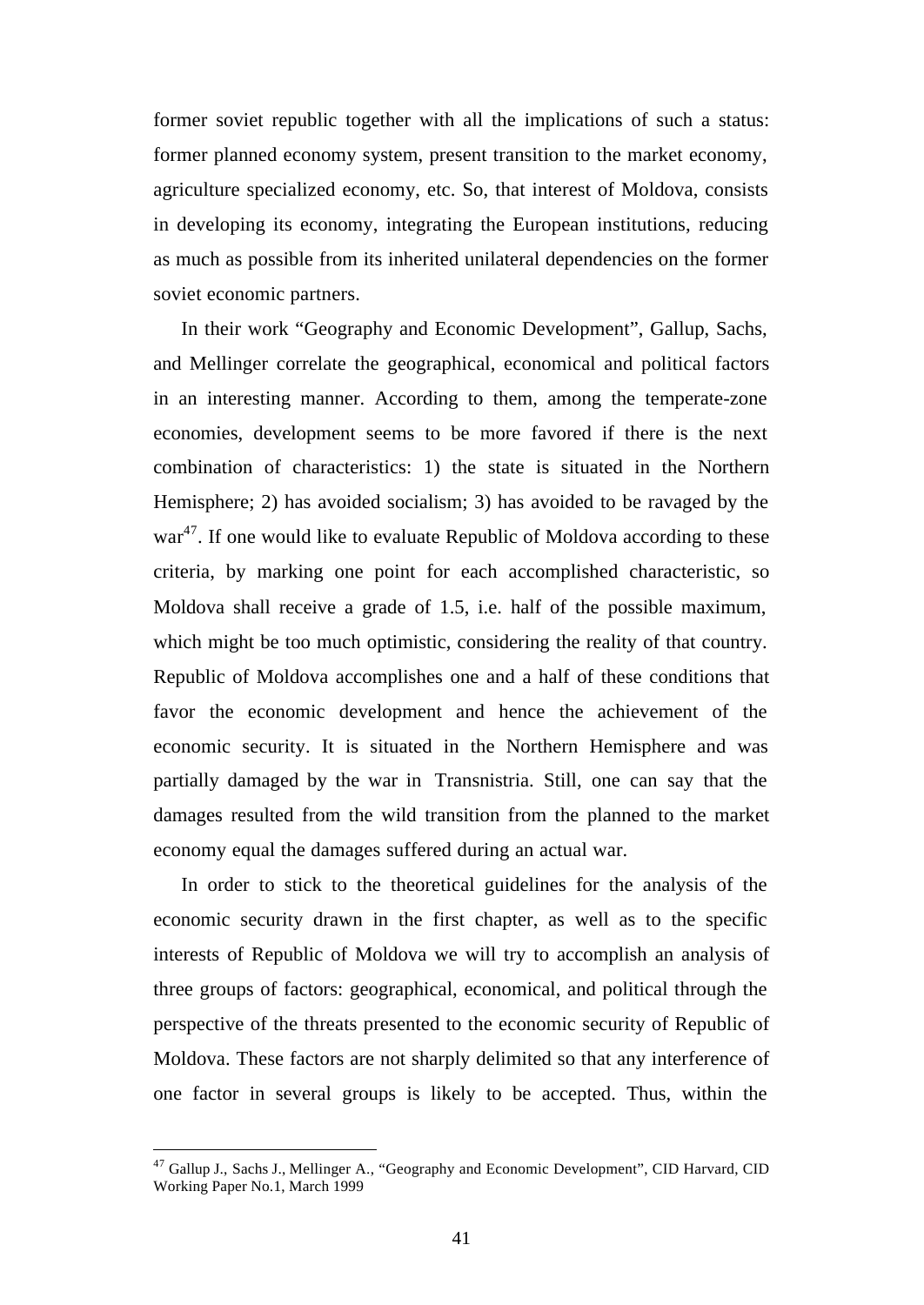geographical group of threats there are included some geopolitical or some geoeconomical factors, in the economical group there are some societal, demographic factors, etc., that strongly affect the economic security of Republic of Moldova.

#### **2.2.1 Geographic Threats and Risks**

During the last century the geographical configuration of Republic of Moldova, changed frequently according to the wills and necessities of the great powers. Situated in the heart of the Eurasian continent Republic of Moldova benefits of certain possible advantages as well as disadvantages that influence its economic security.

There are several threats that can be linked to the geographical situation of Republic of Moldova. The geographic position could offer the possibility to Moldova to play the role of a link among the West of the Europe and the former Soviet countries. This is not accomplished yet first of all due to the *lack of the coastal area at the Black Sea*. The geo-economic strategic importance of having access to the sea can not be questioned, even now when the idea about the diminution in importance of the geographical factors is intensively promoted. For a small state, as proved by the history of international relations, the opening to sea can be vital. The importance of the coastal areas for the economy of the state is also proved by recent researches that ascertain the high importance of such geographical factors for the economic development of a country. More, according to Gallup, Sachs and Mellinger, coastal regions and regions linked to coasts by oceannavigable waterways, are strongly favored in development in comparison with hinterlands<sup>48</sup>. Nearly all landlocked countries in the world are poor, except for several Western and Central European states (Austria,

<sup>48</sup> Gallup J., Sachs J., Mellinger A., *op. cit.*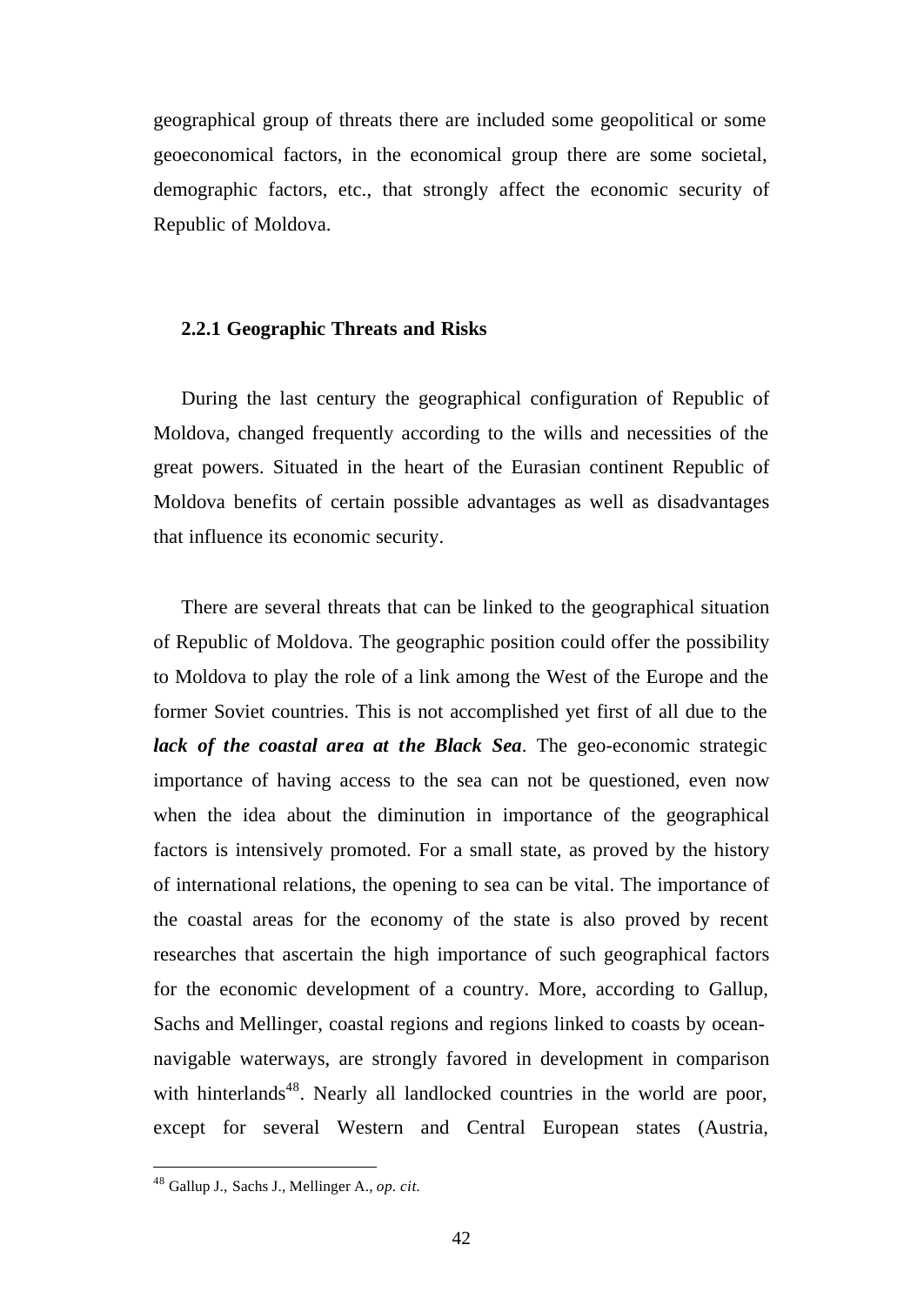Switzerland, Czech Republic, Hungary, FYROM, Slovakia), deeply integrated into the regional European market. It is interesting that the authors do not include in the list of the European landlocked countries Moldova as well. De facto, due to lack of the access to the sea coast currently illegally possessed by Ukraine, Republic of Moldova is also a landlocked country, if we do not take into consideration the complicate possibility to reach the Black Sea by means of the Prut river.

The *small surface* of the country is also a disadvantage for Republic of Moldova. This is a result of the already discussed "territorial amputations" performed by the Soviet administration. The *lack of important resources* determines in a significant measure the agricultural character of the Moldavian Economy.

According to Lowenhardt and we tend to agree with him, the main problem that annihilates all the perspectives of a European future of Moldova is *the problem of the "Transnistrian Moldavian Republic"*. In that eastern region of Moldova a separatist regime controls 12% of the territory and 15% of the population of Republic of Moldova. That separatist regime also controls most of Moldova's heavy industry, electricity, cement and steel production that is situated on the eastern border of the Nistru river<sup>49</sup>. The Transnistrian Moldavian Soviet Socialistic Republic autoproclaimed on two September 2, 1990. According to the Transnistrian authorities, this was the expression of the people's will, and of their historical right. It has to be emphasized that the claims of the leaders of the auto-proclaimed republic ore not founded. This is due not only to preceding historical reasons, but also to the fact that when the Moldavian Parliament proclaimed, on June 23rd 1990, Moldova a sovereign and indivisible state within its existing frontiers, 64 representatives from the Transnistrian

<sup>49</sup> Lowenhardt J., et all., "A Wider Europe: the View From Minsk and Chisinau", *International Affairs*, London, Vol.77, No.3, July 2001, in Prohnitchi V., Prohnitchi E., "Evaluarea strategica a integrarii Republicii Moldova in UE", ["A Strategic Evaluation of the Integration of Republic of Moldova in the European Union"], IPP Study, Chisinau, 2003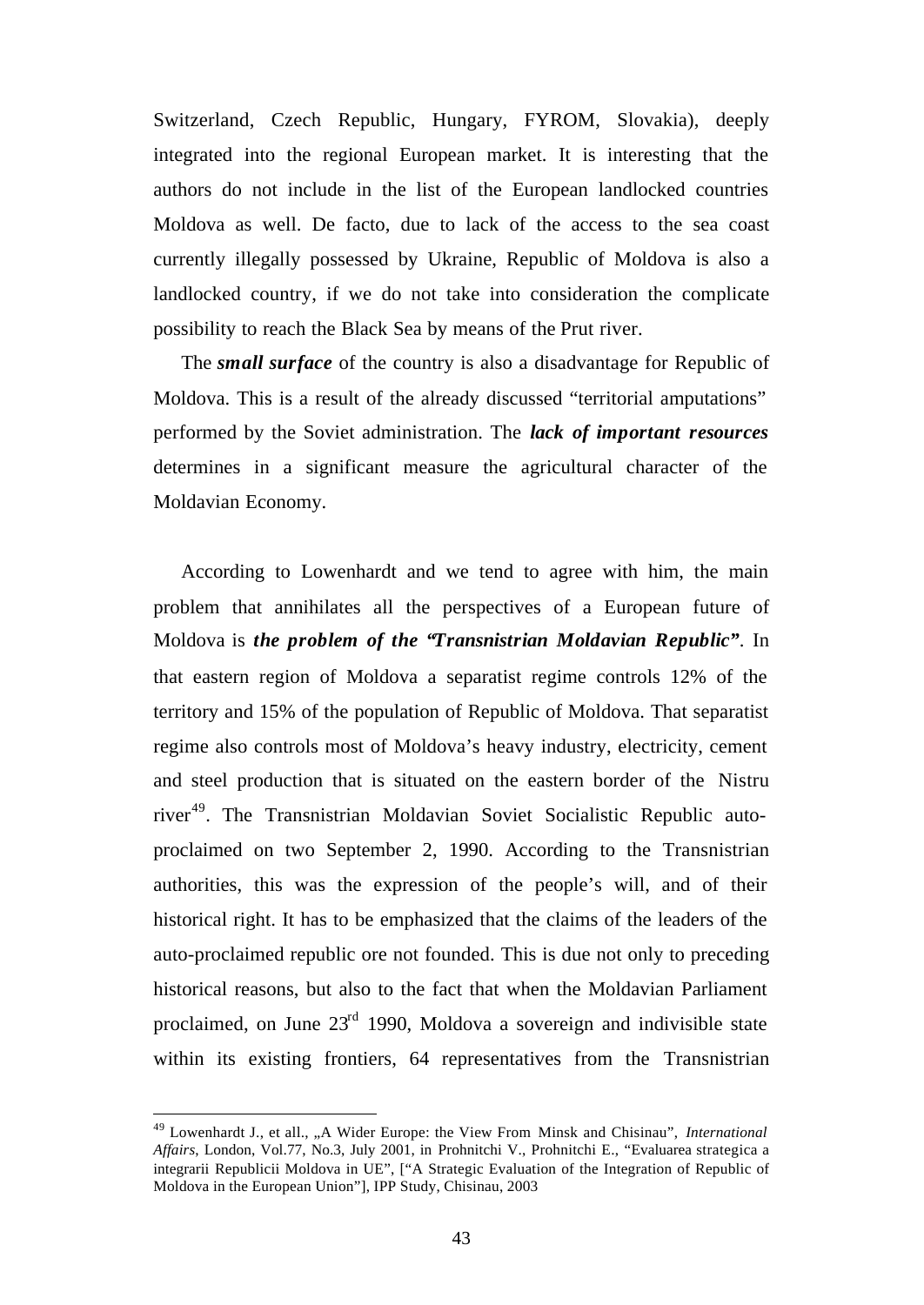region that were present, voted in favor of that declaration<sup>50</sup>. In fact this is a problem that hinders not only the European integration of Republic of Moldova but represents a source of insecurity for the whole Black Sea and Balkan regions – a supplementary headache for the EU.

One more problem to be emphasized as significant for the country's economic security, is the *delimitation of the borders* between Ukraine and Moldova. Several bilateral treaties have been concluded, but still there are misunderstandings on that matter, expressed in different pretensions from the part of the Ukrainian government encouraged by frequent "compromises" and "donations" from the part of the Moldavian governments.

Still, from the geographical point of view, there are also some advantages. The situation in the Northern Hemisphere with relatively favorable climate as well as very fertile soils, favors the agriculture. The position within the "heartland", close to the center of Europe could offer Moldova the possibility to become one of the transiting countries for the commercial flows between the Eastern Europe and Western Europe. However in order to use this advantage there are significant investments to be made, in order to transform Moldova in a "central" country, attractive for the commercial transits by adequate infrastructure: roads, pipelines, railroads, etc. Finally the reduced surface of Republic of Moldova could be perceived as an advantage for Republic of Moldova, provided the fact that a small country is easier to be managed. Still this requires a lot of dexterity and managerial skills in matters of country administration, skills that at the moment are a deficit in Moldova.

<sup>50</sup> Rurac I., "Separatismul si impactul lui asupra procesului de edificare a statalitatii in Republica Moldova", [The Separatism and its Impact on the Statehood Building Process in Republic of Moldova], IPP Study, Chisinau, 2002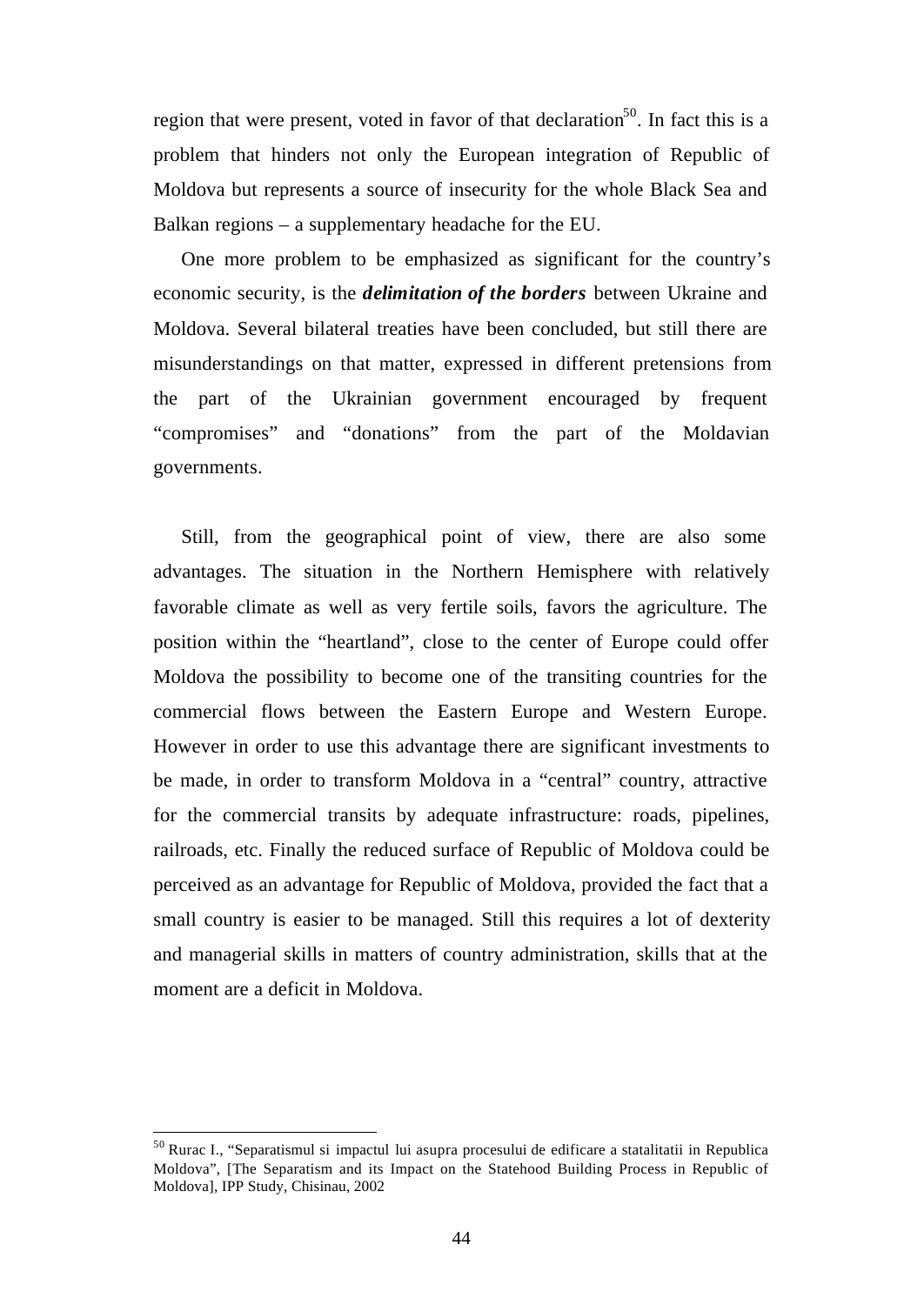### **2.2.2 Economic Threats and Risks**

The frequent changes in the frontiers of the state determined an irregular development of the infrastructures and the hyper-development of certain industries in the detriment of other industries. It is the case of the agricultural sector that received exaggerated attention during the Soviet administration. This was determined on one hand by such natural factors as the plain relief, temperate climate and fertile soils. On the other hand, this is due to the fact that while being part of the Soviet Union, Moldova was exposed to intensive economic exploitation, expressed in excessive extension of the agricultural lands by massive woodcuts, intensive use of chemistry, etc., now suffering acute ecological problems resulted. Hence another threat to the address of the economic security of Republic of Moldova: the *narrow economic specialization in agricultural products*. In spite of some successes achieved during the soviet period the Moldavian socialist economy could not function anymore. In the former soviet system the country was imposed the role of supplier of agricultural raw materials, consumer of industrial products and structural element of the soviet military industry $51$ .

The *destruction of the scientific, technical, and intellectual resources*, especially in research and education, where the average age of the key personnel is approaching retirement age. The scientific elites, trained in the soviet school, being evaluated as one of the main assets of Republic of Moldova, is gradually draining versus the modern scientific centers all around the world: Germany, France, Canada, USA, etc.

This leads to another threat - that of *falling behind in terms of technology*: As long as we continue to "get rid" of our intellectual resources, there will not be any positive sign neither in the overall economic development nor in the establishment of the economic security in Republic

<sup>51</sup> Prohnitchi V., "Securitatea economica a unui stat mic. Note de reper pentru Republica Moldova", ["The Economic Security of a Small State. Guidelines for Republic of Moldova"], IPP Study, Chisinau, 2001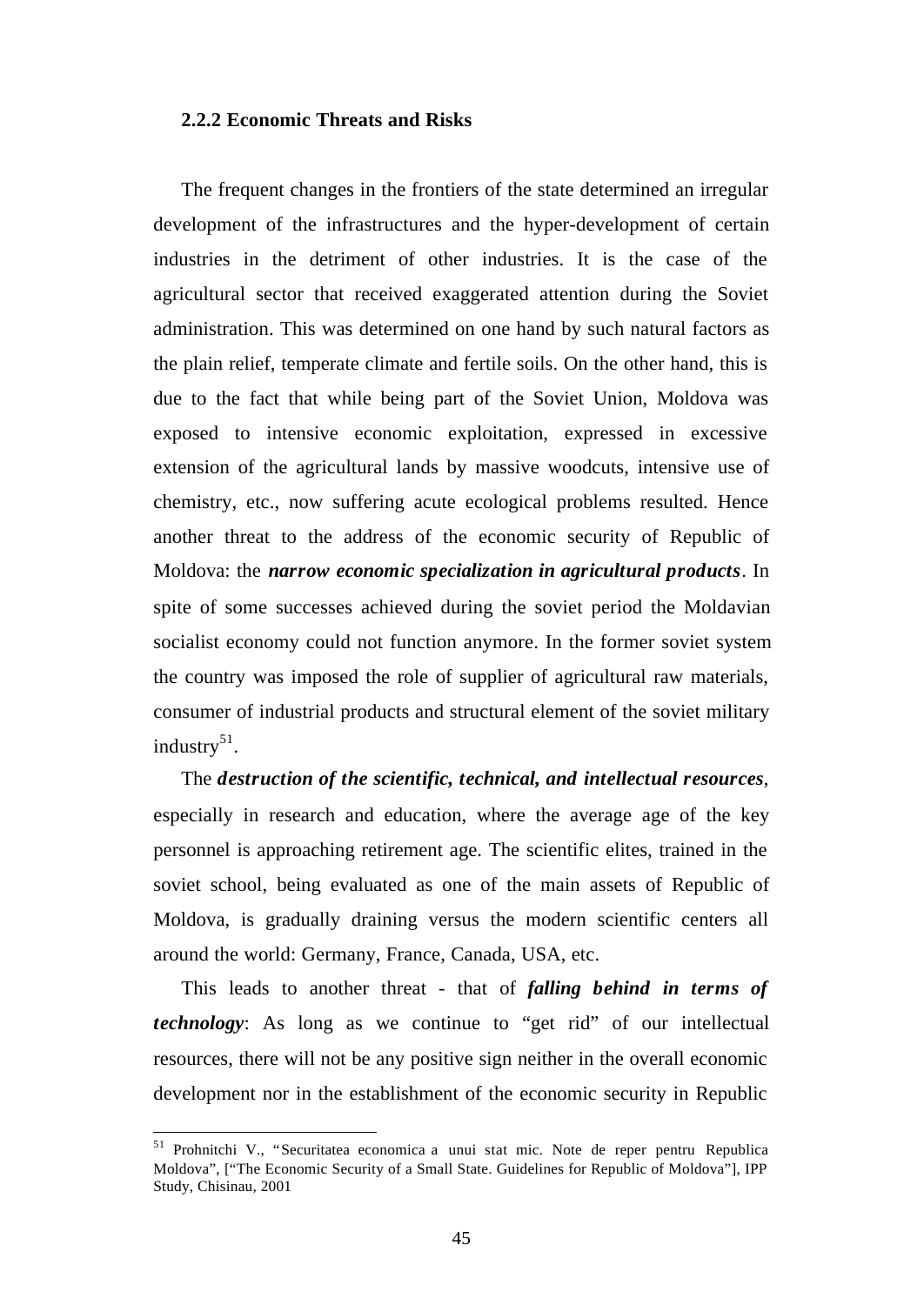of Moldova. In the educational sector it is registered a continuous aging of the teaching contingents. The newly prepared teachers are not motivated to stay in the educational domain, the state paying little attention to financially supporting this vulnerable category of the society. This is threatening the literacy rate of the population, and on the long run also reducing the intellectual performances of the country.

There is also the threat of *foreigners taking over key sectors of the economy*. As a result, we could lose some unique technology and our capacity to compete in the global marketplace. And there is the threat of domestically produced goods being overwhelmed by imports

The high degree of *dependence towards the suppliers of energetic resources* as well of some essential raw materials required by the national economy of Republic of Moldova. Due to this situation Moldova is very vulnerable to every possible crisis undergoing in the supplier's country as well as to all pressures during the negotiations with these suppliers. On the other hand Moldova hinders its own economic security by maintaining the *old business-making patterns*, according to which it has to play the limiting role of raw materials exporter. As long as Moldova will export its agricultural products as raw materials alone, rather than ready products, this will be its most vulnerable area.

## **2.2.3 Political Threats and Risks**

According to the heartland theory of Mackinder, the state should follow a strategy that consists in concentrating the industry in a region that is protected and far from the possible attacks of the enemies. This theory is also valid for the analysis of the economic security of a state. In order to ensure its economic security from this perspective, the state should place the industrial units in a region that is safe from all possible threats: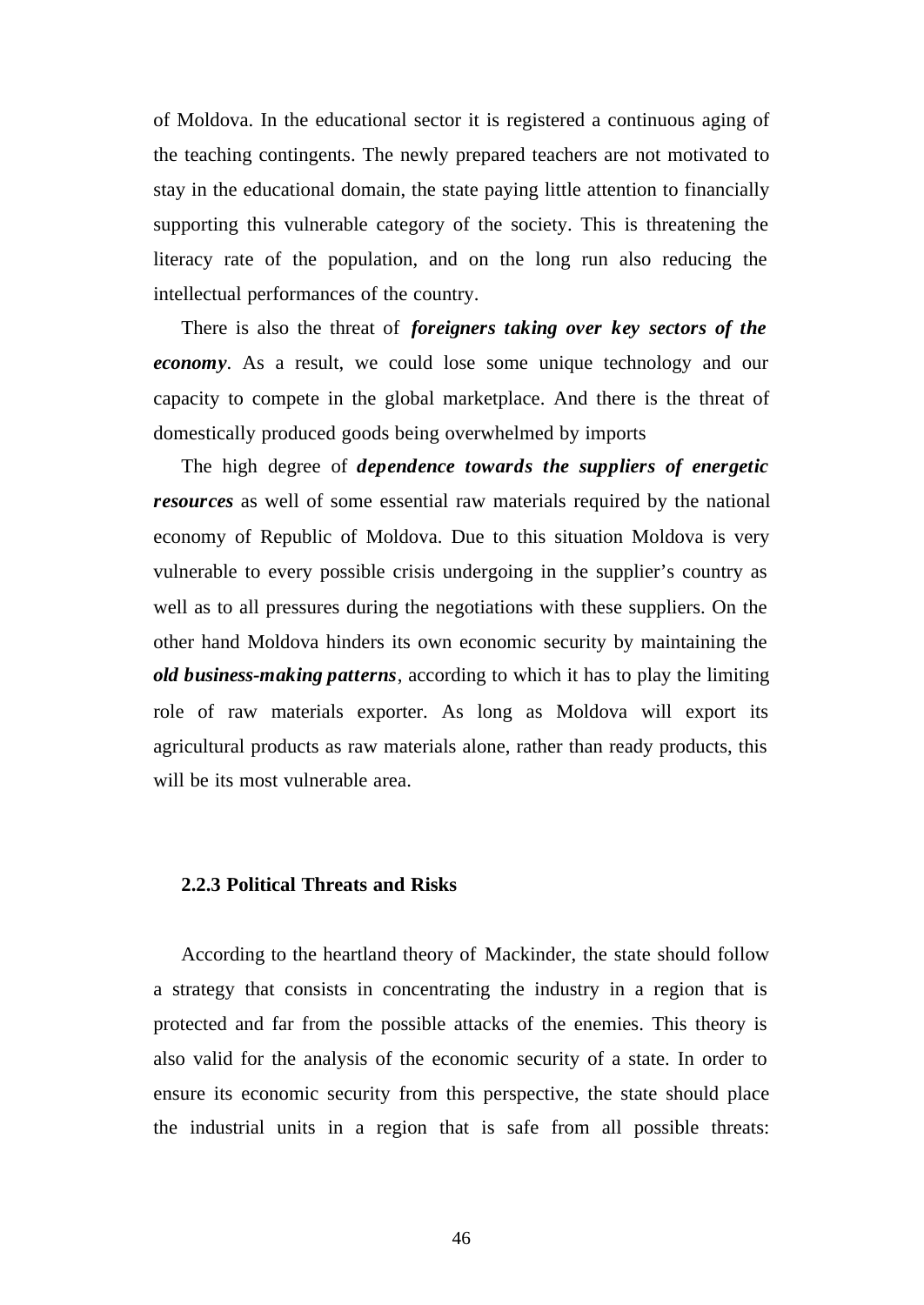especially those that may affect the ownership or the physical existence of these units. What is the situation in Republic of Moldova in that sense?

Due to the colonial attitude of the former Soviet Union towards the former soviet republics in general and especially towards Moldova, today we have several issues that have their source directly in the policies of the former Soviet Union. The soviet industrialization policy oriented towards strengthening the military industry established a specific situation within all the branches of the economies of the former soviet republics. As in many other former soviet republics in Moldova that policy is reflected today in a considerable structural deformation of the economy. The objectives of that colonial policy were to ensure the control over Republic of Moldova in case it separates from the Soviet Union. That is why most of the industry was concentrated not in a "safe" area, but in a region where the settlement of Russian colonists was highly favored by the soviet regime, in this way being grounded *the separatist trend in the Transnistrian region*. Thus it was prepared an evil instrument for **"***blackmailing***"** Moldova if it becomes independent. This is what happened, with the declaration of independence of Republic of Moldova, when the industrial regions from the east of the country were "cut-off", the rest of the country being left "bare-handed" on the road of transition to the market economy. The situation is complicated also by the illegal presence there of the Russian troops, which participated also in the war that accompanied the separation of the Transnistrian region from the rest of the country. Hence the present situation, when most of industrial potential is situated on the left bank of the Nistru river isolated from the any influence from Republic of Moldova. This is an economical and political threat to the economic security, as the *lack of control over the heavy industry* of the state entitles the state to support continuous losses, undermining the state welfare.

Another significant political risk that has important repercussions on the politics of the state consists in the quasi-total dependence of Moldova on **few suppliers** of energetic resources. These suppliers are situated mainly at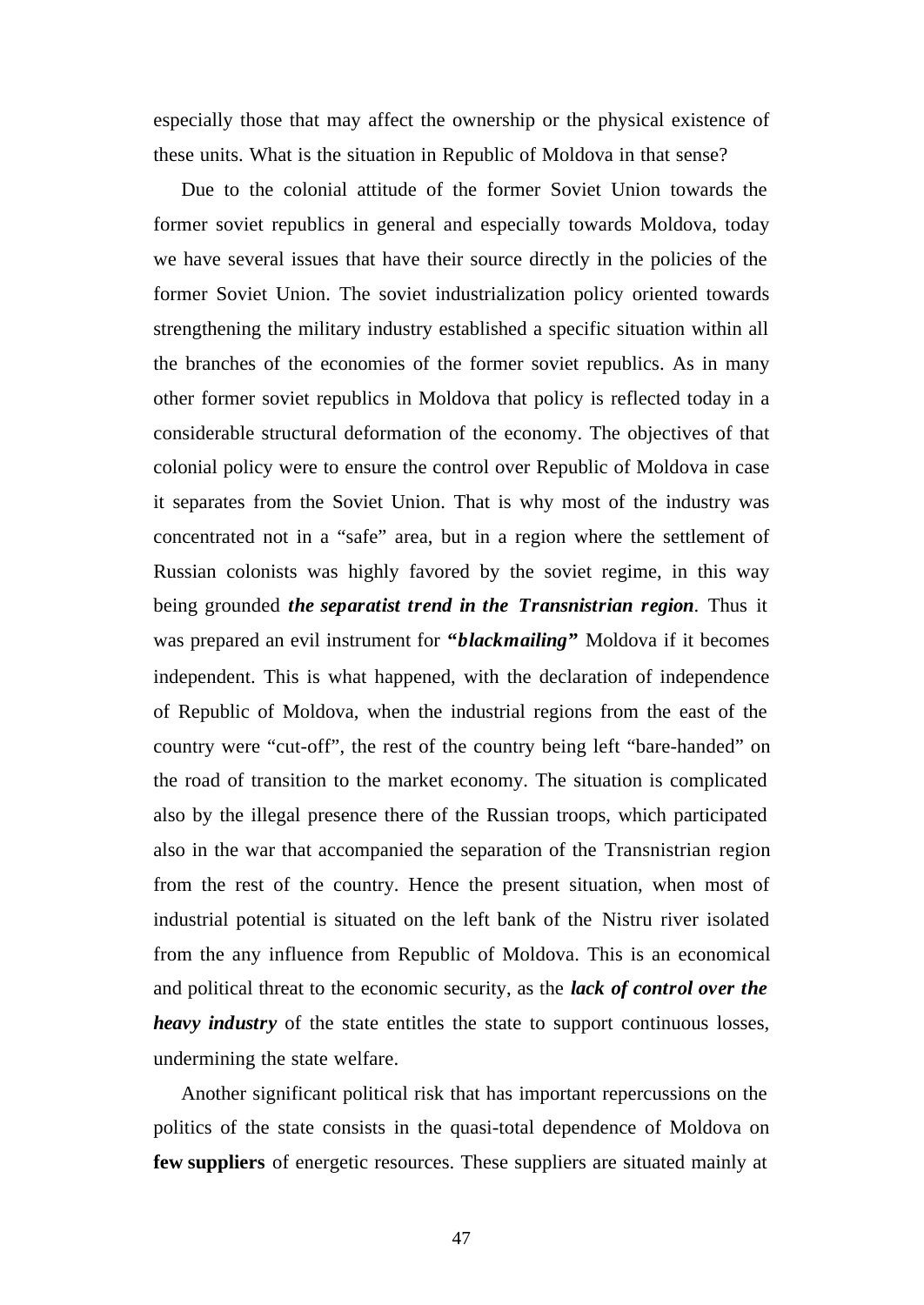the East of Republic of Moldova, the transports having to transit the separatist region. Russian gas supplies pass through the pipes crossing the Transnistrian region. Electric energy supplies come from Ukraine and from an important electric plant also situated in the Transnistrian region. The transit of the energy resources through the Transnistrian region determines the continuous growing dependence of RM towards the separatist region. The **lack of control over the eastern borders** undermines in a significant measure the economic security of Republic of Moldova. That region is a comfortable way for illegal imports and exports, drugs and guns traffic, etc. This lack of control over its borders, is not only hindering the economic security of Moldova, but is also worsening its image on the international level. As a result of the present state of things, Republic of Moldova was already qualified as a "rogue state" by the American policy makers. It is not necessary to add that the foreign investors are not going to queue for placing their money in Moldova, after reading such recommendations.

A significant risk for the economic security of Republic of Moldova is linked paradoxically to the current round of *European enlargement* that will bring significant negative consequences for Moldova. The risk consists in the fact that with the Central European countries becoming more integrated into European institutions, their borders will be closed for the Moldavian exports. The next enlargement round, that will include possibly Romania as well, could have one of two effects on Moldova: a deteriorating or an improving effect. This will depend on a set of external circumstances, including EU policies themselves. Anyway provided that the general context remains the same, the next few years are not propitious to the development of Moldova's relations with the EU. This is due firstly to the ambiguous policies of the present communist government and president. Second, according to some analysts, Romania has little chance to join the EU in the next years. Even if it does, it will be difficult for Romania to advocate Republic of Moldova, considering the interests of Russia in the concerned area as well as the interest of EU to maintain good relations with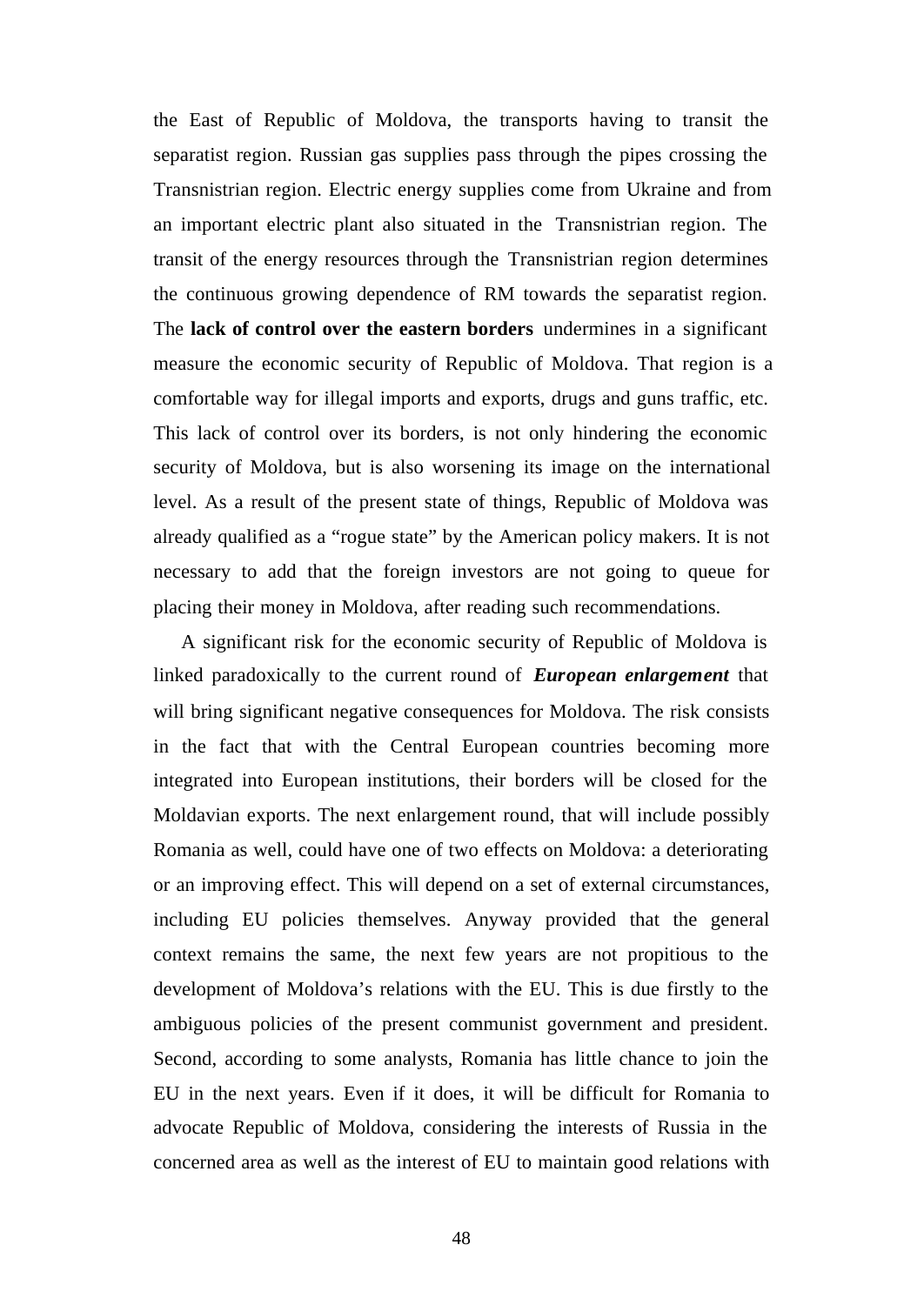the Russians. Third, EU naturally tends to stay away from anything that does not look like an urgent problem. Until now the west does not perceive as urgent the situation in Republic of Moldova. That is why it is crucial for Moldova do draw Brussels' attention in order to receive more help in the context of the EU's actions against organized crime, prostitution, etc. $52$ 

These are the threats of the economic security, linked to the international environment of Moldova. However there are also threats coming from the interior. First is the *lack of understanding of the principles of market economy and economic security* by the central and local administration. Second, is a *vicious perception of the regional economic developments as well as of the international relations' contexts*. This is proved by the incoherent declarations of the Prime Minister, Parliament Speaker, or the President himself. According to them Republic of Moldova has to integrate simultaneously in the CIS, EU, Russia-Belarus Union, etc. Next is the *wrong appreciation of the external environment and the threats that it presents to the economic security* of Republic of Moldova. This is linked mostly with the overestimation of the business opportunities and the possibilities for obtaining support from the part of Russia. As shown already in the theoretical analysis of the economic security, the dependence on one or few suppliers is making the country highly sensitive to every crisis undergoing in the country-supplier. Finally is the *lack of experience*, the *low level of expertise* of the many public workers in the field of administration and finances, and the old-fashion way of working only according to the indications sent from the center $^{53}$ .

<sup>&</sup>lt;sup>52</sup> Guicherd C., "The Enlarged EU's Eastern Border. Integrating Ukraine, Belarus and Moldova in the European Project", SWP Study, Berlin, June 2002

<sup>53</sup> Prohnitchi V., "Securitatea economica a unui stat mic. Note de reper pentru Republica Moldova", ["The Economic Security of a Small State. Guidelines for Republic of Moldova"], IPP Study, Chisinau, 2001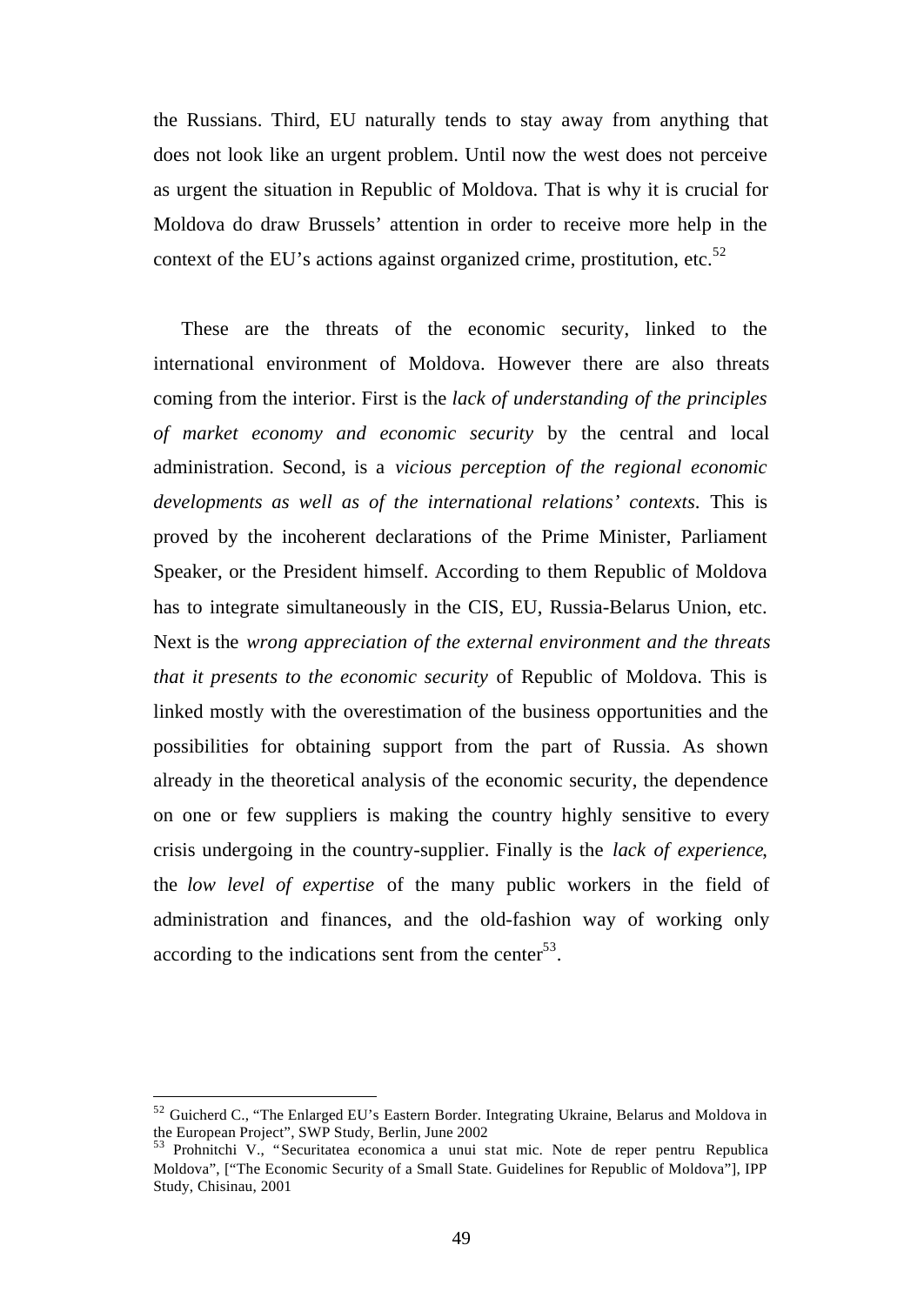#### **2.3 Possible Solutions and Strategies**

Stemming from the analysis of the threats for the economic security of Moldova, and taking into account the political and economical specifics of the country determined by its post soviet problems in the transition period as well as the current international political context, we have to draw some guidelines for a set of possible measures for the solution of the existing problems and the insurance of the economic security of Moldova. These measures could be divided in two sets: *political* and *economical* measures. The solutions of geographical problems are included in the set of political measures, the solution of the geographical problems depending now only on the domestic political will and the favorable international developments.

The **Economic Measures** consist in structural policies directed both on the macroeconomic as well as on the microeconomic levels  $54$ .

An important policy should be applied for *increasing the consumption* and overall demand indexes. The *development of the human factor<sup>55</sup>* as an important asset for the future development of the economy and the insurance of the economic security of Republic of Moldova. It is obvious that with the start of the economic reforms in the '90s, most of the efforts of all the governments were to perform the necessary changes in the legal frameworks, the market mechanisms, etc. Economic problems prevailed and little attention was being paid to the importance of the human factor. It is now that many decision-making bodies understand the essence of the human factor in all transformation processes. Unfortunately valuable skills and knowledge is continuing to be lost: the unemployment rates are still high while more and more labor force leaves the country in order to work abroad. According to unofficial data this figure is impressing:

<sup>&</sup>lt;sup>54</sup> Lykshin S., Svinarenko A., "The Development of Russia's Economy and its Reconstruction – the Warrant of its Economic Security", *Voprosy Economiki*, No.12, Moscow, 1994

<sup>55</sup> Prohnitchi V., "Securitatea economica a unui stat mic. Note de reper pentru Republica Moldova", ["The Economic Security of a Small State. Guidelines for Republic of Moldova"], IPP Study, Chisinau, 2001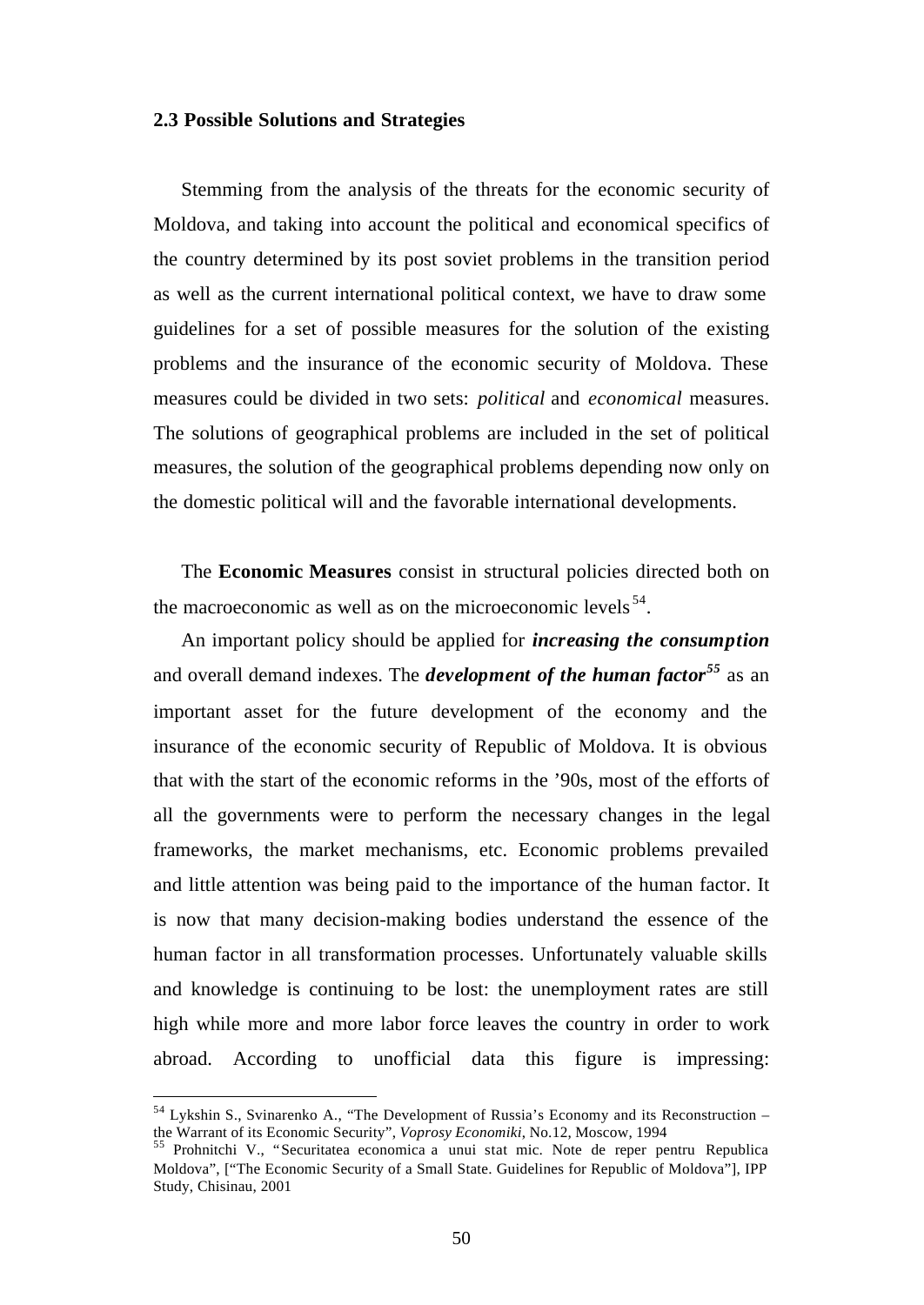approximately 900000 persons have left the country<sup>56</sup>. There is high possibility that the figures are higher, the number of those that work abroad attaining one million persons. These persons should be taken into consideration by the government as they might serve as a support for the economic security of Moldova. During 2002 the working abroad Moldavians "injected" in the Moldavian economy more than 200 million US dollars<sup>57</sup>. Republic of Moldova should develop concrete policies for the retrieval of the available high-skilled labor-force, and the reinsertion of this force into the national economy. These policies target first of all the insurance of the individuals economic security and through this the enhancement of the state economic security.

Another important task is the *promotion of a positive image* of the economy of Republic of Moldova on the international markets. This is done already on the level of separate economic agents and partially on the state level through the participation at specialized international exhibitions. Still, there is a lack of continuity in these measures as well as a discrepancy between the efforts of the economic agents and the efforts on the political level. The few investors, attracted by the cooperation possibilities with the local companies, are disappointed quickly after investing in the country. This is due to a whole set of factors such as demotivating state policies and procedures, corruption, bureaucracy and lack of transparency. More, the imperfect legislation is extremely favorable for different money laundering practices. Thus in a report prepared in by the US Commerce State Department it is clearly stated: Republic of Moldova does not have a viable market economy<sup>58</sup>. It is obvious that such kind of statements do not favor at all the image of Moldova neither its investment attractiveness.

<sup>56</sup> Sleptova E., "Labor Migration in Europe: Special Focus on the Republic of Moldova", IPP Study, Chisinau, 2003

<sup>57</sup> Prohnitchi V., Prohnitchi E., "Evaluarea strategica a integrarii Republicii Moldova in UE", ["A Strategic Evaluation of the Integration of Republic of Moldova in the European Union"], IPP Study, Chisinau, 2003

<sup>&</sup>lt;sup>58</sup> Prohnitchi V., "Securitatea economica a unui stat mic. Note de reper pentru Republica Moldova", ["The Economic Security of a Small State. Guidelines for Republic of Moldova"], IPP Study, Chisinau, 2001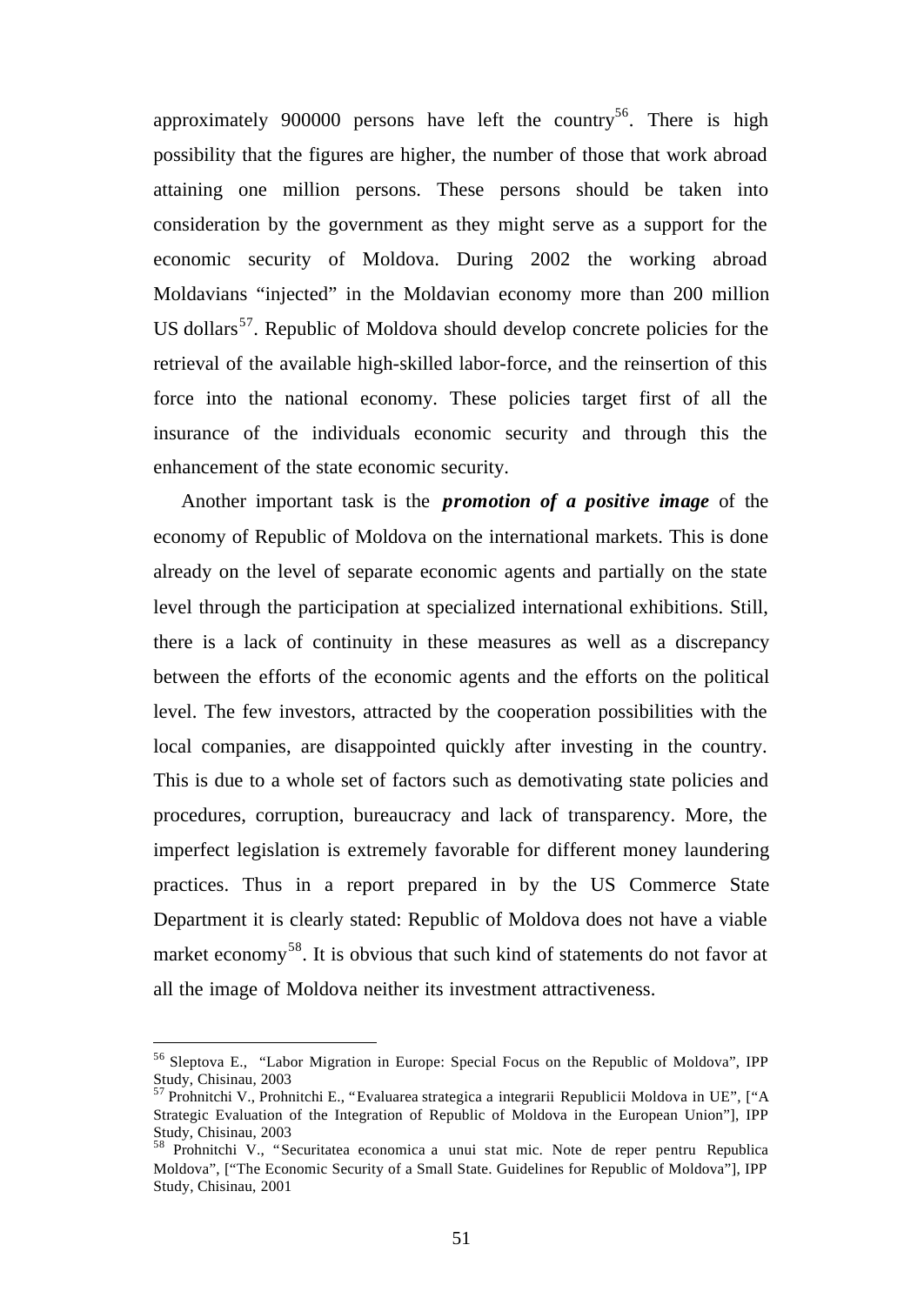The improvement of the image of the country can not be accomplished without sustained efforts within the country itself. That is why it is necessary to *improve the investment climate* of the country<sup>59</sup>. This should be done by the simplification of the businesses registration procedures, reduction of the bureaucracy, "cleaning" the legal framework in order to get rid of those legal provisions that favor the growth of the criminal practices and money laundering. This should lead to the growth in the attractiveness of the business environment and hence the growth of the direct foreign investments in the country.

Another main priority in the country's policies of achieving its economic security should be the *industrialization*. It is obvious that a industrialized country has greater chances for a sustainable growth as the non-industrialized ones. This is proved by the statistics of the economic developments in the world during the last ten years. Growth rates were almost twice higher in the industrial countries (the median growth rate equaling 2.86%) than in the developing countries (the median growth rate equaling  $1.51\%$ )<sup>60</sup>. This should be done not by a blind copying of he western models but by a thorough analysis of the internal possibilities, available local natural resources and expertise. The domains where Moldova could concentrate its efforts together with foreign attracted investors, are: wine production, microelectronics, electrical appliances, bioagriculture, etc.

The next measure to be taken for increasing the country's economic security is *export stimulation*. The stimulation of the export should take also in consideration the necessity to diversify the customers, in order to have a equilibrate geography of the exports between the European countries and the CIS. This might become more and more difficult to accomplish as with the enlargement of European Union towards East, the trade possibilities with the future members decrease.

<sup>59</sup> Prohnitchi V., *op.cit.*

<sup>60</sup> Pritchett L., "Understanding Patterns of Economic Growth: Searching for Hills among Plateaux, Mountains, and Plains", The World Bank Economic Review, Vol.14, No.2, 2000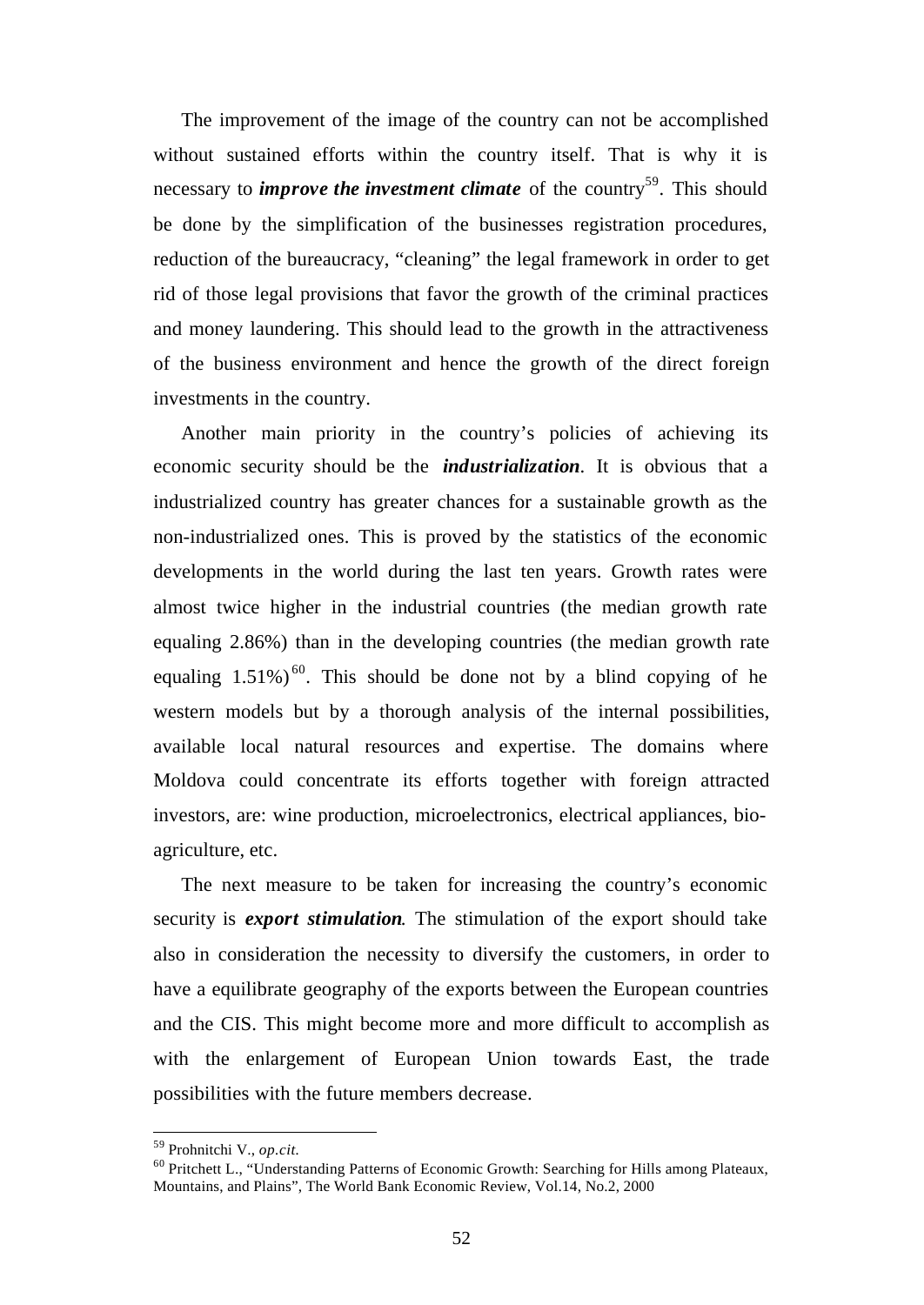A possible solution that can help the country to move on from the present deadlock situation might be the *cooperation* with the neighboring countries mainly in the economic, political and cultural fields. However the problem linked to this approach is with what state this cooperation might be the most fruitful. This problem is determined by the preferences of Republic of Moldova in that sense. How strange it might seem, but in the after Cold War world, and especially in the post-soviet Europe, preferences do not depend entirely on the state itself, but are linked to the relationships of the state within the international system. Preferences are linked to the level of amity or enmity in the international system<sup>61</sup>. Where there are high levels of enmity, cooperation is unlikely. States are focused on relative gains, since an unequal absolute gain derived from cooperation today could lead to military defeat tomorrow. On the other hand, where there are high levels of amity, cooperation is more likely. States may focus on the on absolute gains, since a state's relative loss today is unlikely to be employed against it on the battlefield  $62$ .

From the perspective of the economic security of Republic of Moldova it is necessary to take in account the post-soviet status of this state. Cooperation preferences are mostly determined by the former political, economical and cultural links with the metropolis. From the economical point of view, this is favored by the fact that the Moldavian businesses have partially maintained connections with companies from other former Soviet Republics, while the connections with other trade partners (in West for example), are quite difficult to be established. From the cultural point of view, it is necessary to be emphasized that according to some unofficial data, Russian speaking population runs most of the important companies. This reality is rooted in the fact that during the soviet times the official colonization policy was stimulating the migration from Russia to other Soviet Republics. The persons coming to settle in Moldova were placed in

<sup>&</sup>lt;sup>61</sup> Kirchner E., "Economic Security and the Problem of Cooperation in Post-Cold War Europe", www.ecsanet.org/conferences/kirchner.htm

 $62$  idem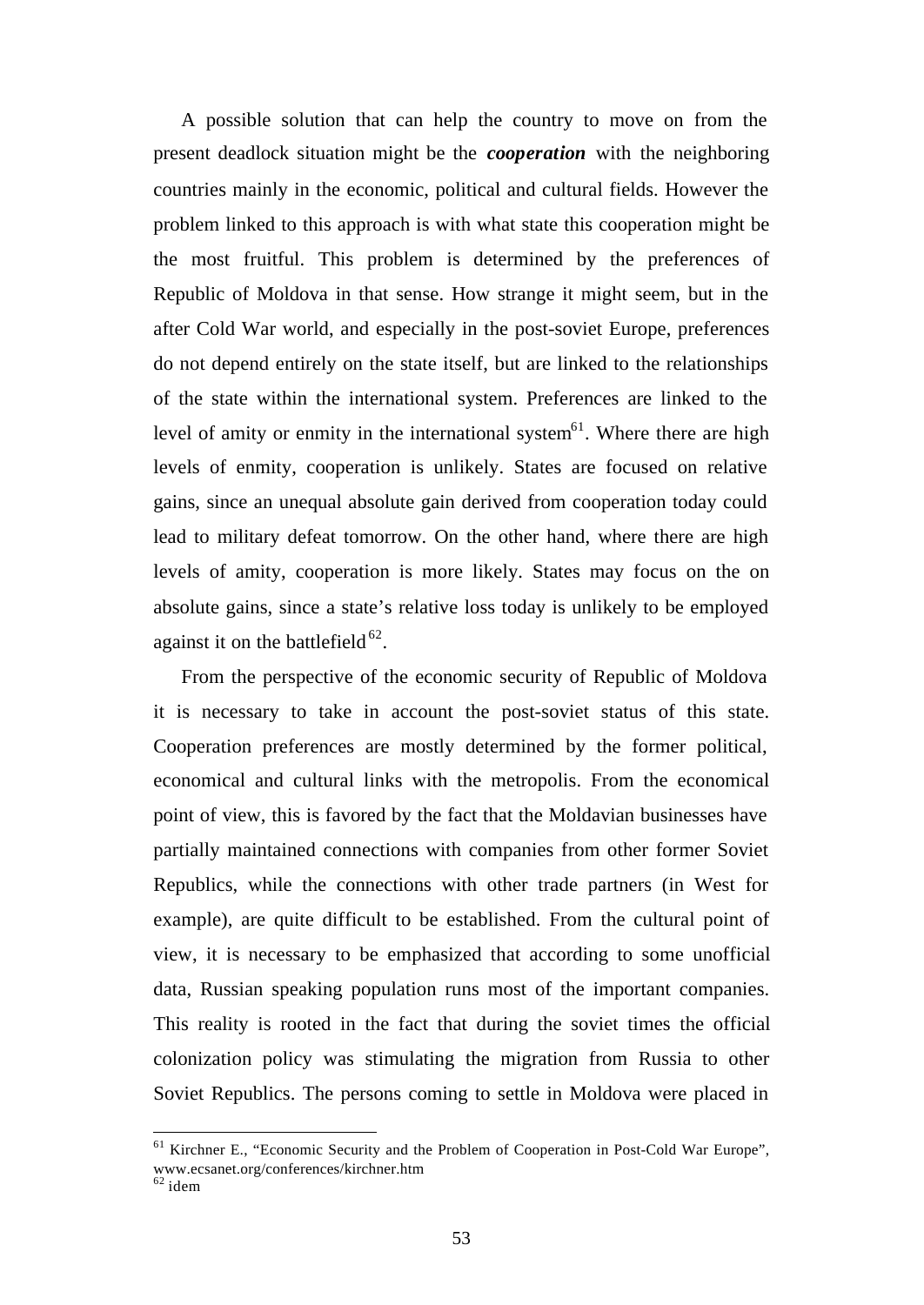the key positions in the most important state enterprises. After 1990, with the start of the transition processes, the Russian speaking minority had thus the control over the most important businesses. From the political point of view it is obvious that the cooperation preferences of Moldova are determined by different possible manipulation between two or more actors: Russia, Moldova, as well as other interested parties. As seen from the analysis of the existing threats to the economic security, there are enough mechanisms for influencing the cooperation preferences of Moldova.

The analysis of the imports and exports shows that 65% in 2001 and  $\sim$  55,8 in 2002 (the period of January - October), of exports are directed towards CIS countries. The imports from CIS countries equal 43,2% in 2001 and 38% in January-October  $2002^{63}$ . Considering this, the cooperation preferences are surely oriented towards Russia or the CIS countries. Some tend to consider this as an impediment towards the European integration of Moldova, and partially it might be true. As long as the economic security of Moldova is depending only on one (or few) trading partner there are little chances that Moldova will succeed in enhancing its economic security and thus increase the chances for integration in the European Union. Still it is not a wise strategy to renounce to all eastern partners only because they are in the East. In economy as well as in the politics there are no friends or enemies – only interests. The business should be made there where there is demand to be satisfied. However, it is true that the relationships with the eastern partners should be revised, in order to avoid the total dependence as well as the narrow role of raw-materials suppliers.

Considering the weak internal incentives for changing the cooperation partners, as well as the external political, economical and cultural ties, the role of the European Union is significant in multiplying the cooperation preferences of Republic of Moldova towards western countries. This point is of a high actuality with the enlargement of the European Union, which is

<sup>63</sup> Prohnitchi V., Prohnitchi E., "Evaluarea strategica a integrarii Republicii Moldova in UE", ["A Strategic Evaluation of the Integration of Republic of Moldova in the European Union"], IPP Study, Chisinau, 2003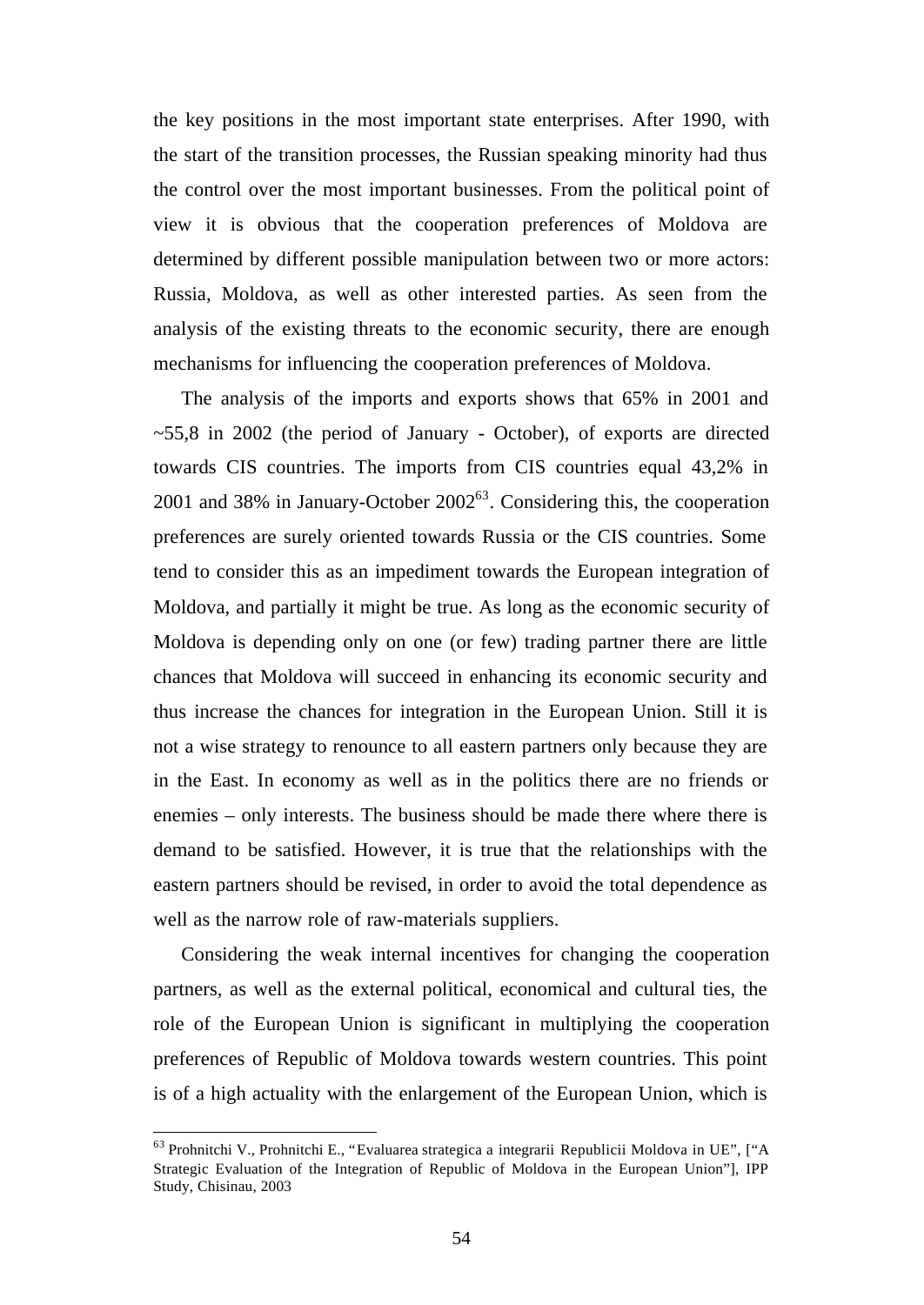interested in having a safe environment at its borders as well as in those countries that are possible future members of the European family.

Moldova has signed Free Trade Agreements with 10 countries and Most Favored Nation Agreements with 14. The European Union has included Moldova in its "Generalized System of Preference" scheme which enhances Moldova's access to the EU market, though exports of wine, fresh fruits and vegetables do not qualify for these benefits. However, a range of processed agricultural products benefit from up to a 30% reduction in import tariffs. For example, exports of concentrated juices fall under the "sensitive" category and receive a reduction of between 11-17% of Common Customs Tariff duty (CCT). Moldova is the only NIS country that benefits from a 15% reduction in import tariffs, as well as having no quotas to comply with on textile exports to the  $EU^{64}$ .

There is a whole set of **Political Measures** that are to be taken in order to enhance the economic security of Republic of Moldova. A possible solution likely to be implemented by a new democratic and proeuropean government is the *integration in the European Union*. As an enclaved small country, marked by the lack of resources, Moldova can not resist to the tough conditions of the competition on the international arena. This is due to the multitude of the threats that undermine anyway its economic and political independence. Moldova is highly sensitive to all kind of negative influences of different political arrangements among the big powers. In this situation, it is not only its economic security, but even its existence as state, is under question. This fact should have been acknowledged immediately after the declaration of its independence. One possible solution at that stage could have been the reunification with Romania. Romania is a country that in spite of all its problems, has a more advantaged existence: it is several times bigger in surface, it possesses important geological resources, it is not

<sup>64</sup> Padure L., "The Impact of Moldova's Economy on the Country's Stability", in: Bruton L., "The Republic of Moldova: Time for a New EU Strategy?", SWP-CPN, Selected Contributions, No.5, 1999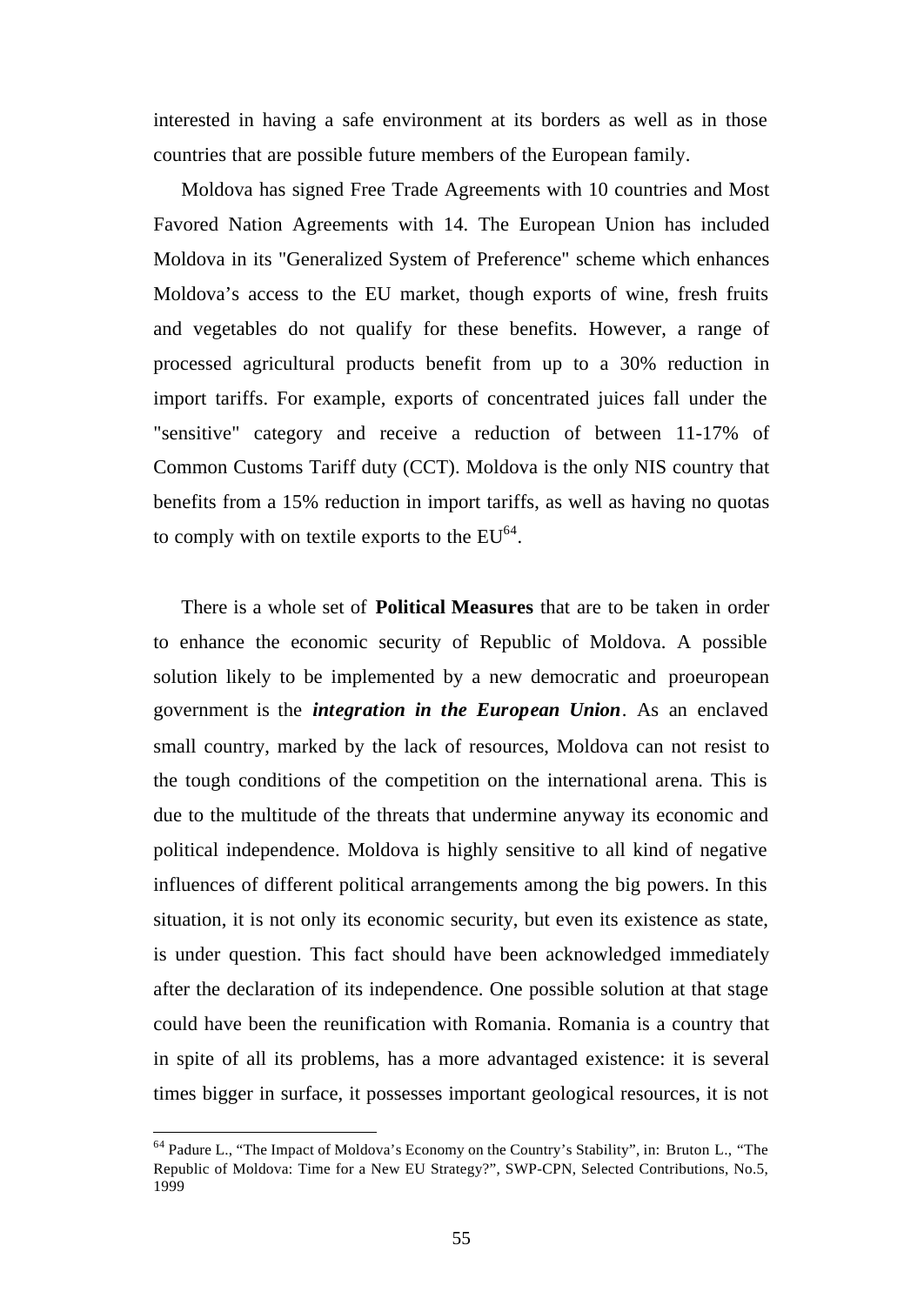exposed in such a measure to the influence of the geopolitical threats that persist in the region. Unfortunately the present domestic and international political conjuncture is not very favorable to that project. However, with an appropriate political will, Moldova could take advantage and fit very well the integration processes that undergo at the moment on the European continent. These regional integration processes reflect a natural trend, started in the after Second World War period that expresses the will of the small and medium-sized countries (in terms of population, territory, geographic situation, and economic potential, according to Katzenstein such countries as Poland, Belgium, Spain., etc., are small countries<sup>65</sup>) to unite especially in the economic field. From a geoeconomical point of view this is a trend intending to overcome the smallness of the European states – i.e. to create bigger economic, and possibly political entities  $66$ . In terms of economic security this is a trend of constructing a welfare paradigm of economic security on the European continent according to the interdependence – integration model. The main reason for such a behavior is determined by the fact that in the today's complex globalized economy, the creation or the adherence to large common markets is crucial for the welfare of a country. A brief analysis of the current trends within the international political and economical system proves that in order to ensure its economic security, Republic of Moldova should make all necessary efforts to *adhere to the existent common economic spaces*. Moldova should not break all the relationships with the countries from the CIS as long as there might be any chances for making profitable business. However in order to get rid of vassal relationships that determine its high geopolitical sensibility and unilateral dependence towards the former metropolis, Republic of Moldova should put the accent on the western Common Market.

<sup>65</sup> Prohnitchi V., "Securitatea economica a unui stat mic. Note de reper pentru Republica Moldova", ["The Economic Security of a Small State. Guidelines for Republic of Moldova"], IPP Study, Chisinau, 2001

<sup>66</sup> Faminskii I., "The Open Economy and the External Economic Security", *Voprosy Ekonomiki*, No.12, Moscow, 1994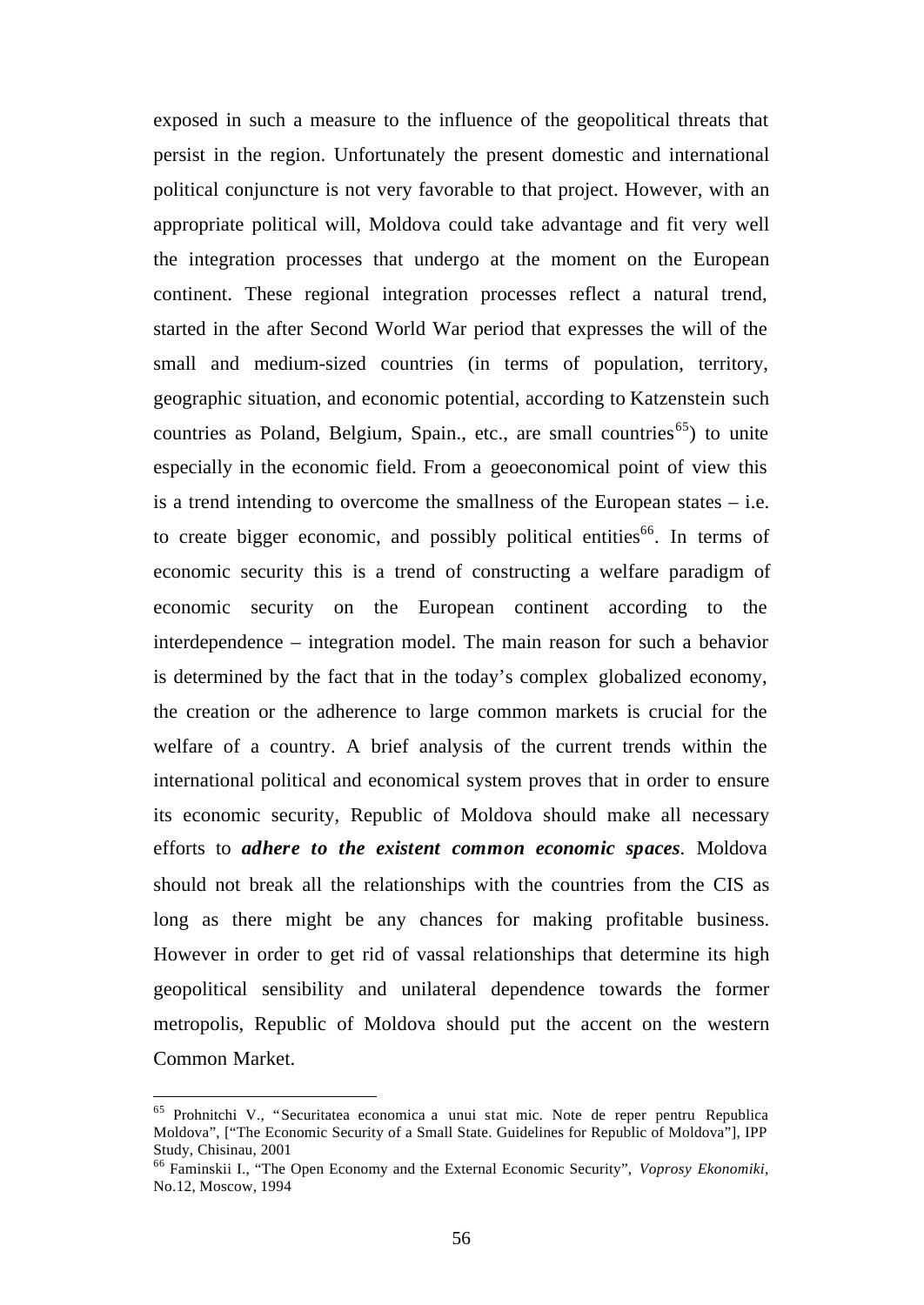Unfortunately as attractive as it might seem, such an evolution will be difficult to be achieved. As shown by many public opinion polls, the European orientation is not rooted in the minds of Moldova's population. Moldova's identity bears much more strongly the imprint of its interaction with Romania and Russia than of any Western Europe influence. Unification with Romania is still supported by approximately 10% of the population. In the same time for most of the population, the Russian direction is not an alternative. This is linked to the unpleasant experiences of subjugation during Soviet times, to which should be added the decidedly pro-Slav orientation of the Transnistrian auto-proclaimed republic, which functions as a counter-model in Chisinau<sup>67</sup>. Still the alternative could be provided by Europe. Anchoring Moldova in Europe, conceptually and practically, may require the detour of its integration in the Eastern Balkans. Moldova's *membership in the Stability Pact* lays the ground for this, although the deterioration of bilateral relations with Romania since the change of government in Chisinau looks rather counter-productive in this regard. To strengthen the European orientation in Moldavian public opinion, the EU will have to work both with the Moldavian and the Romanian Governments, and also develop sustained pedagogical efforts to explain to Moldavian citizens what belonging to Europe would require from the $m^{68}$ .

In order to settle the existing problems and thus to direct the country on a way of stable development and European integration there might be undertaken specific actions from the part of Moldova itself, as well as from the part of the European institutions. EU could apply the specific policies,

 $67$  Guicherd C., "The Enlarged EU's Eastern Border. Integrating Ukraine, Belarus and Moldova in the European Project", SWP Study, Berlin, June 2002  $68$  idem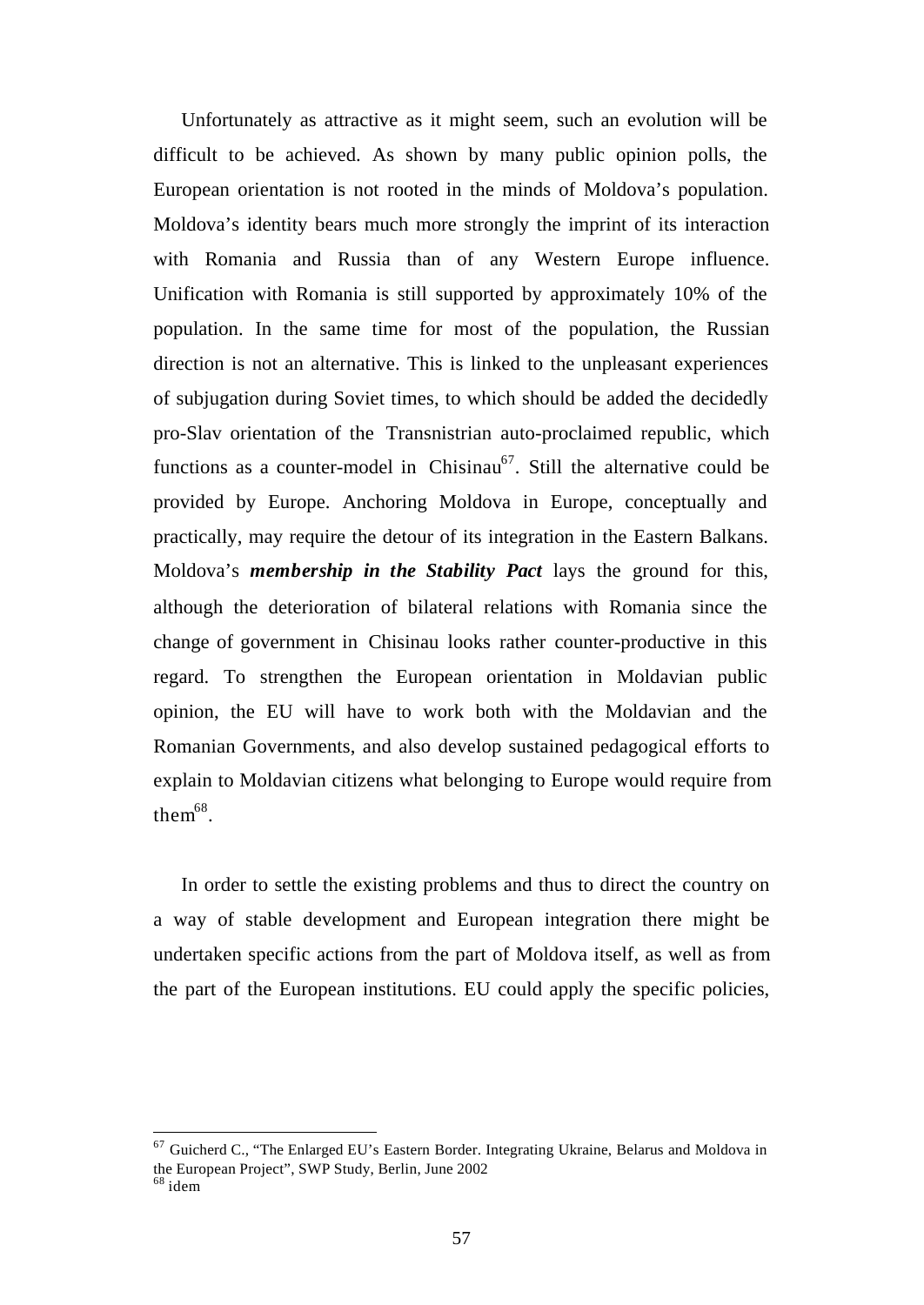in order to implement the Partnership and Cooperation Agreement and producing an overall improvement in the Moldavian economy<sup>69</sup>.

One area of activity consists in increasing the role of EU in the political *settlement of the Transnistrian issue* by taking full advantage of the bilateral and multilateral available channels. One important step in the solution of this problem is the *complete withdrawal of the 14th Russian Army*, still illegally present in the Transnistrian region, despite the deadlines fixed at the OSCE Istanbul Summit in 1999. The analysis of all the "progresses" achieved until now, make us question the efficiency of all the "mediators" of this problem. Normally for the solution of every issue, are "invited" neutral, objective actors that are not involved in the given issue. Paradoxically, but in the solution of the Transnistrian issue there are involved only "neutral" mediators. First is Russia that detains in Transnistria an illegal occupational army. Then Ukraine, that might not be against increasing its territory once again from the expense of Republic of Moldova. Finally is OSCE - another incarnation of the Russian interests. The finality of this issue still remains unclear. It depends much on the political and diplomatic capacity of Moldova to internationalize further the Transnistrian issue and to involve EU in its solution<sup>70</sup>.

Another solution could consist in providing *technical assistance* and policy advice to Moldova on issues linked with market reforms such as the development of the export activities, the settlement of the debts of the important agricultural, industrial, and energy enterprises. The next activity consists in providing *financial support* through credit lines aimed at giving access to credits with lower rates of interest, in order to enable them to start their own businesses. This is already partially done by means of a crediting institute – Micro Enterprise Credit (MEC) that is giving credits to the small

<sup>69</sup> Padure L., "The Impact of Moldova's Economy on the Country's Stability", in: Bruton L., "The Republic of Moldova: Time for a New EU Strategy?", SWP-CPN, Selected Contributions, No.5, 1999

<sup>70</sup> Prohnitchi V., Prohnitchi E., "Evaluarea strategica a integrarii Republicii Moldova in UE", ["A Strategic Evaluation of the Integration of Republic of Moldova in the European Union"], IPP Study, Chisinau, 2003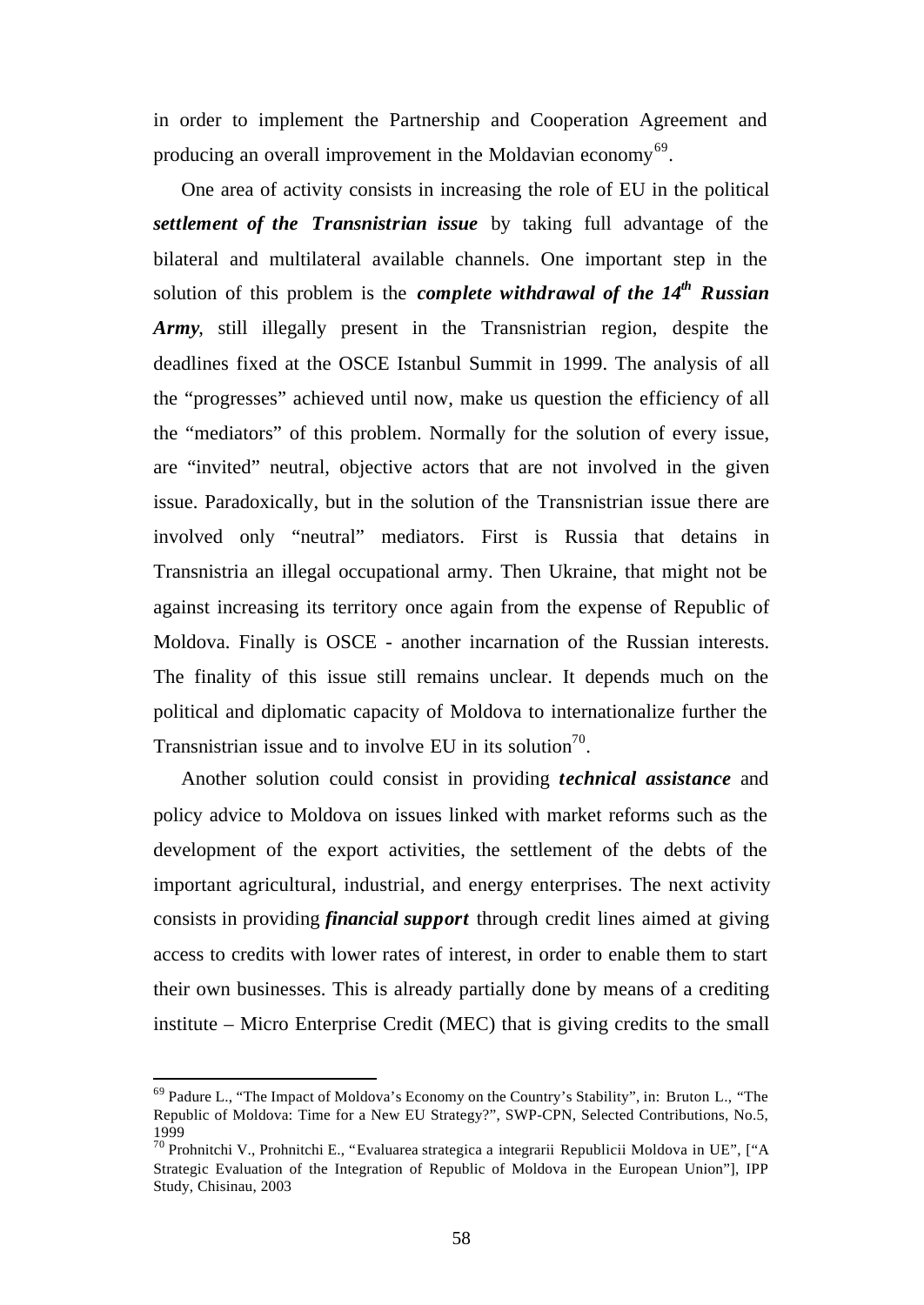businesses or agricultural enterprises for expanding their activities. Another activity could the encouraging of the cross-border cooperation in the region and by promoting the Moldavian integration within the Trans-European Networks.

The task is particularly difficult since, as we have argued above, a messianic view of the Union has imposed itself in the Eastern Countries. It implies a reversal of emphasis, placing the stress on the process rather on the end-goal of integration into Union structures and policies. In this context, what it seems the EU could do is threefold:

- increase eastern neighbors *awareness of membership requirements*;
- keep fostering the process of *democratization, state consolidation, administrative reform, and economic liberalization* which will, on the one hand, facilitate their gradual integration into the European mainstream and, on the other, create greater stability on the eastern rim of the enlarged Union;
- work to dispel and *counter the increasing feeling of isolation* created in the Eastern Europe by EU enlargement.

On the first item, the EU should never tire to clarify that it stands for a particularly demanding set of requirements, involving<sup>71</sup>:

- the adoption and implementation of some 80,000 pages of common norms regulating the every day behavior of governments, companies, and individuals in almost all fields of human activity, norms behind which transpires a certain set of values;
- a commitment to democratic government and the respect for human and minority rights, as embedded in the Copenhagen criteria;
- habits of cooperation, mutual trust, and the acceptance of limitations on national sovereignty for the sake of the common interest;

<sup>&</sup>lt;sup>71</sup> Guicherd C., "The Enlarged EU's Eastern Border. Integrating Ukraine, Belarus and Moldova in the European Project", SWP Study, Berlin, June 2002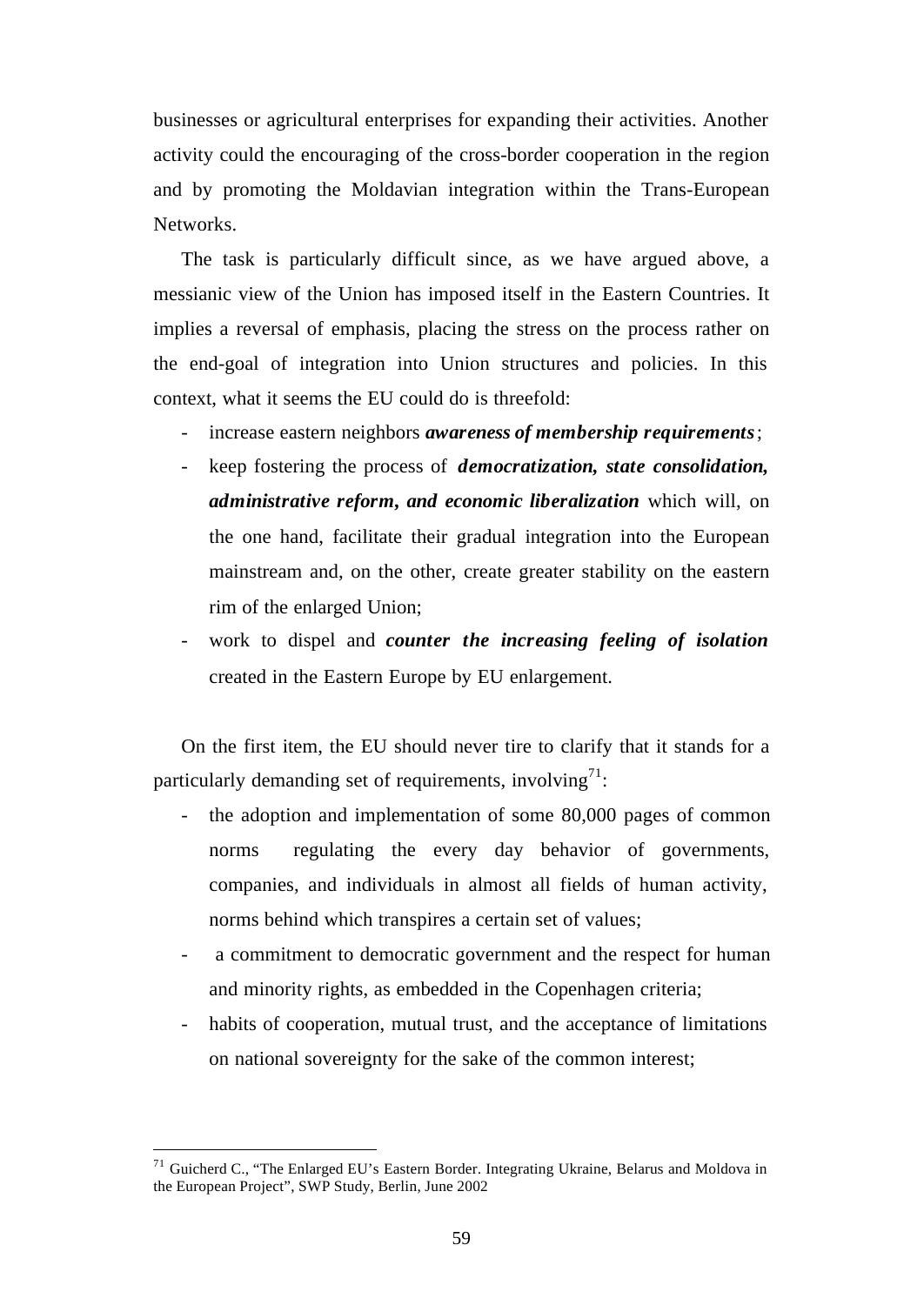- participation in a political project meant to profile the Union as an actor of a particular kind on the world scene. Although the latter remains a matter for discussion, the first debates of the Convention demonstrate a growing consensus for the reinforcement of the EU as an international political actor.

The question whether Moldova, shall ever want, and be ready to meet these conditions remains open. In any event, this can only occur in the longterm future.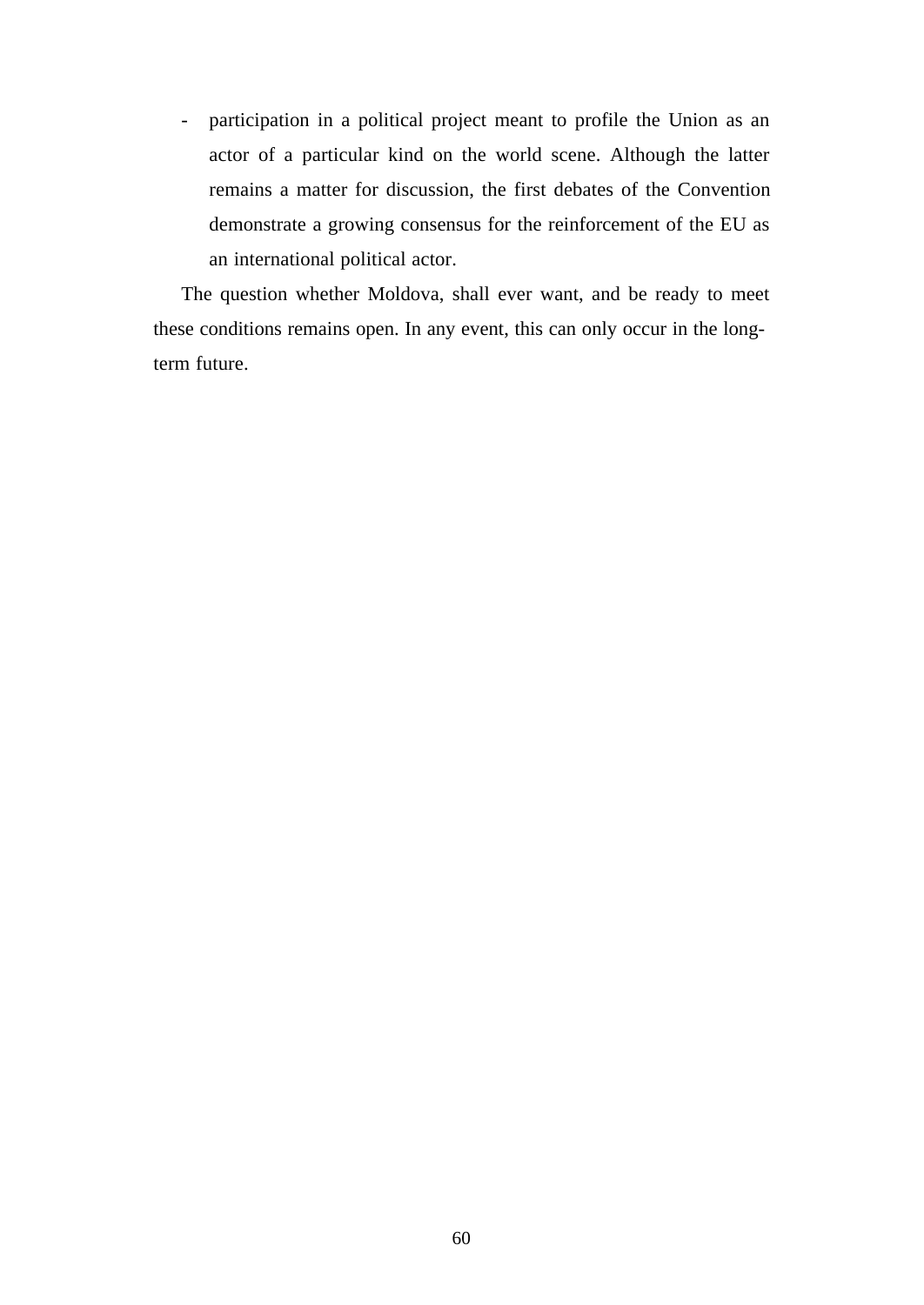## **CONCLUSIONS**

There were several goals established at the beginning of that paper. One of them was to develop a precise theoretical framework for the economic security concept, the other was to apply the theoretical findings on the case of Republic of Moldova.

The goal of developing a theoretical framework of the economic security concept was accomplished in the extent of the existing theoretical material, there still being a space left for future development and improvement. One of the main theoretical findings, besides others, is the setup of four paradigms depicting the different approaches to the achievement of economic security as well as the behavior of a state within each specific paradigm. These paradigms are the neutral-survival paradigm, the protectionist, the expansionist and the welfare paradigm. A schematic explication of each of these paradigms is provided in the annexes 1 to 4. These are not rigid paradigms, as in the real life the features specific to one paradigm of economic security can interfere with other features specific for another paradigm. It is depending on each state how the economic security is ensured, and there can not be sharp cut models of economic security. The state always ensures its economic security in a dynamic way by transformation and adaptation of its policies to the variable external and internal environments. Analyzing these paradigms and comparing them to different states, we can find good examples of states corresponding to one or another paradigms of economic security. Applying the case of Moldova to one of the presented paradigms we see that Moldova falls mostly in the "neutral-survival" paradigm of economic security. Failed reforms, incoherent governments and transition to the market economy determine this situation.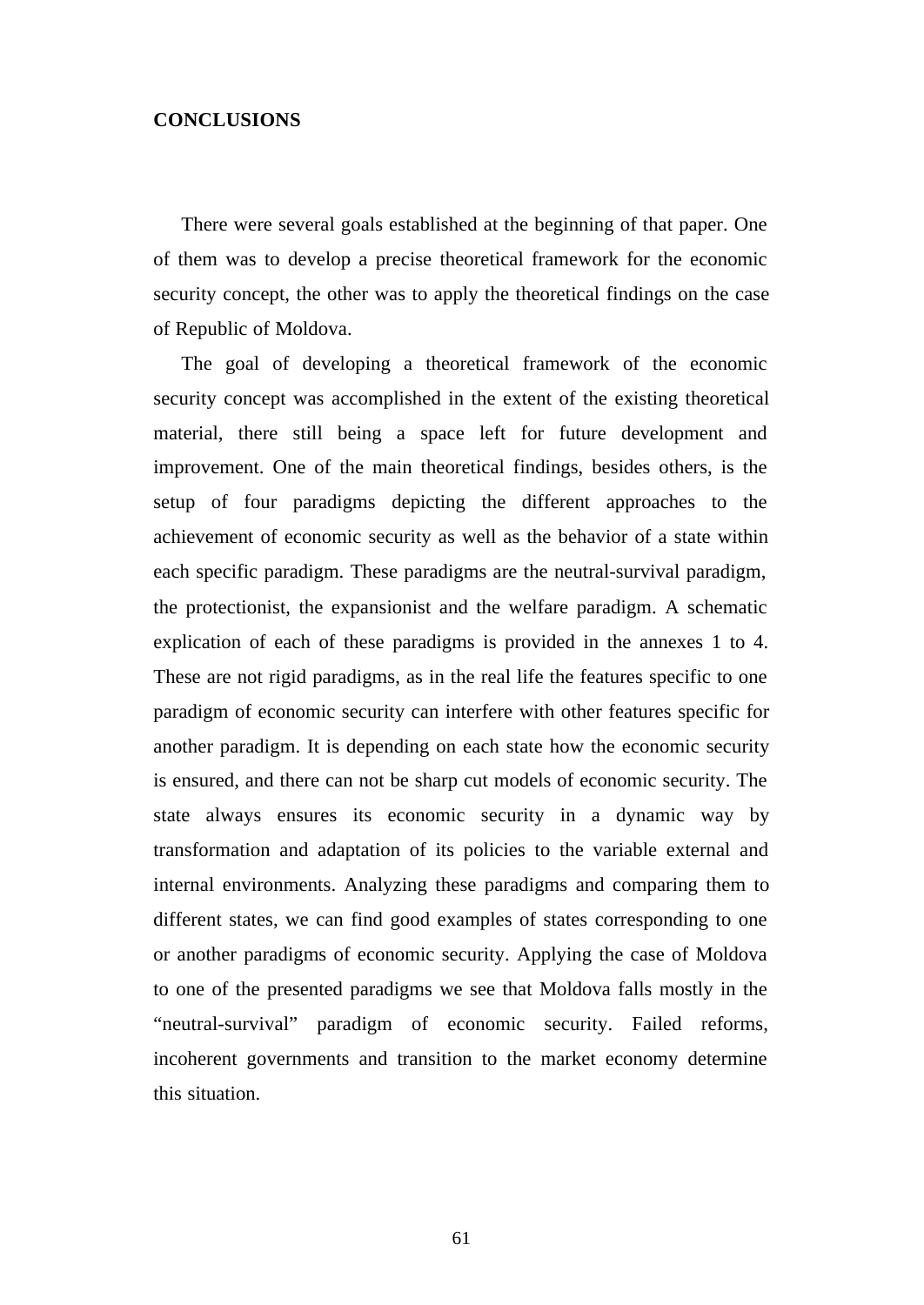While establishing the second goal we were questioning about what determines the establishment of economic security in Republic of Moldova. For answering to this question we analyzed the determinant factors of the economic security. These were the geographic, economic and political factors. These facts were analyzed mainly through the perspective of their negative influence on the economic security of Moldova, otherwise we analyzed the threats and risks for the economic security coming from the analyzed factors. Some of the geographic threats are the lack of the coastal area at the Black Sea, small surface of the country, scarce resources, the problem of the separatist eastern region of Moldova, the incomplete delimitation of the borders between Ukraine. The economic threats are the narrow economic specialization in agricultural products, the continuous destruction of the scientific, technical, and intellectual resources, old technology. A significant problem to be emphasized here is the high dependence of Republic of Moldova towards its few suppliers of energetic resources. This is a very important issue, because it is determining the high country's vulnerability towards any crisis, or manipulations from the part of the supplying countries. Such an attitude of Republic of Moldova to the security of its supplies and its entire economic security is determined by another factor, which consists in the old business-making patterns, inherited from the former soviet economic system and maintained until now by the omnipresent old nomenklatura. The political risks consist in the existence of several issues that provide good opportunities for "blackmailing" Moldova, counteracting its efforts for independence. The lack of control over the eastern borders as well as over the heavy industry, determined by the presence there of a separatist regime, undermines the state economic development and security, and presents significant political threats in the relations of the former metropolis with the "independent" Republic of Moldova. The presence of the Russian troops on the territory of Moldova is also an important risk not only to Moldova's economic security but also to its national security and the safety of the whole region. Paradoxically but a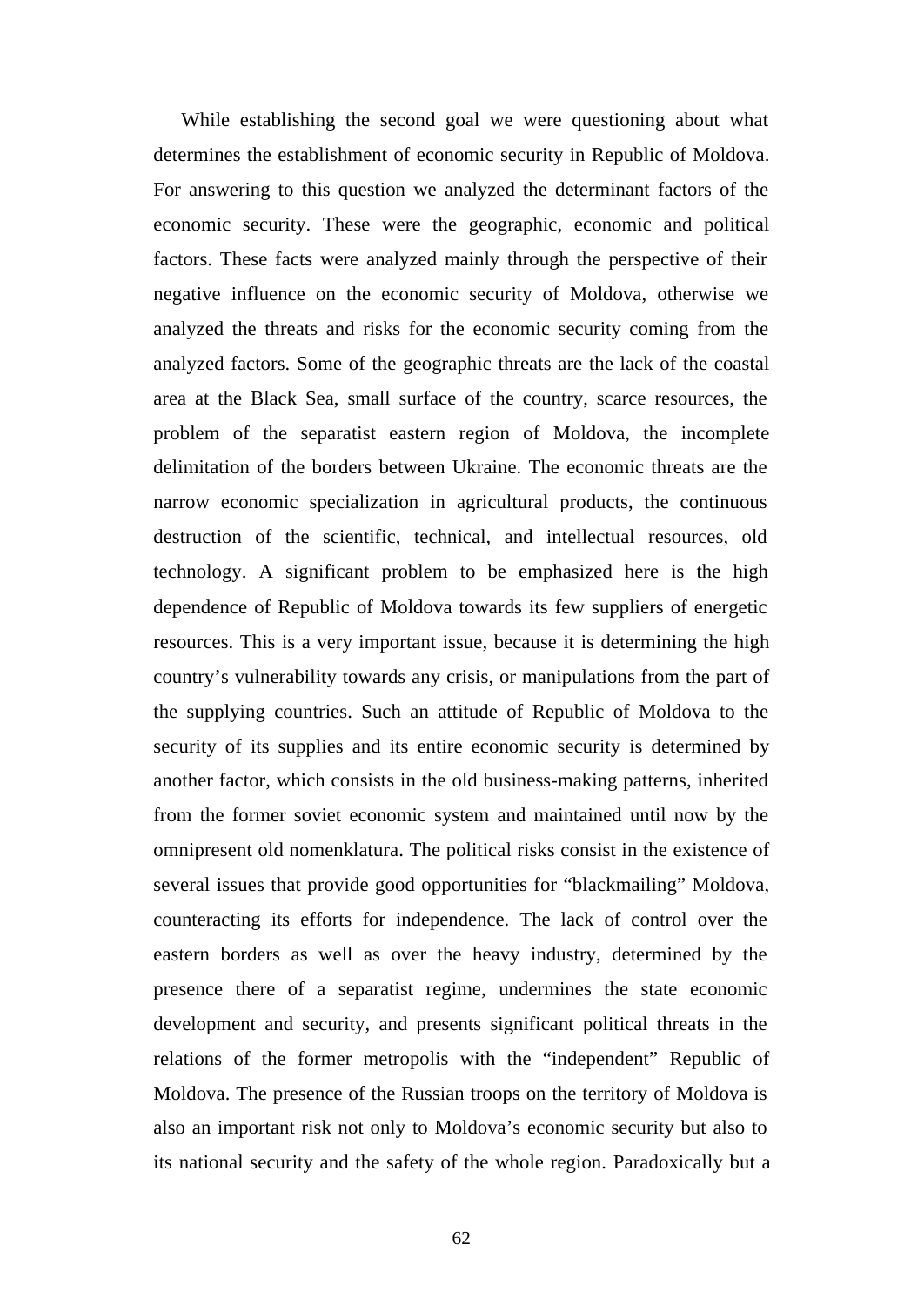significant political threat to the economic security of Republic of Moldova might be the European enlargement processes. This in the case when Moldova will remain inactive while faced with the European integration trends. The threat consists in the fact that Moldova might loose its already insignificant western markets, thus loosing any hope to for economic development and to become in the future a member of the European Union. In the same time the European enlargement process may have favorable effects on Republic of Moldova. As Moldova is going to be at its borders, EU will have to adopt a more coherent policy concerning this state, thus giving more incentives for that country to opt for the European way of development.

After having analyzed the threats to the economic security of Republic of Moldova, we have presented several measures that might bring some possible solutions for the existing situation. These solutions are mainly of political and economical nature.

Trade with its eastern neighbors is an important asset for Moldova, as it depends on them for its procurement of energy. Still continuous targeted efforts shall be made to increase the exports to the EU member states. This requires a significant redesign of the export policies of Republic of Moldova especially concerning the range of strategic products that might be exported in the EU countries. This necessity is determined by the fact that relying only on its agricultural products Moldova will meet significant difficulties, given the strong position of agricultural producers in the EU.

In its relations with other countries Moldova should work on establishing a balance between the east and the west. The necessity to maintain good relations with the eastern countries is determined by strategic reasons. At the moment, Russia is the most significant market for the Moldova products. Ukraine as well as Russia are "part" of the Transnistrian problem and in the same time a part of its possible solution. In the same time with the entrance of Ukraine and Russia in the WTO, there might appear chances for the establishment of a free trade zone between Moldova,

63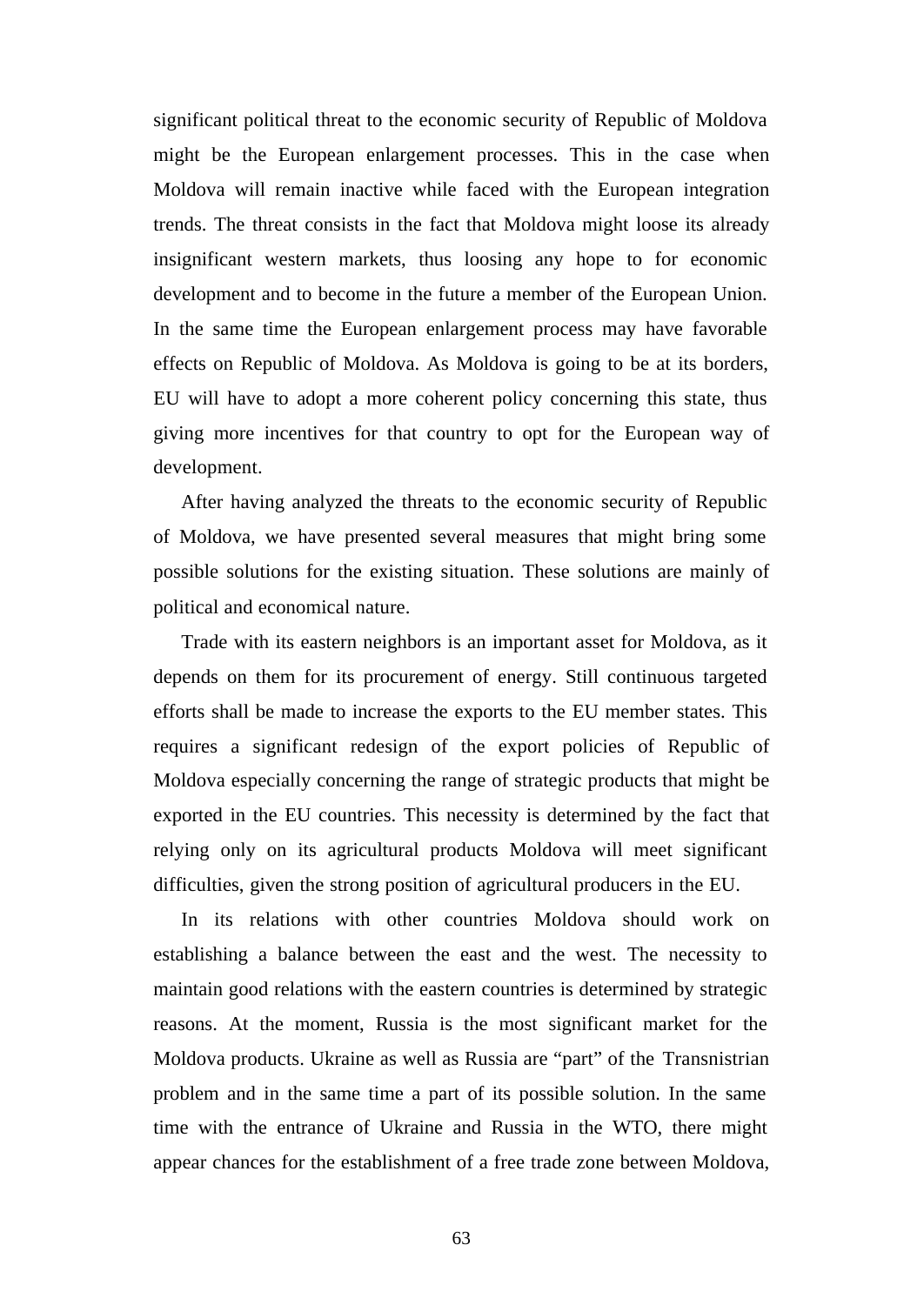Ukraine and Russia. As a member of the WTO, Moldova can play here a significant role in the implementation of these projects<sup>72</sup>. An important element here is necessity for the intensification of the activities oriented towards the withdrawal of the Russian troops from the territory of Moldova. Considering the lack of access to the sea, as well as the northern territories of the former Basarabia (see annexes 6, 7), this is a delicate problem that is somehow avoided to be discussed, on the political level this topic missing completely. Unfortunately it still remains unclear what shall be the solution of this problem.

Speaking about the relations with Romania it is necessary to be stressed that the privileged character of these relations should be enforced. Unfortunately this is a difficult task considering the present government and the accession of Romania to the EU. However the last factor may present certain positive effects. In case of becoming a member of the European Union, Romania may advocate the accession of Republic of Moldova to EU. In its relations with the EU Moldova should focus on benefiting fully from the opportunities offered through the Stability Pact for the South Eastern Europe.

In the economic field Moldova has to focus on several strategic products that it can produce at a high quality and at a relatively low price, in order to increase it exports. In the short-term, at least, the country is likely to continue to rely on traditional products of export such as wine, tobacco, processed fruits and vegetables. The potential for corrective actions to improve the trade accounts lies in adopting export promotion and energy conservation as a basic strategy to achieve economic growth. This highlights the issue of the appropriateness of the high exchange rate, as well as the opportunity to use administrative and fiscal instruments to discourage the acquisition of certain imported goods by Moldavian citizens. Within the framework of the country's present international economic relations, and in

<sup>&</sup>lt;sup>72</sup> Gheorghiu V., "Moldova – vecina nedorita a Uniunii Europene", [Moldova – the Unwanted Neighbor of European Union], IPP Study, Chisinau, 2003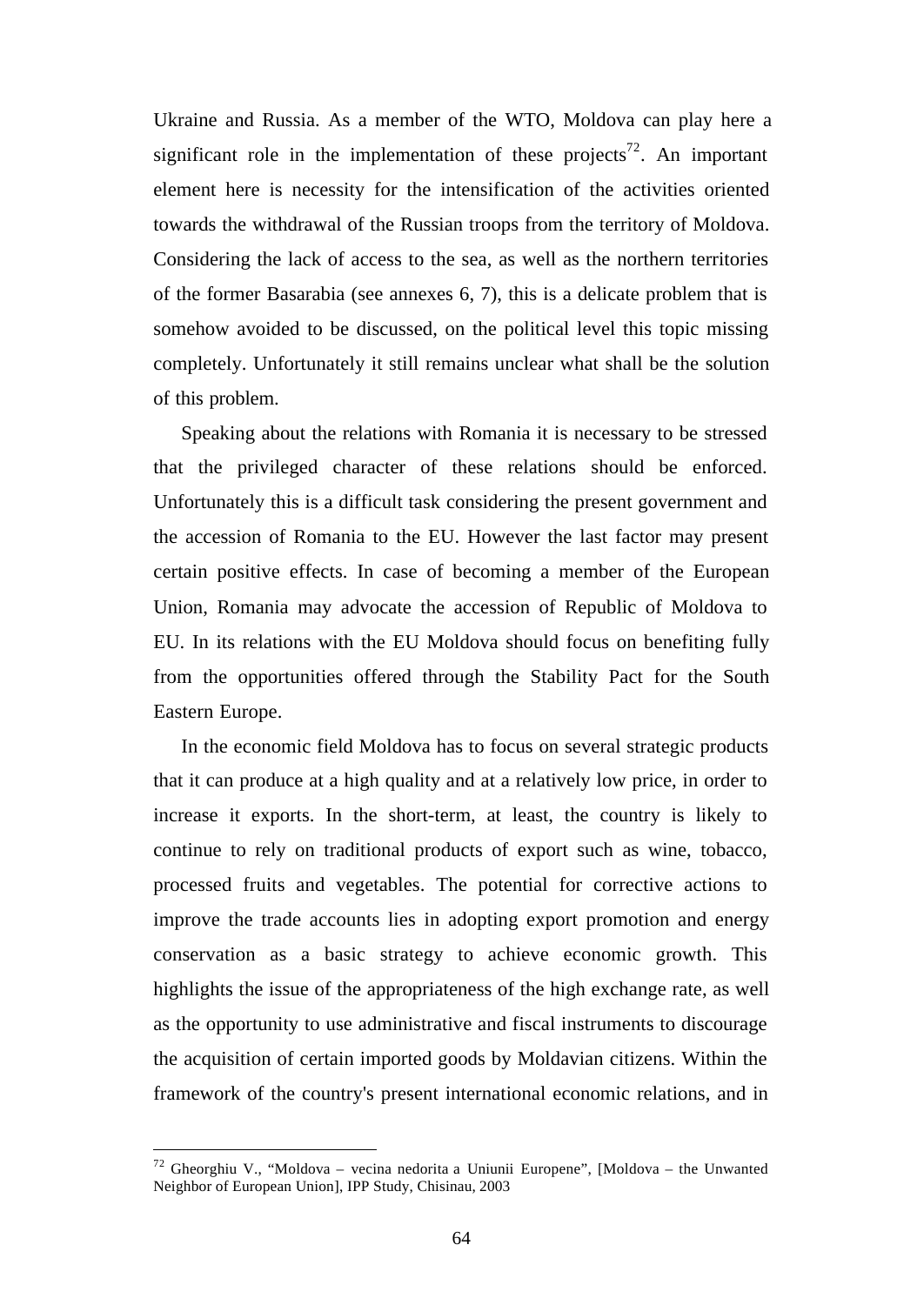conformity with the Partnership and Co-operation Agreement signed with the EU in 1994, it is not possible for Moldova to introduce mandatory import restrictions. A suffrage tax following the model of that introduced in Romania had been suggested but it remains unclear how it would work in the framework of the free trade agreement between Moldova and Ukraine<sup>73</sup>.

Finally some more conclusions can be drawn from this analysis. There is a significant gap in the economic development of the Republic of Moldova and the other countries from the South East of Europe. This gap is even bigger between Moldova and the European states. The economic security of Moldova fits more the neutral-survival paradigm, described in the first chapter. This is determined by a whole set of threats that hinder the already inconsistent policies developed by the government. There is a need of permanent monitoring of all possible threats towards the economic security and consequent policies meant to reduce these threats. Certain stimuli are also demanded for the development of the cooperation and trade in the region. Only by promoting a coherent, problem oriented policy Moldova can manage in overriding the crisis and the continuous regression, thus creating the necessary background for its future accession to the European family.

<sup>&</sup>lt;sup>73</sup> Padure L., "The Impact of Moldova's Economy on the Country's Stability", in: Bruton L., "The Republic of Moldova: Time for a New EU Strategy?", SWP-CPN, Selected Contributions, No.5, 1999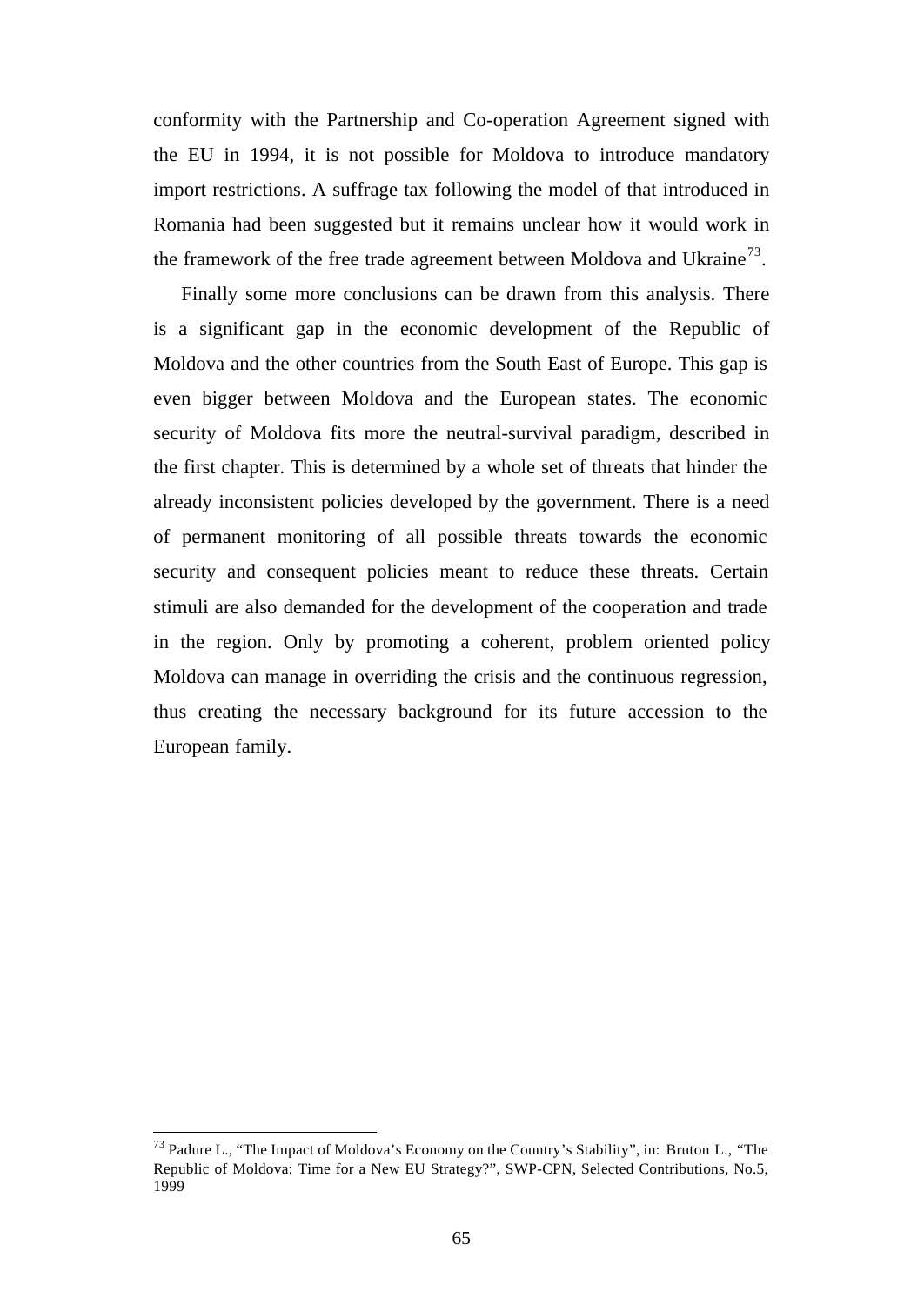## **ANNEXES**

# **Annex Nr.1 The neutral-survival paradigm of economic security**



| The State                                                                                                                            |
|--------------------------------------------------------------------------------------------------------------------------------------|
| "Transparent" borders of the state. Unprotected borders<br>against external threats and the more powerful economies                  |
| The Economy                                                                                                                          |
| <b>Supplies:</b> resources, finances, labor force, technologies, etc.<br>$IR$ – Internal Resources, $S$ – supplies from the exterior |
| <b>Physical Security</b>                                                                                                             |
| Hostile external environment, Internal and external threats to<br>the economy and to the state                                       |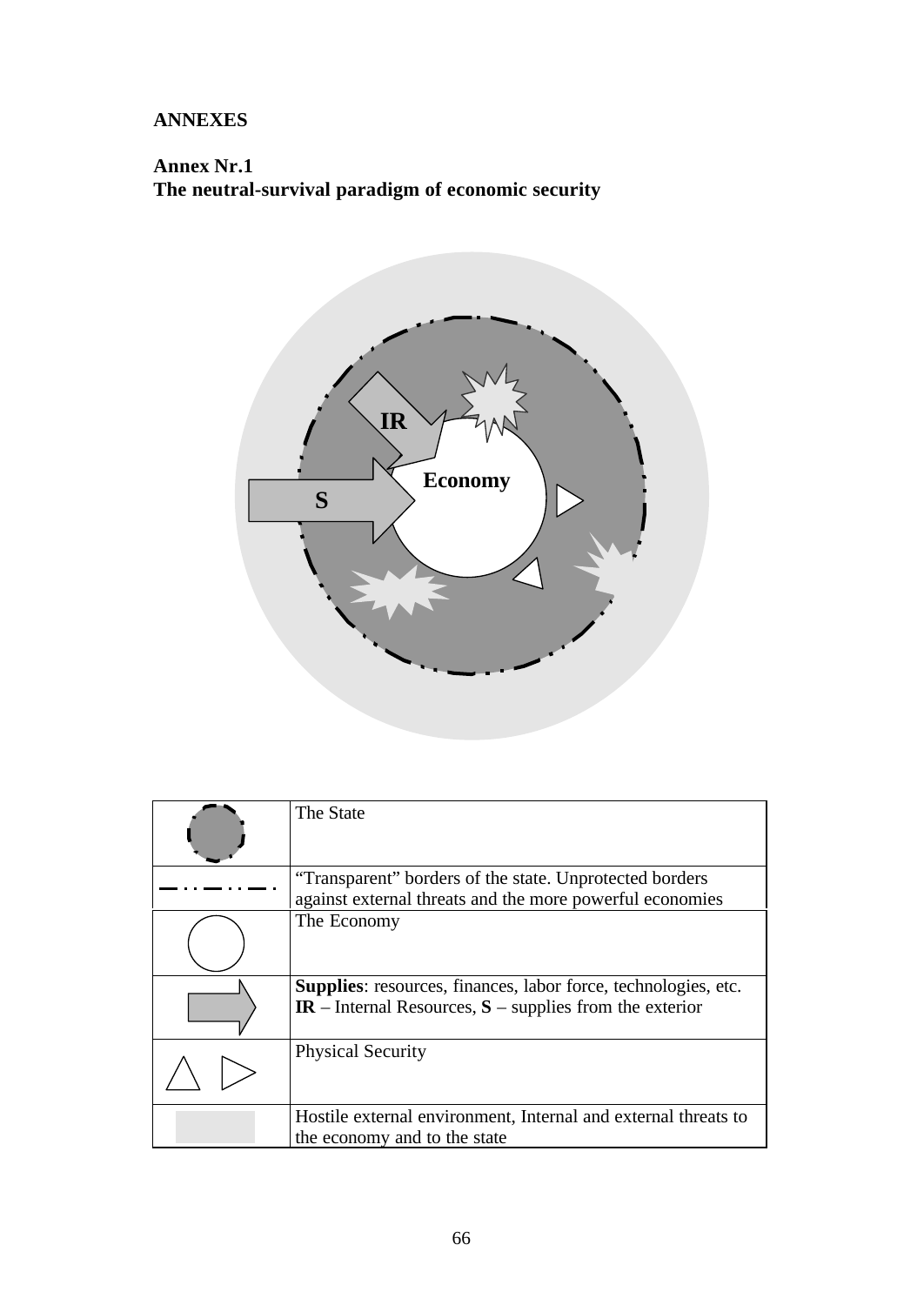**Annex Nr.2 The protectionnist paradigm of economic security**



| The State                                                                                                                            |  |  |  |  |  |
|--------------------------------------------------------------------------------------------------------------------------------------|--|--|--|--|--|
| Borders protected against external threats and the more<br>powerful economies                                                        |  |  |  |  |  |
| The Economy                                                                                                                          |  |  |  |  |  |
| <b>Supplies:</b> resources, finances, labor force, technologies, etc.<br>$IR$ – Internal Resources, $S$ – supplies from the exterior |  |  |  |  |  |
| <b>Economic Security</b>                                                                                                             |  |  |  |  |  |
| <b>Economic Power</b>                                                                                                                |  |  |  |  |  |
| Hostile external environment, threats to the economy and the<br>state                                                                |  |  |  |  |  |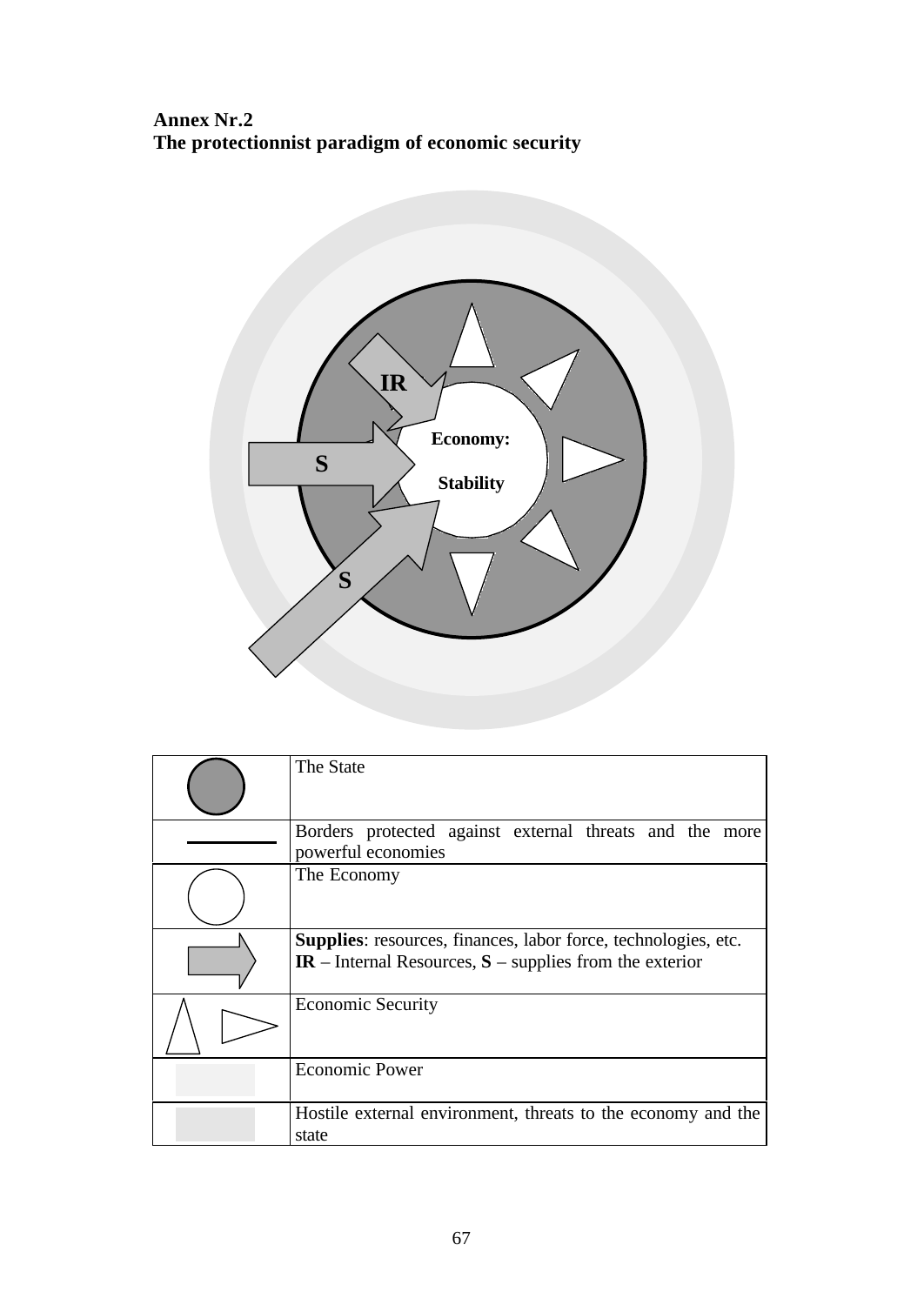**Annex Nr.3 The imperialist paradigm of economic security**



| The State                                                                                                                            |
|--------------------------------------------------------------------------------------------------------------------------------------|
| Borders protected against external threats and the more<br>powerful economies                                                        |
| The Economy                                                                                                                          |
| <b>Supplies:</b> resources, finances, labor force, technologies, etc.<br>$IR$ – Internal Resources, $S$ – supplies from the exterior |
| <b>Economic Security</b>                                                                                                             |
| <b>Economic Power and Military Power</b>                                                                                             |
| Expansionism: hostile activities towards other states                                                                                |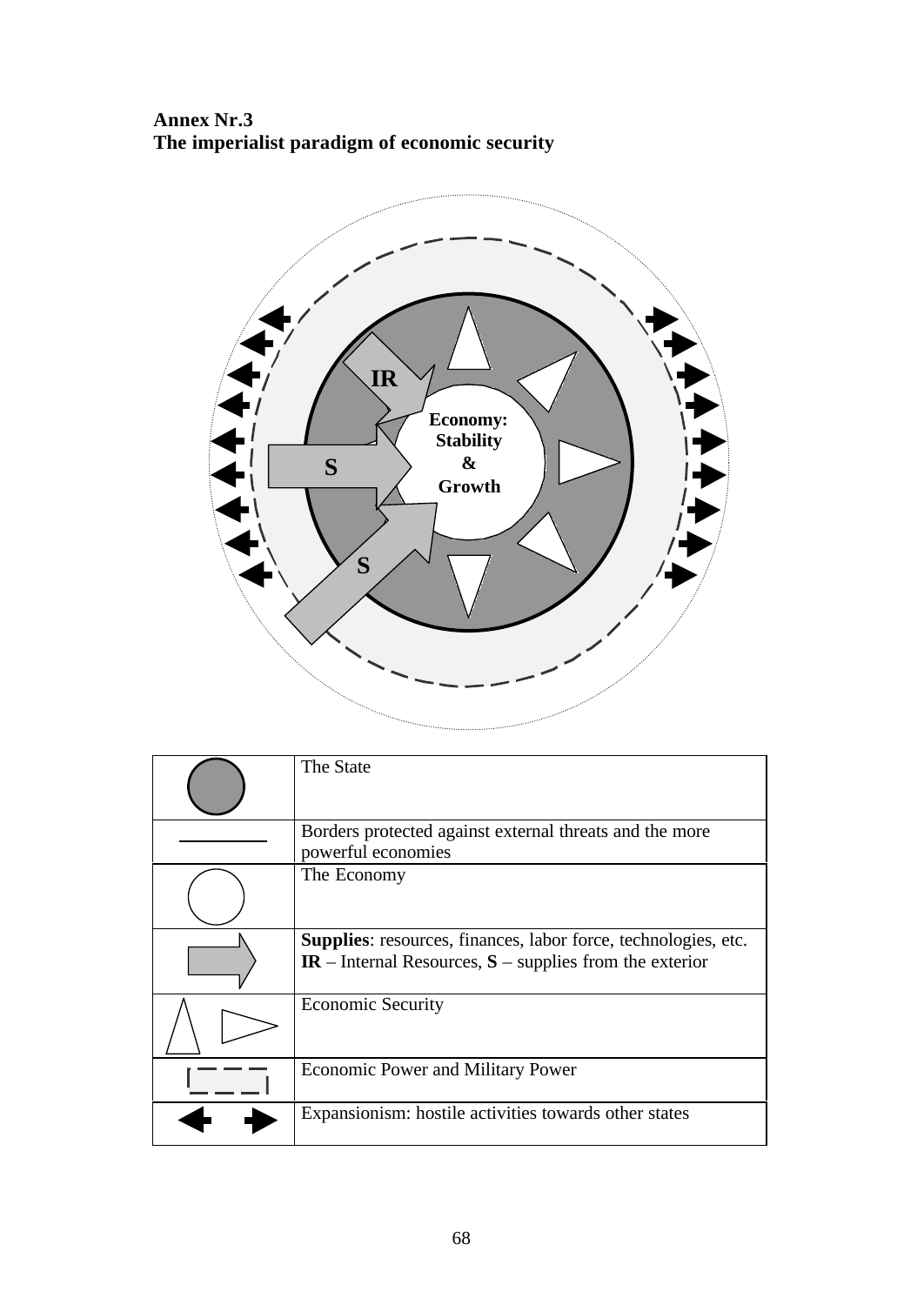**Annex Nr.4 The welfare paradigm of economic security**



| The State                                                                                                                            |
|--------------------------------------------------------------------------------------------------------------------------------------|
| Borders protected against external threats and open for<br>cooperation and trade                                                     |
| Economy: open to the <i>cooperation</i> , <i>foreign investments</i> ,<br>international trade, etc                                   |
| <b>Supplies:</b> resources, finances, labor force, technologies, etc.<br>$IR$ – Internal Resources, $S$ – supplies from the exterior |
| <b>Economic Security</b>                                                                                                             |
| <b>Economic Power</b>                                                                                                                |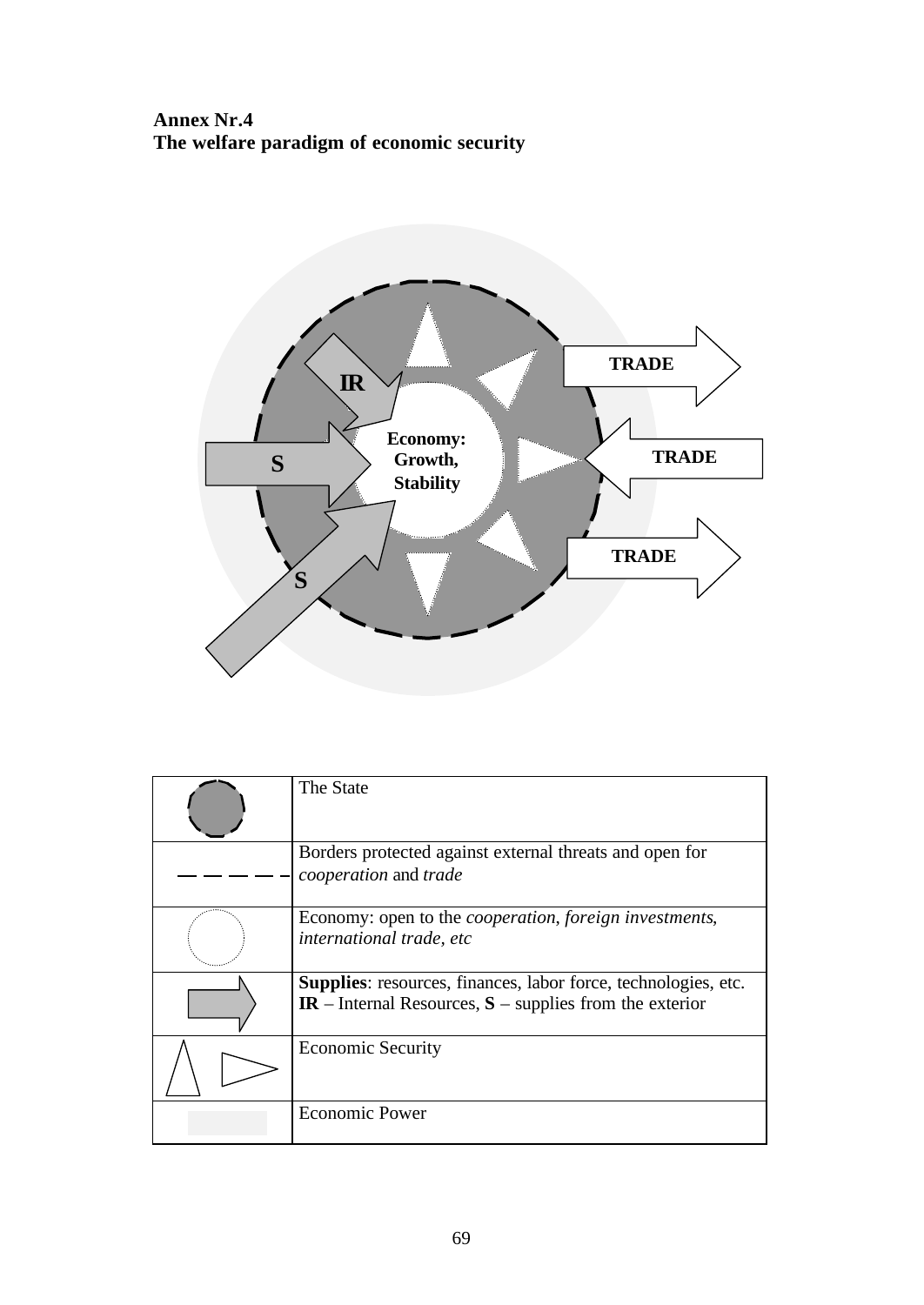# **Annex Nr.5 Economic Security Crisis Process Scheme and types of intervention<sup>74</sup>**



l <sup>74</sup> *www.cicr.org*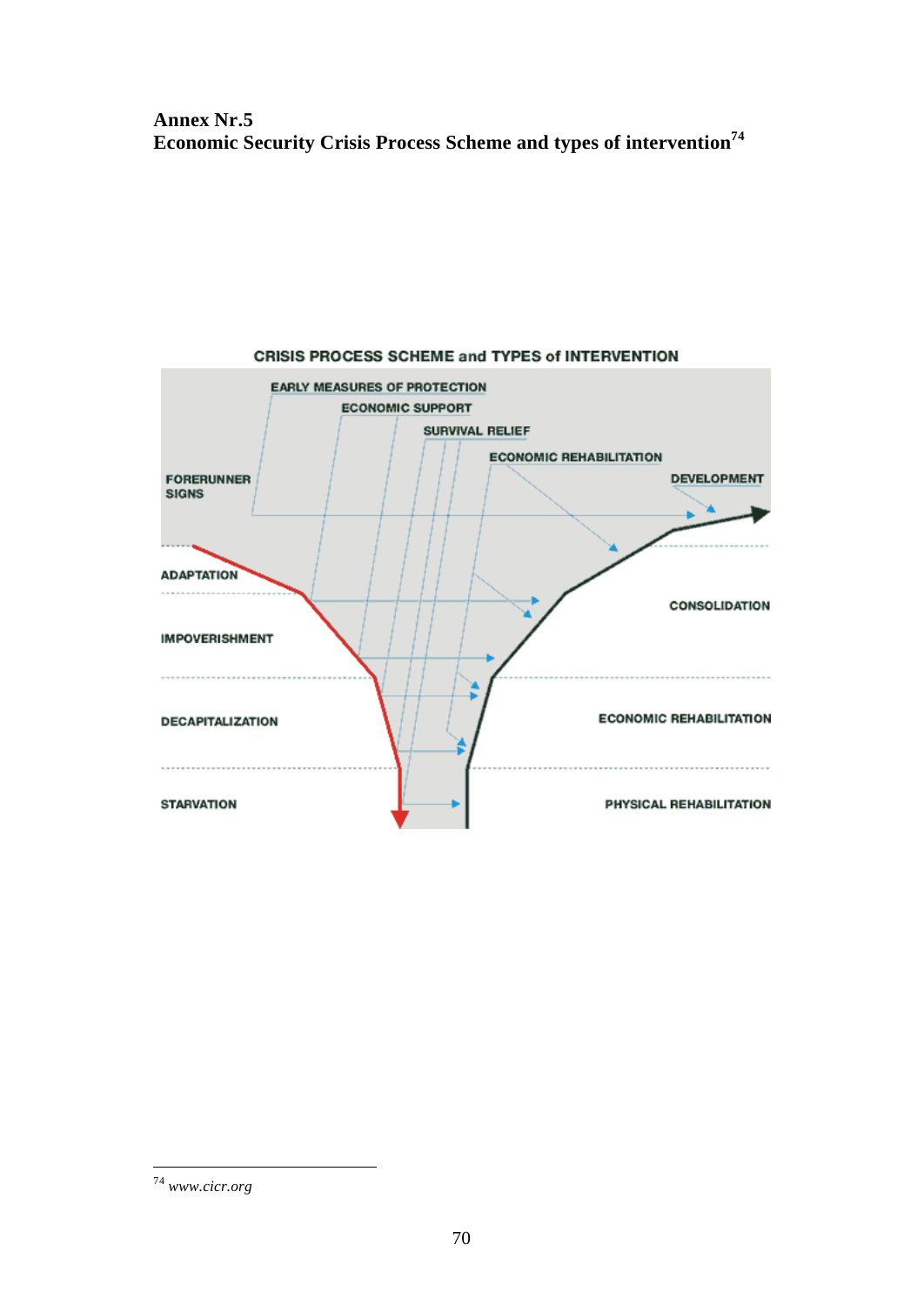**Annex Nr.6 Republic of Moldova after 1990 (together with its "lost territories")**



| Regions that belonged | The Transnistrian |  |
|-----------------------|-------------------|--|
| to Basarabia          | separatist region |  |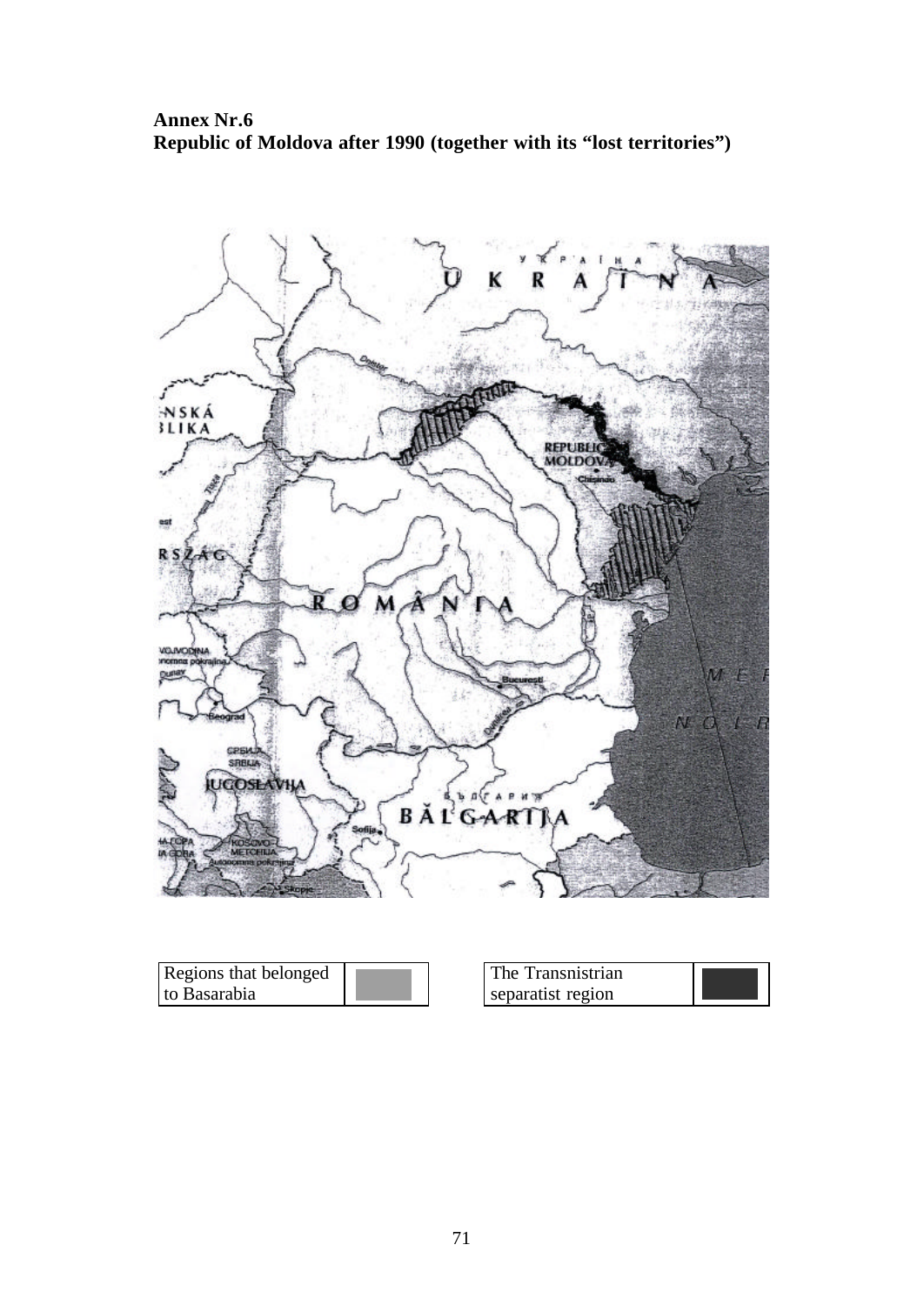**Annex Nr.7 Basarabia - Historic map<sup>75</sup>**



l

<sup>&</sup>lt;sup>75</sup> Dima N., "From Moldavia to Moldova. The Soviet-Romanian Territorial Dispute", New-York, 1991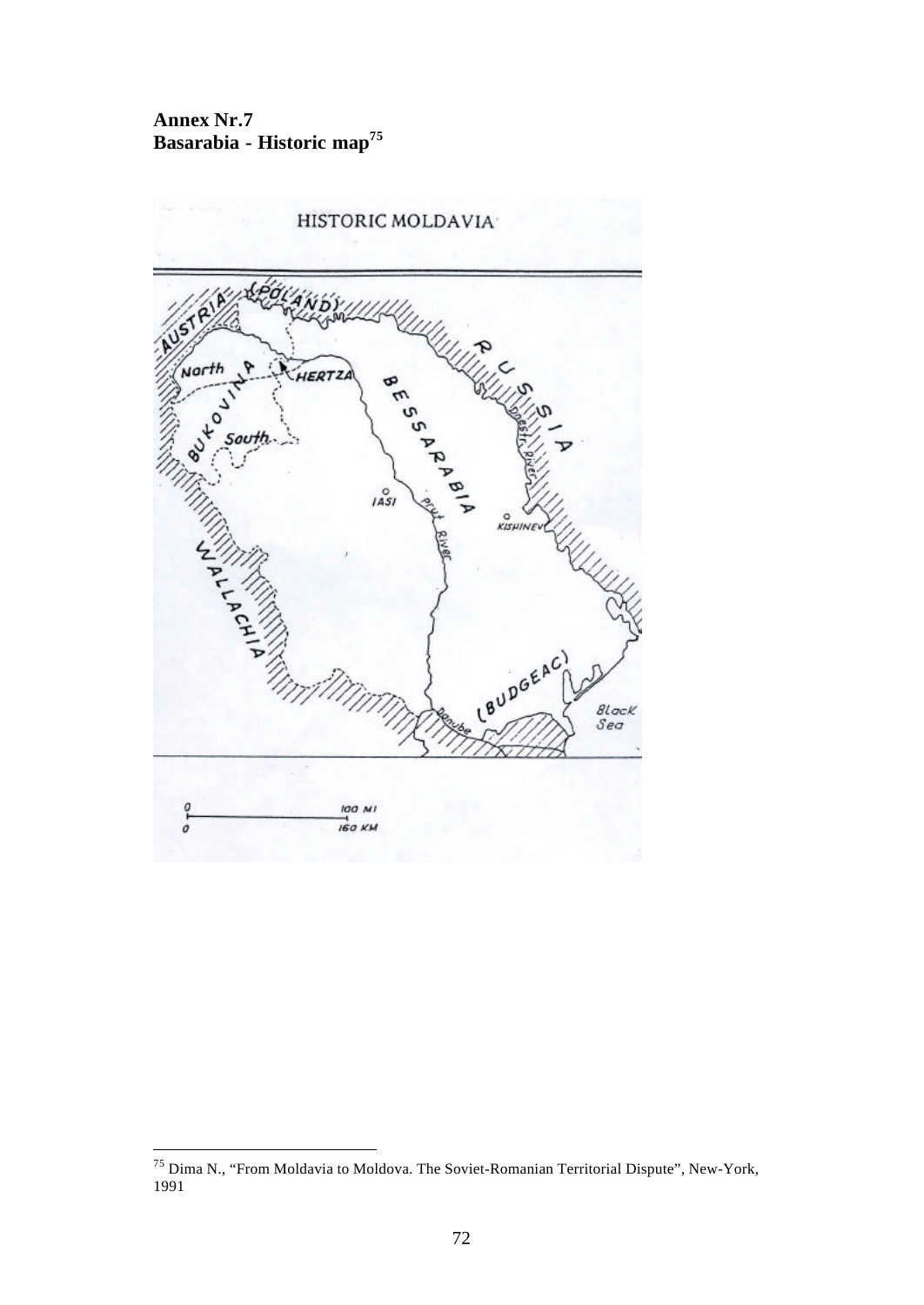## **BIBLIOGRAPHY**

- **1.** ALLEN D., "EPC/CFSP, the Soviet Union, and the Former Soviet Republics: Do the Twelve Have a Coherent Policy?" in: REGELSBERGER E., "Foreign Policy of the European Union. From EPC to CFSP and Beyond", London, 1997
- **2.** "EUROBAROMETER 2001", European Commission, March 2002 [http://europa.eu.int/comm/public\_opinion]
- 3. ARHIPOV A., GORODETSKIY A., MIHAILOV B., "Economic Security: assessments, implementations", in: KALMAN A., DARNOPYH G., "Economic Security of the state and the ways of its establishment in Ukraine", www.law-and-politics.com
- 4. ARHIPOV A., GORODETSKIY A., MIHAILOV B., "Economic Security: assessments, problems, means of achievement ", *Voprosy Ekonomiki*, No.12, Moscow, 1994
- **5.** ARON R., "Paix et guerre entre les nations", Paris, 1984
- **6.** BAJT A., "The Scope of Economic Reforms in Socialist Countries", in KOVACS J. (ed.), "Reform and Transformation in Eastern Europe", London, New-York, 1992
- **7.** BALKIN L., "Russia's Economic Security: Threats and their Elimination", *Voprosy Ekonomiki*, No.12, Moscow, 1994
- **8.** BARNES W., LEDERBUR L., "The New Regional Economies", Sage Publications, 1998
- **9.** BELLAMY A., McDONALD M., "'The Utility of Human Security': Which Humans? What Security? A Reply to Thomas and Tow", *Security Dialogue*, Vol.33, No.3, September 2002
- **10.** BOSC R., "Sociologie de la paix", Paris, 1995
- **11.** BRUNAT E., FONTANEL J., "Economic Causes of Eventual Rearmament", RECEP Working Paper Series, May 2001 www.recep.org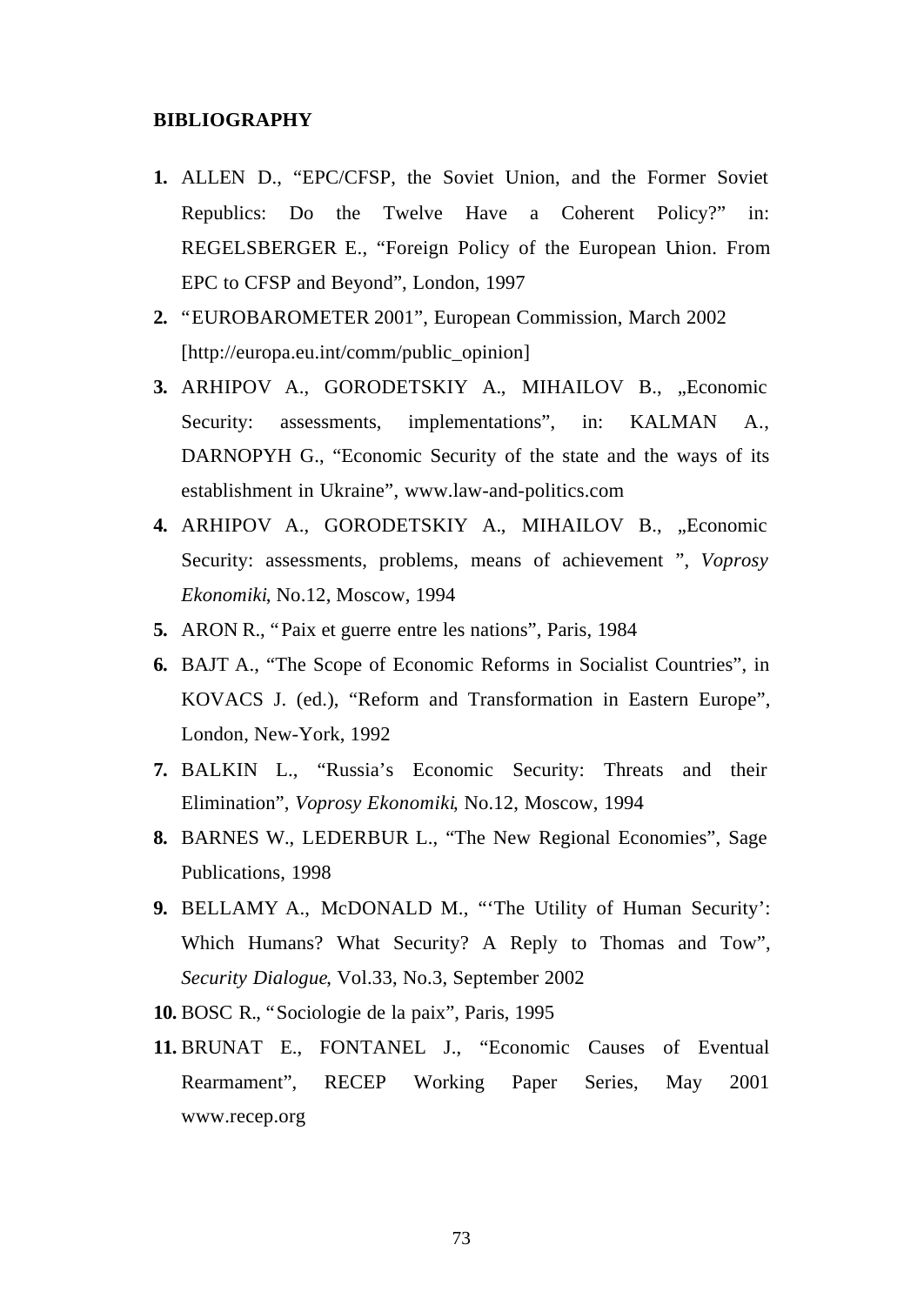- **12.** BRUNELLE D., "La sécurité économique depuis le 11 septembre: changement ou renforcement", Université du Québec à Montreal, [www.uqam.ca/11sept/brunelle.pdf]
- **13.** BRUTON L., "The Republic of Moldova: Time for a New EU Strategy?", SWP-CPN, Selected Contributions, No. 5, 1999
- **14.** BUCHWALD E., GLOVATSKAYA N., LAZURENKO S., "Macroaspects of the Economic Security: Factors, Criteria, Indexes", *Voprosy Ekonomiki*, No.12, Moscow, 1994
- **15.** BUZAN B., WÆVER O., "Liberalism and Security: The contradictions of the liberal Leviathan", Copenhagen Peace Research Institute, April 1998
- **16.** BUZAN B., WÆVER O., "Security: A New Framework for Analysis", Boulder, 1998
- **17.** BUZAN B., KELSTRUP M., LEMAITRE P., TROMER E., WÆVER O., "The European Security Order Recast: Scenarios for the Post-Cold War Era", London, 1990
- **18.** BUZAN B., "People, States and Fear: An agenda for international security studies in the Post-Cold War Era", Hemel Hempstead, 1991
- **19.** CABLE V., "What is International Economic Security?", *International Affairs*, Vol.71, No.2, 1995
- **20.** CHECKEL J., "The Constructivist Turn in International Relations Theory", *World Politics*, Vol.50, No.1, 1998
- **21.** COMANESCU L., "The Link between Economics, Security and Stability: the Case of South-Eastern Europe", in: "Economic Developments and Reforms in Cooperation Partner Countries: The link between Economics, Security and Stability", NATO Economics Colloquium, Brussels, 3-5 Nov. 1999
- **22.** COMISSO E., "The Political Conditions of Economic Reform in Socialism", in KOVACS J. (ed.), "Reform and Transformation in Eastern Europe", London, New-York, 1992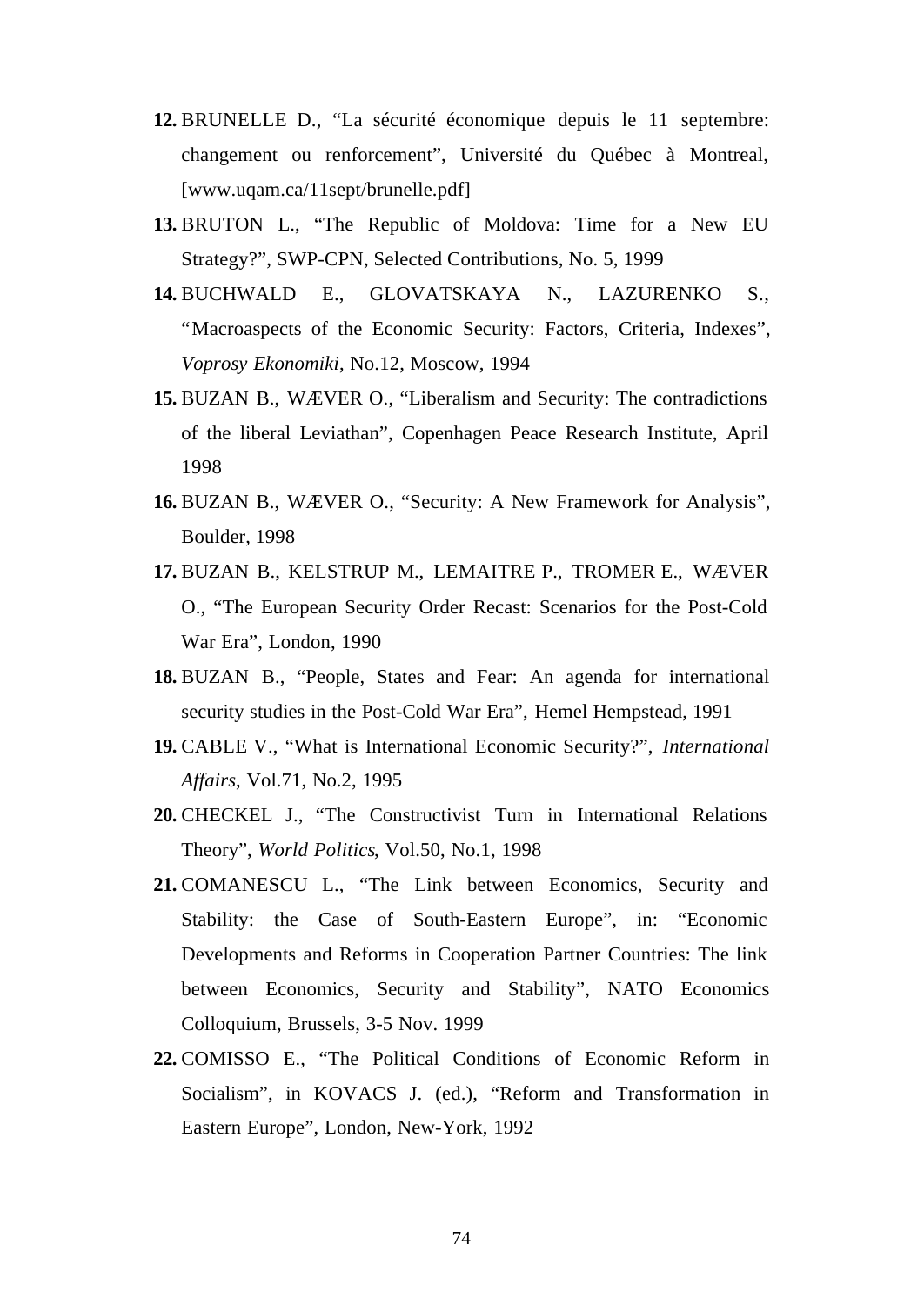- **23.** Country Strategy Paper 2002-2006. National Indicative Program, Chisinau, 2002
- **24.** DAIANU D., "Incotro se indreapta tarile postcomuniste? Curente economice in pragul secolului", ["Where are the postcomunist states going? Economic Ideas at the Beginning of the Century"], Bucharest, 2000
- **25.** DAIANU D., "Dynamics of the 'Economic Security' Nexus in Transition States", in: "Economic Developments and Reforms in Cooperation Partner Countries: The link between Economics, Security and Stability", NATO Economics Colloquium, Brussels, 3-5 Nov. 1999
- **26.** DETHIER J., et.al., "Does Democracy Facilitate the Economic Transition? An Empirical Study of the Eastern Europe and the former Soviet Union", The World Bank Papers, June 1999
- **27.** DIMA N., "From Moldavia to Moldova. The Soviet-Romanian Territorial Dispute", New-York, 1991
- **28.** DIMITROV T., "The fundamentals of Economic Stability and Security in Central and Eastern Europe", in: "Economic Developments and Reforms in Cooperation Partner Countries: The link between Economics, Security and Stability", NATO Economics Colloquium, Brussels, 3-5 Nov. 1999
- **29.** DURHAM B., "Economic Growth and Political Regimes", *Journal of Economic Growth*, Vol.4, No.1, March 1999
- **30.** FAMINSKII I., "The Open Economy and the External Economic Security", *Voprosy Ekonomiki*, No.12, Moscow, 1994
- **31.** FINNEMORE M., "National Interests in International Society", Cornell University Press, 1996
- **32.** GALLUP J., SACHS J., MELLINGER A., "Geography and Economic Development", CID Harvard, CID Working Paper No.1, March 1999
- **33.** GALTUNG J., "A Structural Theory of Imperialism", *Journal of Peace Research*, Vol. 8, No.2, 1971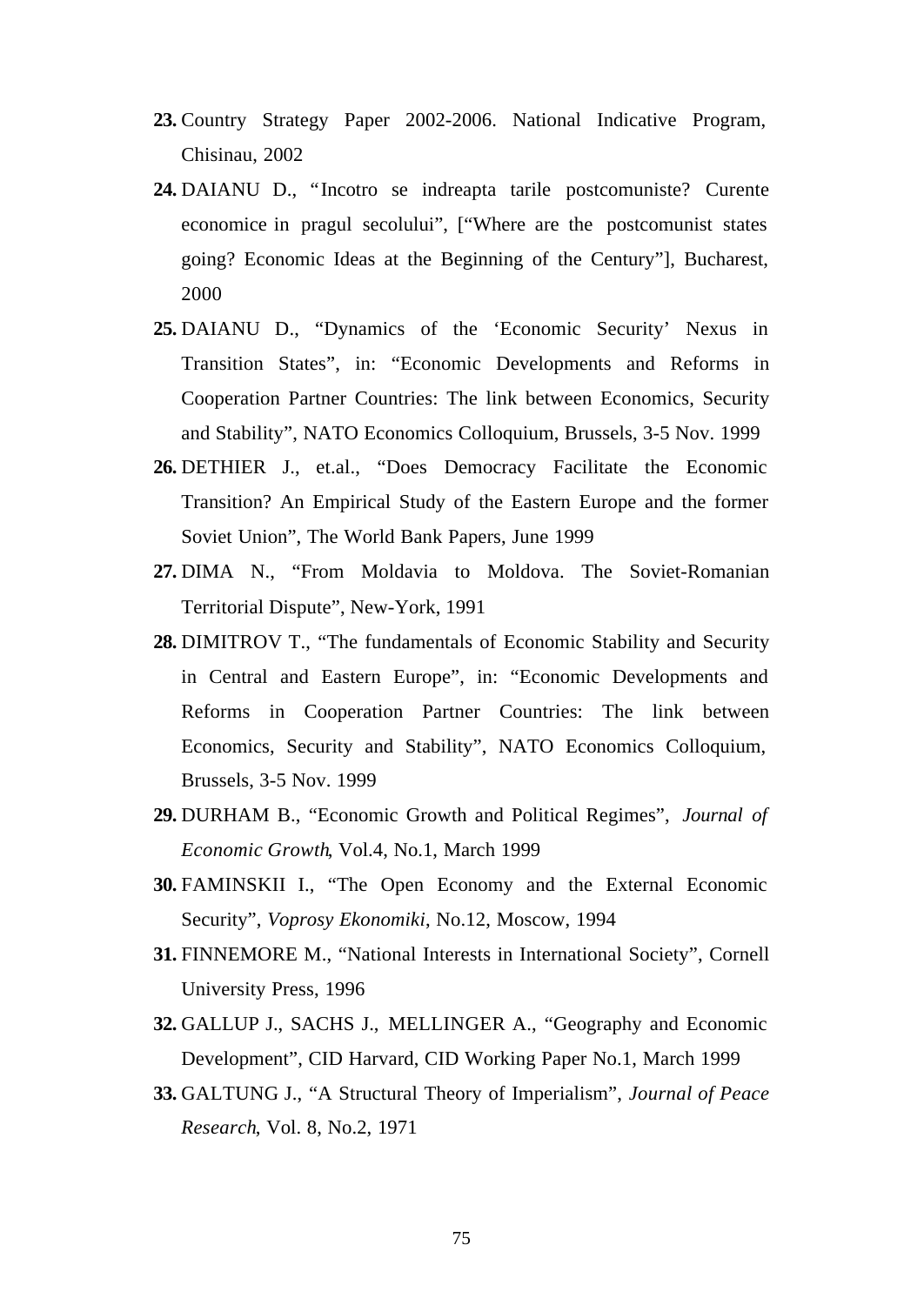- **34.** GALTUNG J., "There Are Alternatives. Four Roads to Peace and Security", Nottingham, 1984
- **35.** GHEORGHIU V., "Moldova vecina nedorita a Uniunii Europene", [Moldova – the Unwanted Neighbor of European Union], IPP Study, Chisinau, 2003
- **36.** GOTISAN I., "Impactul politicilor economice din Republica Moldova in perspectiva de integrare europeana", ["The Impact of the Economic Policies of Republic of Moldova in the European Integration Perspective"], IPP Study, Chisinau, 2003
- **37.** GUICHERD C., "The Enlarged EU's Eastern Border. Integrating Ukraine, Belarus and Moldova in the European Project", SWP Study, Berlin, June 2002
- **38.** GUZZINI S., "Realism in International Relations and International Political Economy. The Continuing Story of a Death Foretold", London, 1998
- **39.** HAASS R., LITAN R., "Globalization and its discontents: Navigating the Dangers of a Tangled World", *Foreign Affairs*, May-June, 1998
- **40.** HÖHMANN H., MEIER C., "Russlands "Ökonomische Sicherheit" in europäischer Perspektive", SWP, BIOst, No.32, 1998 www.unikoeln.de/extern/biost
- **41.** HOPF T., "The Promise of Constructivism in International Relations Theory", *International Security*, Vol.23, Nr.1, 1998
- **42.** IPP Public Opinion Barometer, IPP Study, 2002, www.ipp.md/publication
- **43.** KALMAN A., DARNOPYH G., "Economic Security of the state and the ways of its establishment in Ukraine", www.law-and-politics.com
- **44.** KATZENSTEIN P., "The Culture of National Security", Columbia University Press, 1996
- **45.** KIRCHNER E., "Economic Security and the Problem of Cooperation in Post-Cold War Europe", www.ecsanet.org/conferences/kirchner.htm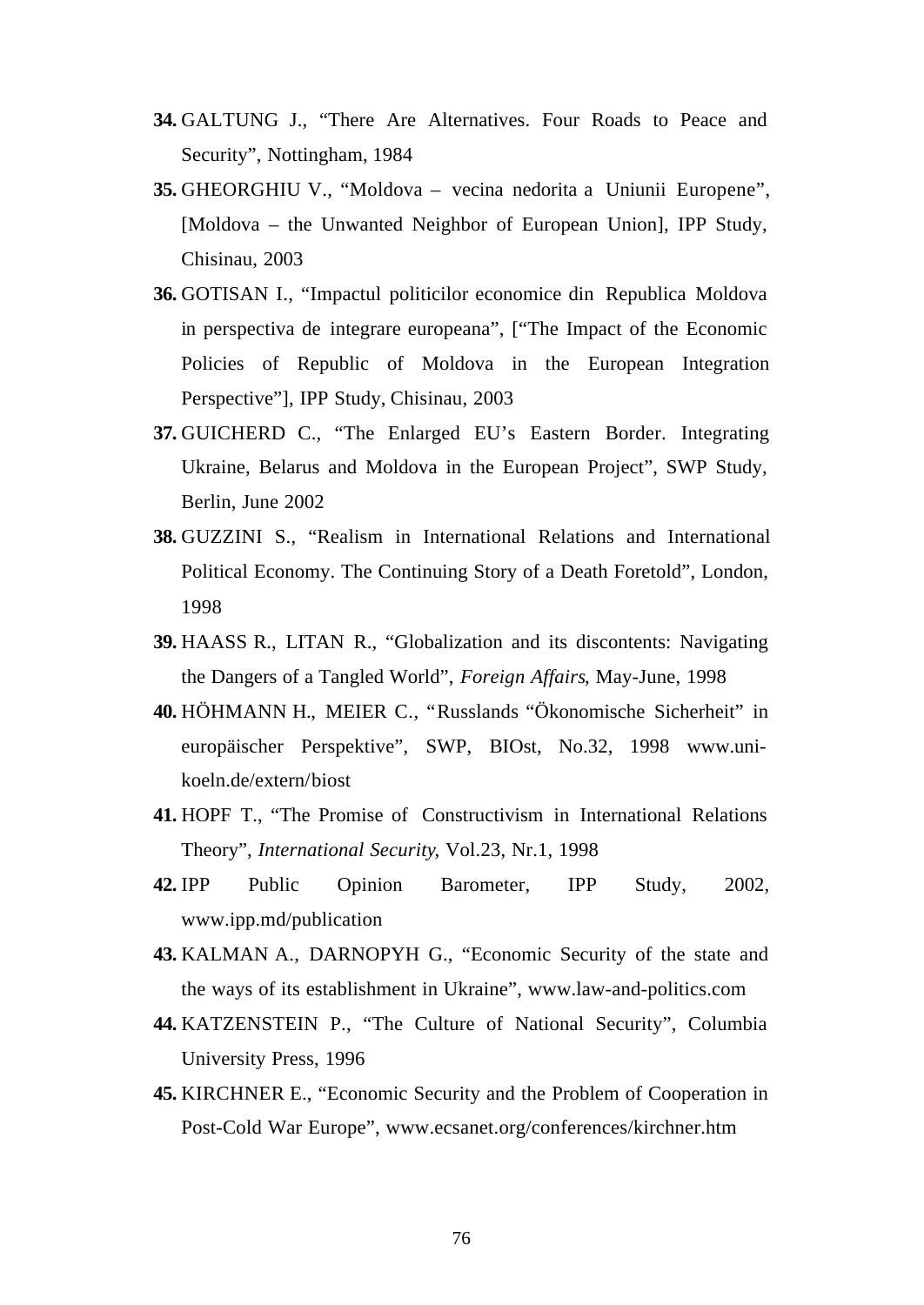- **46.** KNUDSEN O., "Post-Copenhagen Security Studies: Desecuritizing Securitization", *Security Dialogue*, Vol.32, No.3, September 2001
- **47.** KOBER S., "The Fallacy of Economic Security", *Policy Analysis*, No.219, 24 January, 1995
- **48.** KOLODKO G., "Ten Years of Postsocialist Transition: the Lessons for Policy Reforms", World Bank Papers, Washington, 1998
- **49.** KORNEYEV A., DEIKIN A., "Russia and the Problems of European Economic Security", Russian Academy of Sciences, Institute for the USA and Canadian Studies, 27 June 1998 www.geocities.com/Athens/Academy/4372/papers/econ-sce.html
- **50.** KOVACS J. (ed.), "Reform and Transformation in Eastern Europe", London, New-York, 1992
- **51.** KRAMER H., "Political and Economic Perspectives of the EU Eastern Enlargement", *Austrian Economic Quarterly*, January 1999
- **52.** LOSMAN D., "Economic Security. A National Security Folly?", *Policy Analysis*, No.409, 1 August, 2001
- **53.** LOWENHARDT J., "A Wider Europe: the View from Minsk and Chisinau", *International Affairs*, London, Vol.77, No.3, July 2001
- **54.** LUCIANI G., "The Economic Content of Security", *Journal of Public Policy*, Vol.8, No.2, 1989
- **55.** LYKSHIN S., SVINARENKO A., "The Development of Russia's Economy and its Reconstruction – the Warrant of its Economic Security", *Voprosy Economiki*, No.12, Moscow, 1994
- **56.** MANNERS I., "European [Security] Union: from Existential Threat to Ontological Security", COPRI, 2002
- **57.** MATTHEWS J., "Redefining Security", *Foreign Affairs*, Vol.68, No.2, 1989
- **58.** MILNER B., "The Quality of Administration Crucial Factor of Economic Security", *Voprosy Ekonomiki*, No.12, Moscow, 1994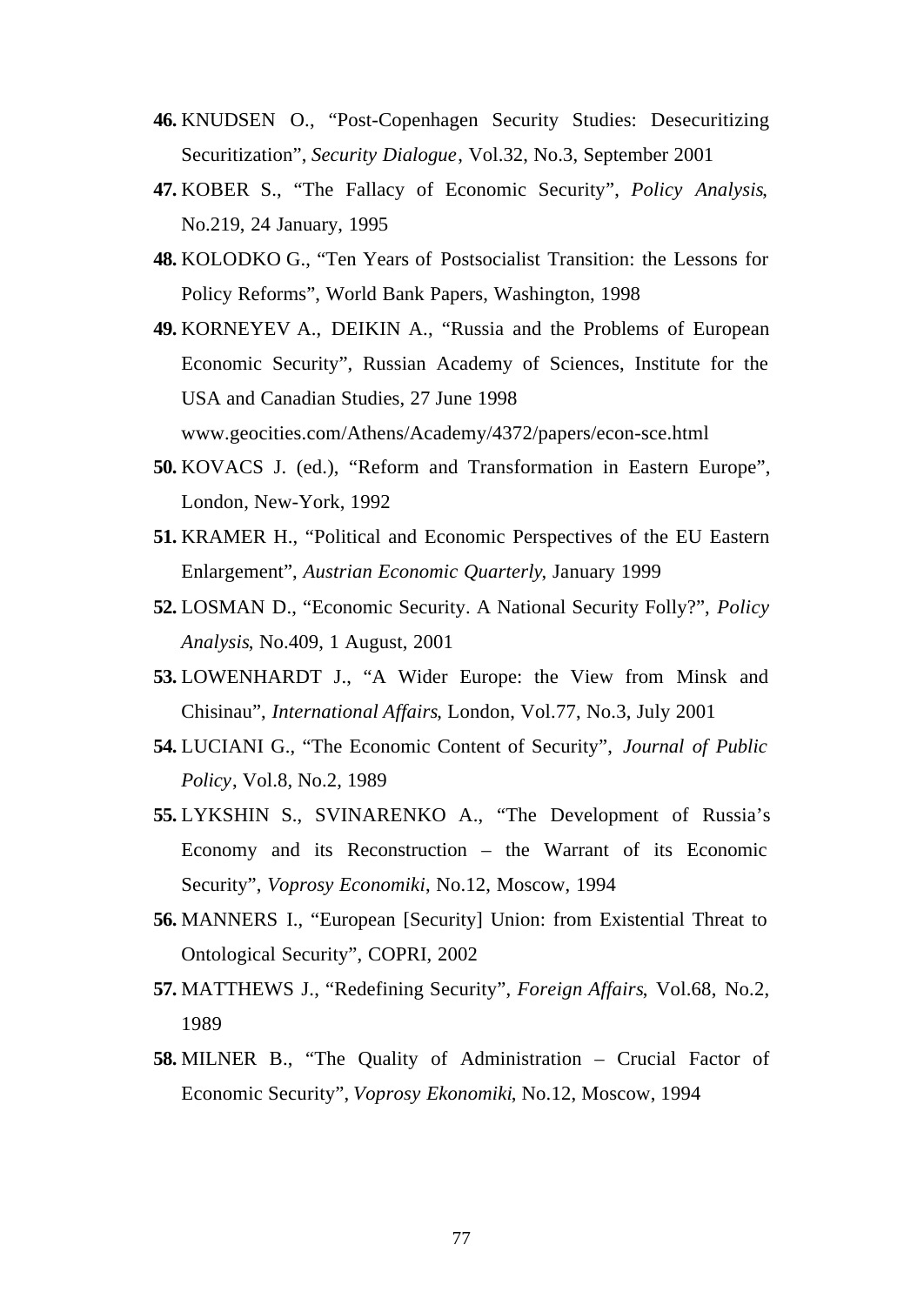- **59.** MØLLER B., "The Concept of Security: The Pros and Cons of Expansion and Contraction", Copenhagen Peace Research Institute, August, 2000
- **60.** MURPHY C., TOOZE R., eds., "The New International Political Economy", Boulder, 1991
- **61.** PANDUREVIC N., "Security Aspects of the Stability Pact for South Eastern Europe", *Security Dialogue*, Vol.32, No.3, September 2001
- **62.** POIRSON H., "Economic Security, Private Investment, and Growth in Developing Countries", IMF Working Paper, January 1998
- **63.** POPA O., "The Economic Dimension of Security in South-East Europe", Kokkalis Workshop, February 2001
- **64.** POROHOVSKII A., "Russia and the Modern World", *Voprosy Ekonomiki*, No.1, Moscow, 1995
- **65.** PRITCHETT L., "Understanding Patterns of Economic Growth: Searching for Hills among Plateaux, Mountains, and Plains", *The World Bank Economic Review*, Vol.14, No.2, 2000
- **66.** PROHNITCHI V., "Securitatea economica a unui stat mic. Note de reper pentru Republica Moldova", ["The Economic Security of a Small State. Guidelines for Republic of Moldova"], IPP Study, Chisinau, 2001
- **67.** PROHNITCHI V., PROHNITCHI E., "Evaluarea strategica a integrarii Republicii Moldova in UE", ["A Strategic Evaluation of the Integration of Republic of Moldova in the European Union"], IPP Study, Chisinau, 2003
- **68.** ROMAN V., "Bucovina si Basarabia", [Bucovina and Basarabia], Bucharest, 2002
- **69.** RUGGIE J., "At Home Abroad, Abroad at Home: International Liberalization and Domestic Stability in the New World Economy", *Journal of International Studies*, No.3, 1995
- **70.** RULI G., "Rule of Law and Economic Growth How Strong is their Interaction", in: "Economic Developments and Reforms in Cooperation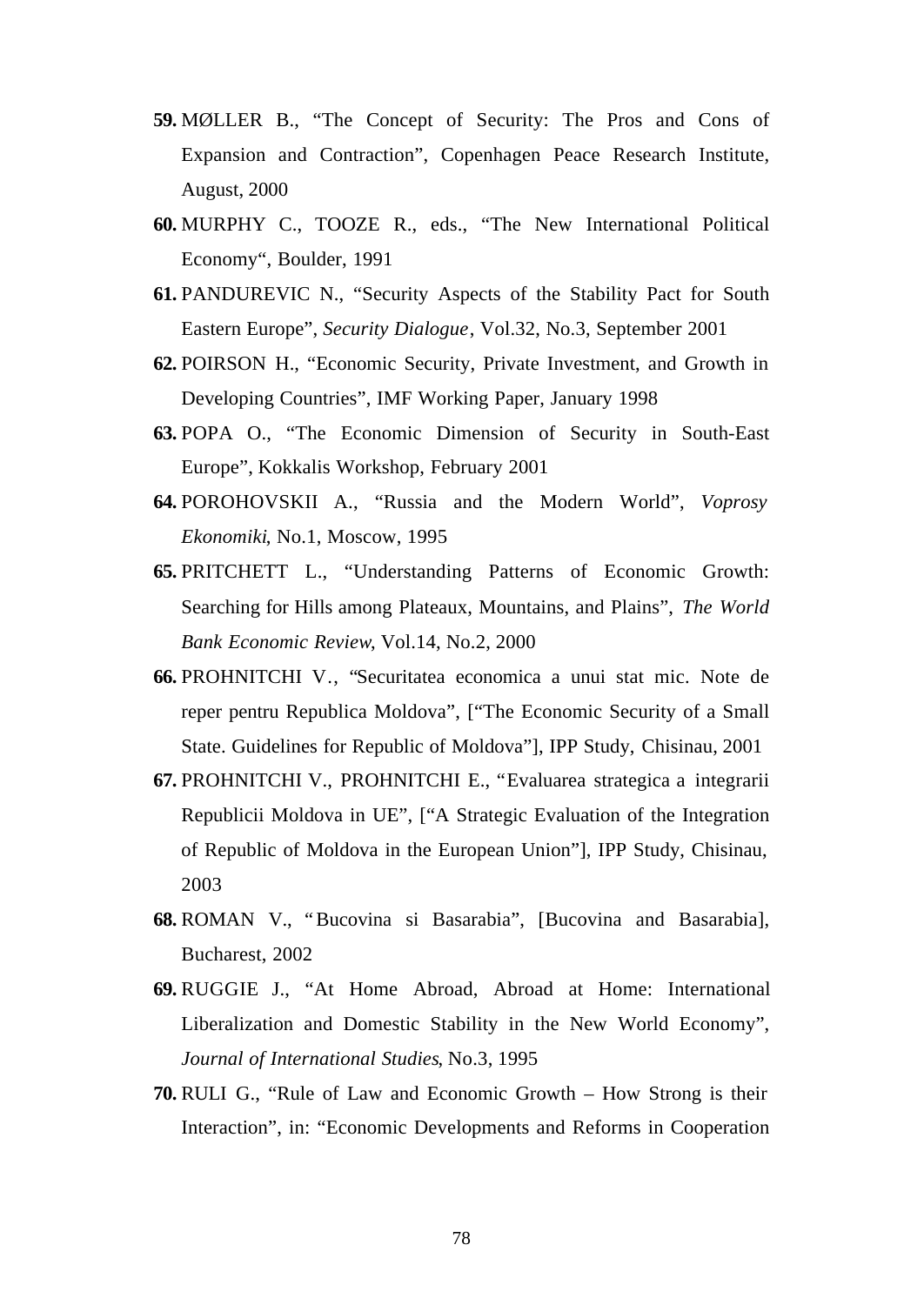Partner Countries: The link between Economics, Security and Stability", NATO Economics Colloquium, Brussels, 3-5 Nov. 1999

- **71.** RURAC I., "Separatismul si impactul lui asupra procesului de edificare a statalitatii in Republica Moldova", ["The Separatism and its Impact on the Statehood Building Process in Republic of Moldova"], IPP Study, Chisinau, 2002
- **72.** SAMSONOV K, "The Elements of the Economic Security Conception", *Voprosy Ekonomiki*, No.12, Moscow, 1994
- **73.** SANGER D., "Sometimes, National Security Says It All", *New York Times*, 7 May, 2000
- **74.** SCURTU I., HLIHOR C., "Anul 1940. Drama Românilor dintre Prut si Nistru", ["Year 1940. The Drama of the Romanians between Prut and Nistru"], Bucharest, 1992
- **75.** SENCHAGOV V., "On the Essence and Bases of the Russian Economic Security Strategy", *Voprosy Ekonomiki*, No.1, Moscow, 1995
- **76.** SENCHAGOV V., "Economic Security as the Basis for Ensuring Russia's National Security", *Voprosy Ekonomiki*, No.8, Moscow, 2001
- **77.** SKOPIN A., "Regional Politics and the Economic Security of Russia", *Voprosy Ekonomiki*, No.1, Moscow, 1995
- **78.** SLEPTOVA E., "Labour Migration in Europe: Special Focus on the Republic of Moldova", IPP Study, Chisinau, 2003
- **79.** SMORODINSKAIA N., KAPUSTIN A., "Free Economic Zones: International Experience and Russian Perspectives", *Voprosy Ekonomiki*, No.12, Moscow, 1994
- **80.** SNELBECKER D., "Prospects for Economic Security and Growth in Ukraine", in: "Economic Developments and Reforms in Cooperation Partner Countries: The link between Economics, Security and Stability", NATO Economics Colloquium, Brussels, 3-5 Nov. 1999
- **81.** SPERLING J., KIRCHNER E., "Economic Security and the problem of Cooperation in Post-Cold War Europe", *Review of International Studies*, Vol.24, No.2, April 1998